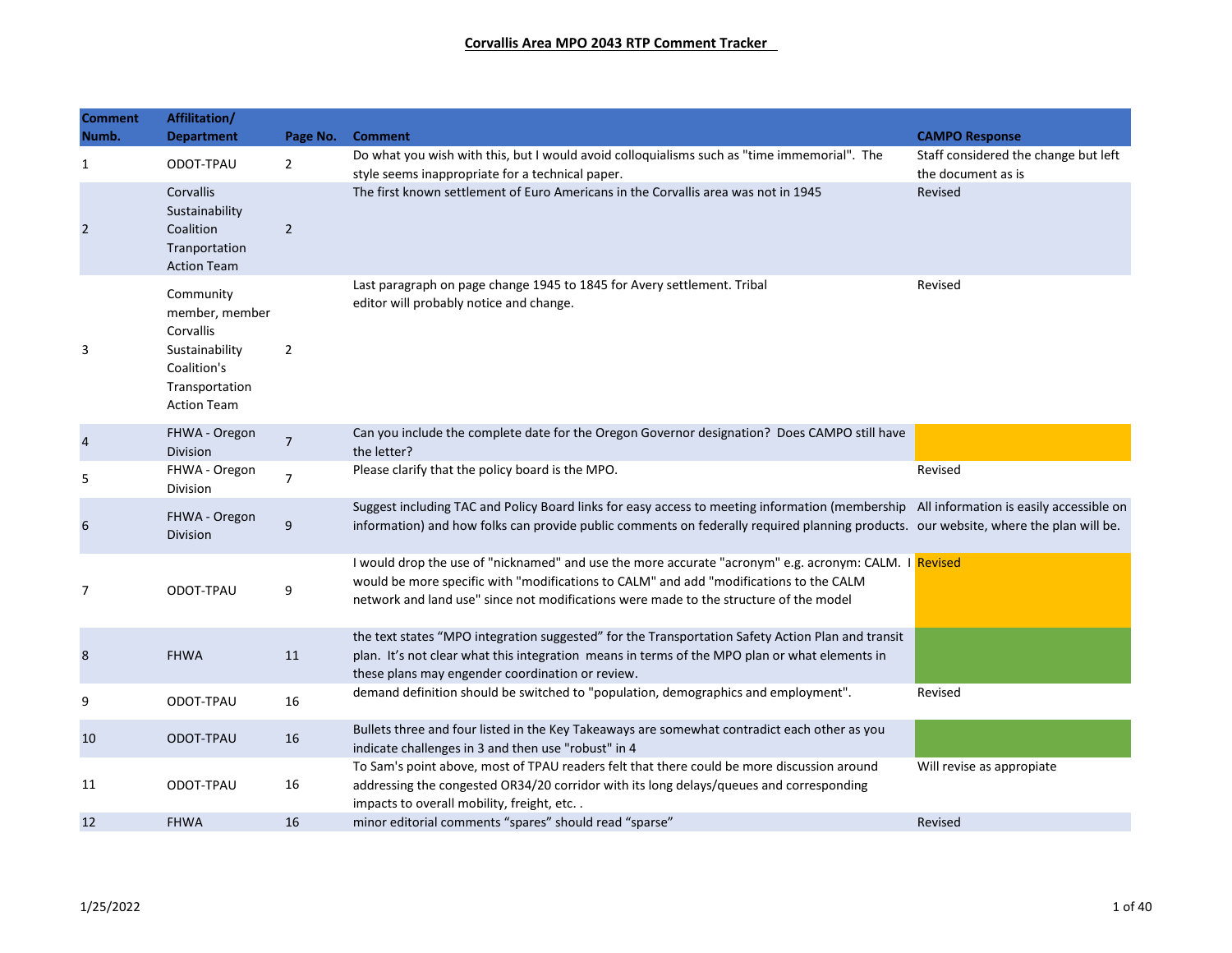| <b>Comment</b><br>Numb. | Affilitation/<br><b>Department</b>                                                                                | Page No. | <b>Comment</b>                                                                                                                                                                                                                                                                                                                                                                                                                                                                                                                                           | <b>CAMPO Response</b>                                                             |
|-------------------------|-------------------------------------------------------------------------------------------------------------------|----------|----------------------------------------------------------------------------------------------------------------------------------------------------------------------------------------------------------------------------------------------------------------------------------------------------------------------------------------------------------------------------------------------------------------------------------------------------------------------------------------------------------------------------------------------------------|-----------------------------------------------------------------------------------|
| 13                      | FHWA - Oregon<br>Division                                                                                         | 17       | Thank you for including social equity, take a look a the federal planing empahsis areas as well!                                                                                                                                                                                                                                                                                                                                                                                                                                                         | Glad to include it. Thanks!                                                       |
| 14                      | ODOT-TPAU                                                                                                         | 18       | you may want to include a map showing the CAMPO Planning Area in reference to the Regional<br>Cities describing its location                                                                                                                                                                                                                                                                                                                                                                                                                             | Noted. Staff chose to leave the<br>report as is.                                  |
| 15                      | ODOT-TPAU                                                                                                         | 21       | I do have a 2019 version of this (Figure 6) as used in the model, rather the estimated average of a<br>range of years from the ACS                                                                                                                                                                                                                                                                                                                                                                                                                       | Staff decided to keep ACS data to be<br>consistent with other demographic<br>maps |
| 16                      | ODOT-TPAU                                                                                                         | 22       | Footnote 3 is misleading. While we use census data, that is just one part and the values will likely<br>be different than those in Census, so we might need to re-think the footnote. Maybe "2019<br>population and employment estimates developed from Census, Department of Employment, and<br>other sources". To that point I would put approximate values like 67,500 and 34,600 for pop are<br>jobs - there are several factors which make it so that we can't provide the level of precision<br>suggested in the current draft.                    |                                                                                   |
| 17                      | ODOT-TPAU                                                                                                         | 22       | Statement "Other data sources were used when ACS information was not available" please clarify<br>and provide a little additional information on the other data sources                                                                                                                                                                                                                                                                                                                                                                                  |                                                                                   |
| 18                      | ODOT-TPAU                                                                                                         | 24       | Table 5 - even though the numbers are from census, I would recommend displaying less precision -<br>this is a comment for most of the context setting tables in general.                                                                                                                                                                                                                                                                                                                                                                                 |                                                                                   |
| 19                      | ODOT-TPAU                                                                                                         | 24       | Table 5 - Much of this can be pulled from data (with the exception of median home value) used to Staff used ACS data to be consistent<br>create the 2019 TAZ file used in the model. I am not sure how accurate the numbers are when<br>derived at the block group level since the boundaries are not coincident with the mpo boundaries. discrepancies accordingly<br>Also pulling from the model would be consistent with the source for the future years in Tables 13<br>and 14. Would it be helpful to look at pulling some of these stats from CALM | and will docment methods on data                                                  |
| 20                      | Community<br>member, member<br>Corvallis<br>Sustainability<br>Coalition's<br>Transportation<br><b>Action Team</b> | 30       | Figure 9: Switch legend to female/male to match graphic.                                                                                                                                                                                                                                                                                                                                                                                                                                                                                                 |                                                                                   |
| 21                      | ODOT-TPAU                                                                                                         | 36       | Statement "As traveling to work is often 1/3 of all trips". Unclear of the source of this statistic.<br>Oregon Survey work has shown that Work trips only account for about 17 to 20% of all trips.<br>Perhaps we could work with you to improve that figure and site a source.                                                                                                                                                                                                                                                                          |                                                                                   |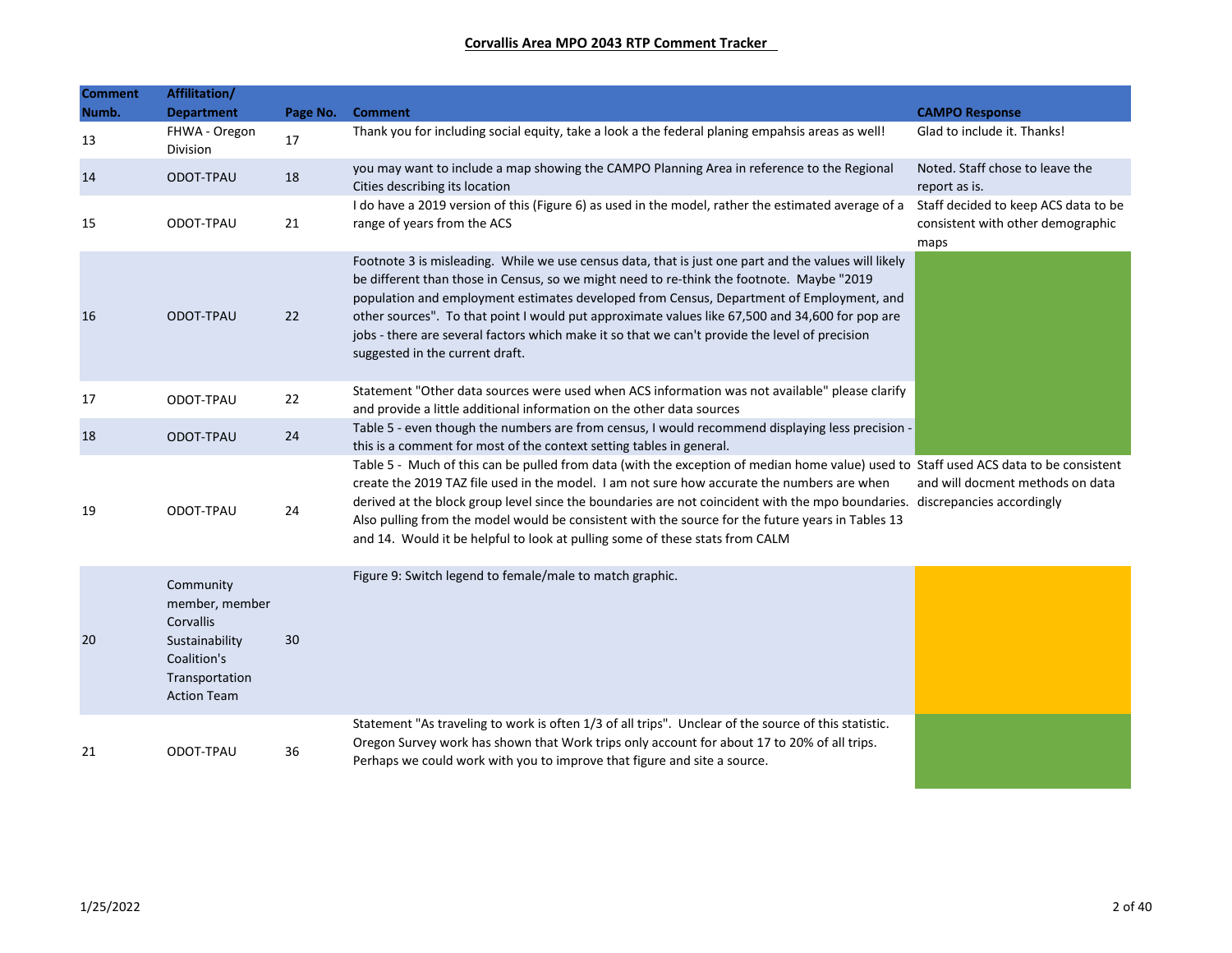| <b>Comment</b> | Affilitation/                                                                                                     |          |                                                                                                                                                                                                                                                                                                                           |                       |
|----------------|-------------------------------------------------------------------------------------------------------------------|----------|---------------------------------------------------------------------------------------------------------------------------------------------------------------------------------------------------------------------------------------------------------------------------------------------------------------------------|-----------------------|
| Numb.          | <b>Department</b>                                                                                                 | Page No. | <b>Comment</b>                                                                                                                                                                                                                                                                                                            | <b>CAMPO Response</b> |
| 22             | Community<br>member, member<br>Corvallis<br>Sustainability<br>Coalition's<br>Transportation<br><b>Action Team</b> | 36       | Typos in 2nd paragraph. Change "works" to "workers" in 2nd sentence                                                                                                                                                                                                                                                       | Revised               |
| 23             | ODOT-TPAU                                                                                                         | 39       | Curious if Figure 14 (FC Network) matches the model - Steve, can you provide the layer for Figure Staff confirmed this with TPAU<br>14 so that we can compare to the model assumptions on the CALM network.                                                                                                               |                       |
| 24             | City of Corvallis /<br>PW                                                                                         | 42       | Modify the second sentence of the CTS section to reflect that "Seven of thee provide local<br>weekday service Monday through Sunday, two provide local weekday service Monday through<br>Saturday, 2 provide peak-hour service for work and school commutes" Contact Tim Bates at<br>541-754-1761 with further questions. |                       |
| 25             | City of Corvallis /<br>PW                                                                                         | 42       | You may want to add that the Philomath Connection became fareless on October 1, 2021.                                                                                                                                                                                                                                     |                       |
| 26             | City of Corvallis /<br>PW                                                                                         | 42       | Modify the 99 Express paragraph to read "between Adair Village, Lewisburg, and Corvallis"                                                                                                                                                                                                                                 |                       |
| 27             | City of Corvallis /<br>PW                                                                                         | 42       | The North Albany service no longer exists as described in this paragraph. Contact Brad Dillingham<br>at 541-754-1748 with questions.                                                                                                                                                                                      |                       |
| 28             | City of Corvallis /<br>PW                                                                                         | 43       | Modify the last sentence of the Benton Area Transit Lift paragraph to read "This service is<br>available Monday through Sunday throughout Benton County."                                                                                                                                                                 |                       |
| 29             | City of Corvallis /<br>PW.                                                                                        | 45       | Modify to state that the City of Corvallis requires 9-foot minimum planted buffer on arterials and<br>collectors.                                                                                                                                                                                                         |                       |
| 30             | Oregon State<br>University                                                                                        | 45       | Roadway Classification -- the font changes between the first and second paragraphs. Also, the<br>following sentence seems oddly worded: "Basic to this concept is the recognition that individual<br>road segments do not serve travel independently in any major way."                                                   |                       |
| 31             | City of Corvallis /<br>PW                                                                                         | 46       | Perhaps you want to list a simple pedestrian crossing stop light along with or as an alternative to<br>the PHB.                                                                                                                                                                                                           |                       |
| 32             | Oregon State<br>Unviersity                                                                                        | 46       | Crosswalks and crossings -- OSU also uses raised crosswalks on collectors within the campus<br>boundary. It provides more visibility to pedestrians -- especially those in wheelchairs. Might be<br>worth adding.                                                                                                         |                       |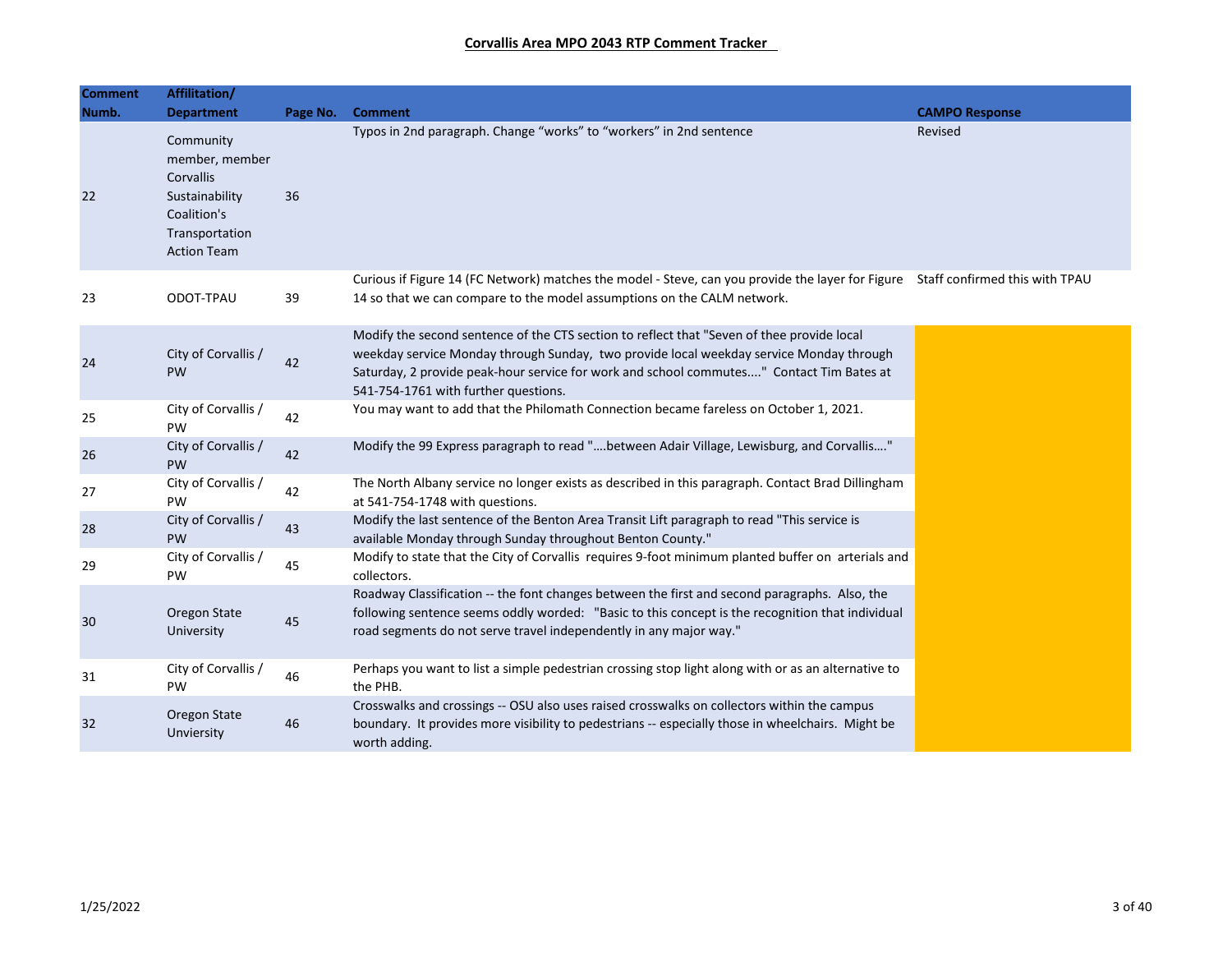| <b>Comment</b> | Affilitation/                                                                                                     |          |                                                                                                                                                                                                                                                                                                                                                                                                                                                                                                                                                                                                                                       |                       |
|----------------|-------------------------------------------------------------------------------------------------------------------|----------|---------------------------------------------------------------------------------------------------------------------------------------------------------------------------------------------------------------------------------------------------------------------------------------------------------------------------------------------------------------------------------------------------------------------------------------------------------------------------------------------------------------------------------------------------------------------------------------------------------------------------------------|-----------------------|
| Numb.          | <b>Department</b>                                                                                                 | Page No. | <b>Comment</b>                                                                                                                                                                                                                                                                                                                                                                                                                                                                                                                                                                                                                        | <b>CAMPO Response</b> |
| 33             | Community<br>member, member<br>Corvallis<br>Sustainability<br>Coalition's<br>Transportation<br><b>Action Team</b> | 47       | Define a curb tight sidewalk. For example, NW Grant has several blocks that seem curb tight to me<br>because the bike lane runs right next to the sidewalk without a parking strip buffer. In Figure 16,<br>NW Grant is shown as "good" green in the graphic because there are sidewalks on both sides but if<br>it was also curb tight that would make those sections yellow.                                                                                                                                                                                                                                                        |                       |
| 34             | Oregon State<br>University                                                                                        | 52       | The Pedestrian System doesn't include sidewalks width requirements for OSU facilities, though<br>OSU is listed on page 38 as having ownership of some facilities. If you want to include information<br>on university sidewalk/walkway requirements for collectors, I can provide that information.                                                                                                                                                                                                                                                                                                                                   |                       |
| 35             | Community<br>member, member<br>Corvallis<br>Sustainability<br>Coalition's<br>Transportation<br><b>Action Team</b> | 53       | Figure 17: There are blue pentagon points in the map that don't appear in the legend                                                                                                                                                                                                                                                                                                                                                                                                                                                                                                                                                  |                       |
| 36             | ODOT-TPAU                                                                                                         | 68       | Table 14 (and also 13) - round more                                                                                                                                                                                                                                                                                                                                                                                                                                                                                                                                                                                                   |                       |
| 37             | ODOT-TPAU                                                                                                         | 69       | The text for the scenarios only describes the desired scenarios, not the scenarios actually run. On Comment incuded in revisions of<br>page 72 it jumps right into results implying that the results are for these scenarios as stated. It<br>would be good to have some additional context, or to point to TPAU documentation for further<br>explaining the scenario revisions that were needed to run the tests in CALM. In general, it would<br>be ideall to have a little more information and context on the modeling work that was done. It<br>was also suggested that figures with the model area / TAZs might be good to add. | Comment 38            |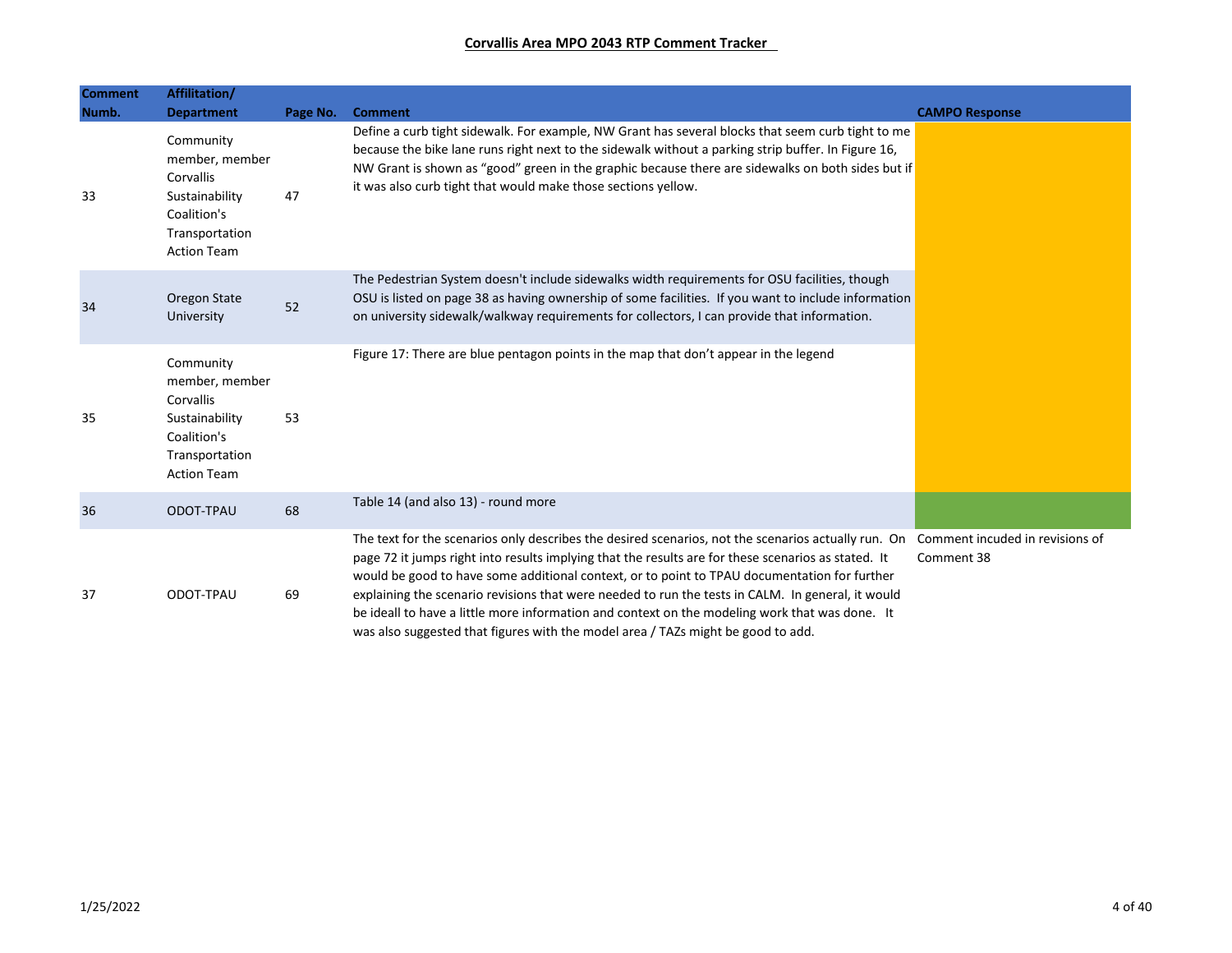| <b>Comment</b> | Affilitation/     |          |                                                                                                                                                                                                                                                                                                                                                                                                                                                                                                                                                                                                                                                                                                                   |                       |
|----------------|-------------------|----------|-------------------------------------------------------------------------------------------------------------------------------------------------------------------------------------------------------------------------------------------------------------------------------------------------------------------------------------------------------------------------------------------------------------------------------------------------------------------------------------------------------------------------------------------------------------------------------------------------------------------------------------------------------------------------------------------------------------------|-----------------------|
| Numb.          | <b>Department</b> | Page No. | <b>Comment</b>                                                                                                                                                                                                                                                                                                                                                                                                                                                                                                                                                                                                                                                                                                    | <b>CAMPO Response</b> |
|                |                   |          | When we talked on the 7th, one of the action items was for TPAU to draft edits that we would like<br>to see around better explaining and describing the modeling work done. We could a couple of<br>shots at this, and in the end we opted for less is more. Here are the changes we would like to see,<br>both of which are on page 69 describing the future scenarios:<br>Add a footnote. Suggesting linking the footnote to this text on page $69 -$ "The three scenarios are<br>presented below*:"<br>*To support these scenarios, ODOT conducted a variety of tests related to these three scenarios.<br>More information on all the tests that were run and work conducted are available upon request.      |                       |
| 38             | ODOT-TPAU         | 69       | Scenario 2: Invest in Transit and Bike Infrastructure<br>This scenario assumes a significant investment in transit and intercommunity paths. Corvallis<br>Transit System identifies 15 min frequency during peak travel times in their long term scenario;<br>this scenario assumes implementation of those changes plus increased transit frequency to<br>outlying cities as well. Roughly equivalent to a doubling of transit service. This scenario also<br>examines the impact of roughly doubling bike ridership, such as might occur with improvements<br>in bike infrastructure (for example, multi-use paths such as Corvallis -Albany, Philomath -<br>Corvallis, and include Corvallis - Adair Village). |                       |
| 39             | ODOT-TPAU         | 70       | I personally I don't care for unnecessary embellishment so I would drop the adjective "powerful"                                                                                                                                                                                                                                                                                                                                                                                                                                                                                                                                                                                                                  | Revised               |
| 40             | ODOT-TPAU         | 70       | Request change from - "For this plan update, CAMPO staff worked closely with TPAU to use a pre-<br>built model, calibrate it to 2019 conditions, and assess regional conditions in 2043". To (or<br>something similar) - "For this plan update, CAMPO staff worked closely with TPAU to use a pre-<br>built 2010 model, update it to represent 2019 conditions, and for assessing regional conditions in<br>2043".                                                                                                                                                                                                                                                                                                |                       |
| 41             | ODOT-TPAU         | 71       | Request change from - "As briefly discussed above, the 2010 CALM model was calibrated to 2019<br>conditions through updating land use, population, employment, and transportation network<br>information collected by CAMPO staff." To (or something similar) - "As briefly discussed above,<br>the 2010 CALM model was re-calibrated and validated to represent 2019 conditions. This was<br>completed by first updating land use, population, employment, and transportation network<br>information, along with reviewing and revisiting model parameters and settings."                                                                                                                                        |                       |
| 42             | ODOT-TPAU         | 71       | Even though we use the phrase "does not provide the "right answer"" in our materials, I think it's<br>a little out of context here. By stating it that way it makes it sound like the model provides wrong<br>answers. One suggestion might be to change this to "does not provide the "answer"".                                                                                                                                                                                                                                                                                                                                                                                                                 |                       |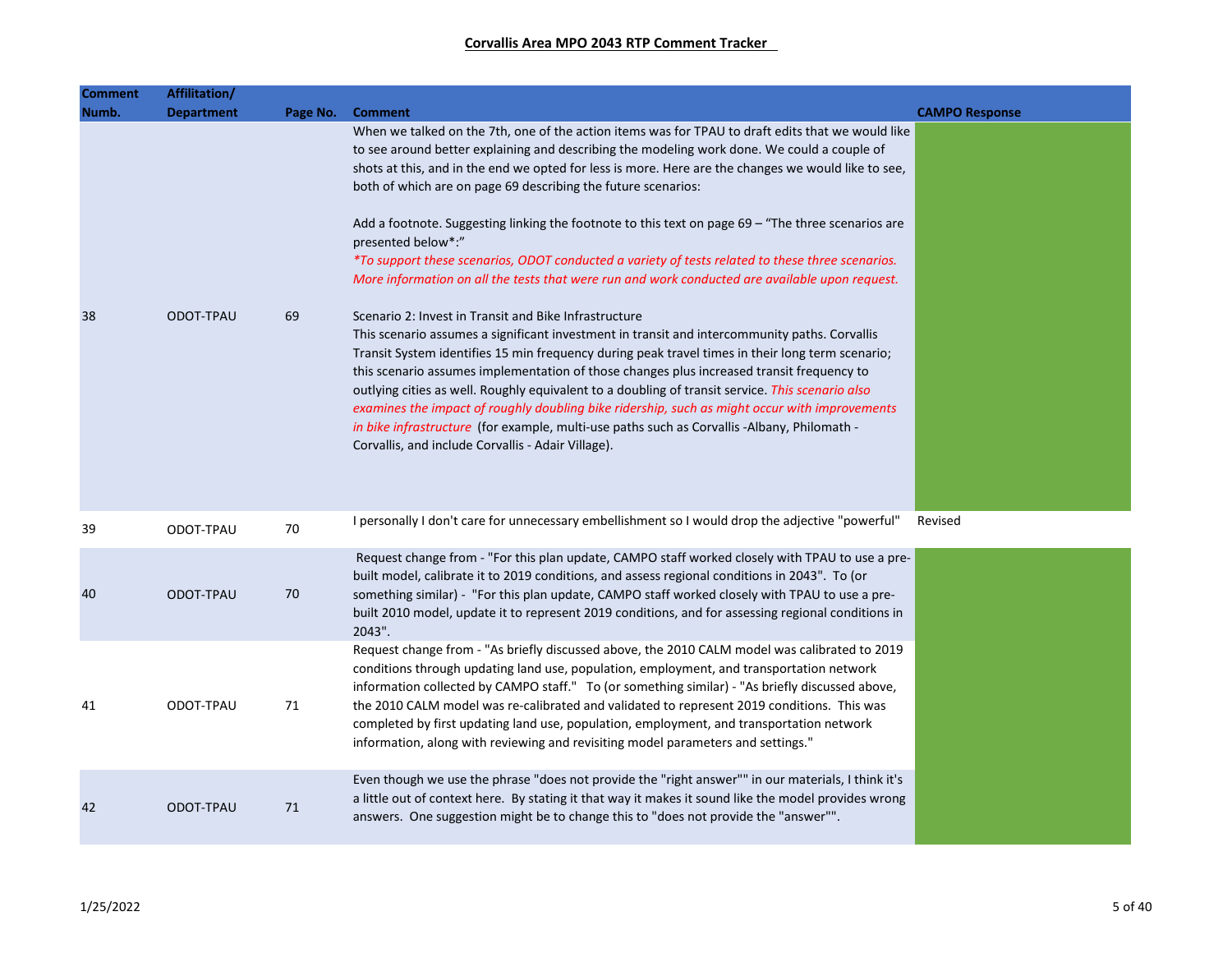| <b>Comment</b><br>Numb. | Affilitation/<br><b>Department</b> | Page No. | <b>Comment</b>                                                                                                                                                                                                                                                                                                                                                                                                                                                                                                                                                                                                                                                                                                                                                                                                                                                                                                                                                                                                                                                                                                                                                                                                                                                                                                                                                         | <b>CAMPO Response</b>                                                           |
|-------------------------|------------------------------------|----------|------------------------------------------------------------------------------------------------------------------------------------------------------------------------------------------------------------------------------------------------------------------------------------------------------------------------------------------------------------------------------------------------------------------------------------------------------------------------------------------------------------------------------------------------------------------------------------------------------------------------------------------------------------------------------------------------------------------------------------------------------------------------------------------------------------------------------------------------------------------------------------------------------------------------------------------------------------------------------------------------------------------------------------------------------------------------------------------------------------------------------------------------------------------------------------------------------------------------------------------------------------------------------------------------------------------------------------------------------------------------|---------------------------------------------------------------------------------|
| 43                      | ODOT-TPAU                          | 71       | "American Community Survey (ACS) 2014-2019" should 2014 be 2015                                                                                                                                                                                                                                                                                                                                                                                                                                                                                                                                                                                                                                                                                                                                                                                                                                                                                                                                                                                                                                                                                                                                                                                                                                                                                                        | Revised                                                                         |
| 44                      | ODOT-TPAU                          | 72       | Table 16 does not align with the updated table provided to CAMPO staff via email on 9-17-21.<br>Table 16 is an earlier draft provided on 9-3-21. The values should be updated accordingly and<br>rounded to show less precision                                                                                                                                                                                                                                                                                                                                                                                                                                                                                                                                                                                                                                                                                                                                                                                                                                                                                                                                                                                                                                                                                                                                        |                                                                                 |
| 45                      | <b>FHWA</b>                        | 73       | There is a slight quibble with language here. While safety is measurable through historic patterns<br>there is an emerging science for crash prediction or risk identification to enable the proactive<br>development of strategies.                                                                                                                                                                                                                                                                                                                                                                                                                                                                                                                                                                                                                                                                                                                                                                                                                                                                                                                                                                                                                                                                                                                                   |                                                                                 |
| 46                      | FHWA - Oregon<br>Division          | 79       | Can you include the date of when the MPO adopted the State's targets? Any ODOT and MPO<br>Coordination that can be captured? Clarify how CAMPO will follow the roles and responsibitlies as<br>outlined in the "ODOT Coordination Process with MPOs in Setting, Monitoring, and Reporting<br>State Performance Measure Targets document. How is CAMPO addressing 23 CFR 450.324(f)(4)<br>and 23 CFR 450.306(d)(4)?                                                                                                                                                                                                                                                                                                                                                                                                                                                                                                                                                                                                                                                                                                                                                                                                                                                                                                                                                     |                                                                                 |
| 47                      | Corvallis Resident                 | -80      | AC6: The NE Corvallis neighborhood area would greatly benefit from the extension of the multi-<br>use path from Circle to Conifer, at a minimum. There are not safe and accessible routes for kids<br>and adults alike to reach the current multi-use path at Circle from the neighborhoods around<br>Conifer Blvd. And our neighborhood feels a bit cut-off from the rest of Corvallis due to the<br>highway and underdeveloped crossings. I believe that it would encourage more active<br>transportation and open up the rest of Corvallis to this neighborhood for vulnerable roadway<br>users.                                                                                                                                                                                                                                                                                                                                                                                                                                                                                                                                                                                                                                                                                                                                                                    | Will insure language is clear about<br>path terminus. Support for path<br>noted |
| 48                      | FHWA - Oregon<br>Division          | 82       | What about alignment to state plans?                                                                                                                                                                                                                                                                                                                                                                                                                                                                                                                                                                                                                                                                                                                                                                                                                                                                                                                                                                                                                                                                                                                                                                                                                                                                                                                                   |                                                                                 |
| 49                      | ODOT-TPAU                          | 82       | The "Differing Tools" section attempts to boil a lot of complex issues down in a couple of<br>paragraphs. There are couple of elements that TPAU would like to see revised. Instead of starting<br>"Oregon Mobility Standards require", it would be more correct to say "The Oregon Highway Plan<br>requires". Then we request that parenthetical on $d/c$ be removed, as we use the term $d/c$ in<br>modeling because it's not the same as v/c, so we don't want to equate the two. We have<br>concerns related to the paragraph that starts with "Shortcomings", mainly that there isn't enough<br>space to fully discuss these issues and topics. As an example, on LOS, TPAU has added in analysis<br>procedures around multi-modal LOS - MMLOS, which isn't mentioned here at all. So the<br>paragraph and section as a whole focuses too much on the shortcomings without properly<br>balancing and discussing the options available. Our request is to cut this section down and just<br>define available performance measures and remove editorials, but at a minimum we hope that if<br>the language stays that elements like MMLOS get added. On the second to last sentence on page<br>82 we request that it be changed to "Note, ODOT is currently in the process of updating the<br>Oregon Highway Plan which may change or update performance measures". |                                                                                 |
| 50                      | ODOT-TPAU                          | 83       | Table 19 (also 28) - update values for CALM with updates to Table 16                                                                                                                                                                                                                                                                                                                                                                                                                                                                                                                                                                                                                                                                                                                                                                                                                                                                                                                                                                                                                                                                                                                                                                                                                                                                                                   |                                                                                 |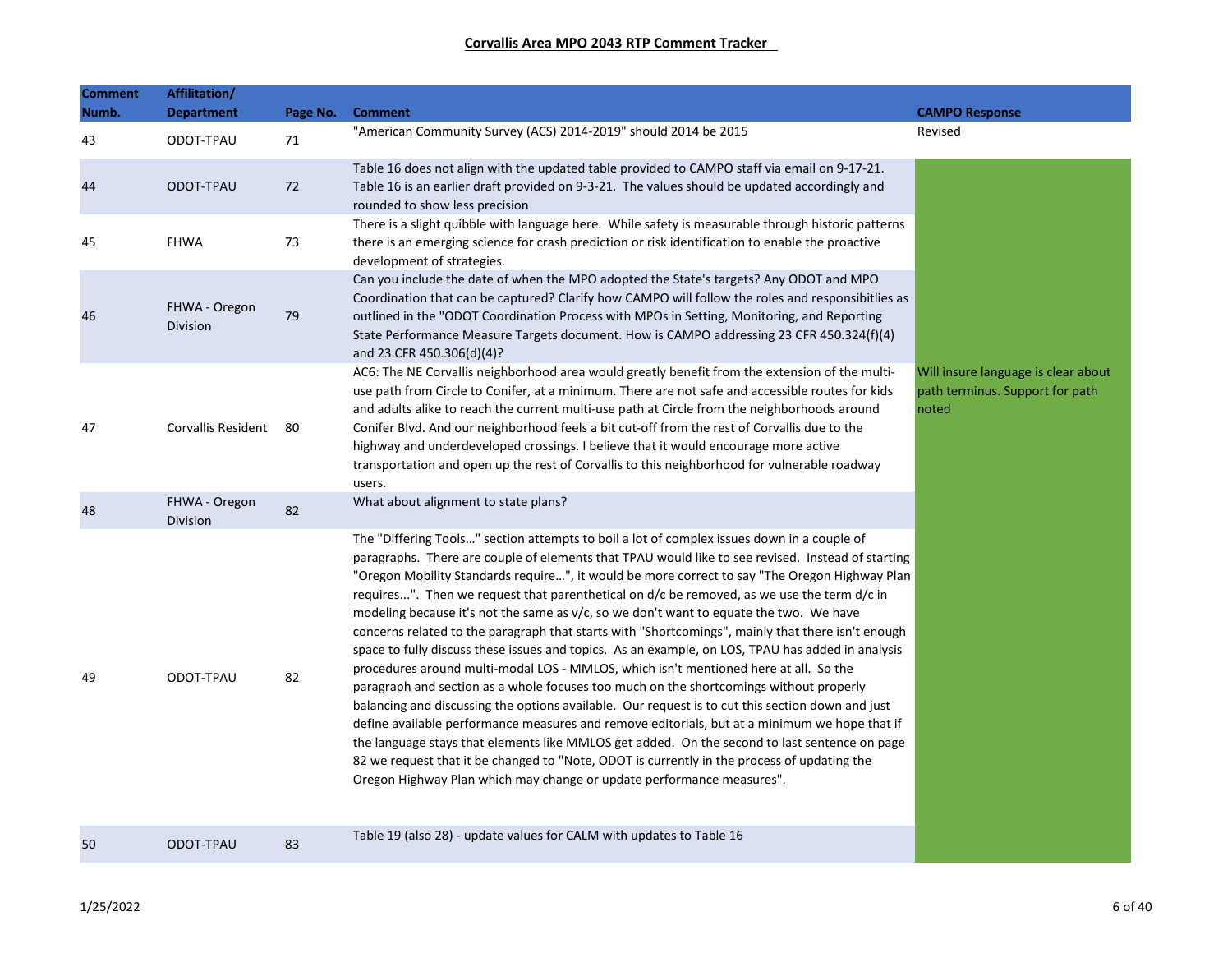| <b>Comment</b> | Affilitation/                    |          |                                                                                                                                                                                                                                                                                                                                                                                                                                                                                                                                                                                                                                                                                                                                                                                                                      |                       |
|----------------|----------------------------------|----------|----------------------------------------------------------------------------------------------------------------------------------------------------------------------------------------------------------------------------------------------------------------------------------------------------------------------------------------------------------------------------------------------------------------------------------------------------------------------------------------------------------------------------------------------------------------------------------------------------------------------------------------------------------------------------------------------------------------------------------------------------------------------------------------------------------------------|-----------------------|
| Numb.          | <b>Department</b>                | Page No. | <b>Comment</b>                                                                                                                                                                                                                                                                                                                                                                                                                                                                                                                                                                                                                                                                                                                                                                                                       | <b>CAMPO Response</b> |
| 51             | ODOT-TPAU                        | 84       | "Based on total population projections, allocate population, household and employer growth<br>across the region": add Population                                                                                                                                                                                                                                                                                                                                                                                                                                                                                                                                                                                                                                                                                     |                       |
| 52             | ODOT-TPAU                        | 88       | Table 21 - PC4 – just a note that the roundabout is also intended to improve safety for autos                                                                                                                                                                                                                                                                                                                                                                                                                                                                                                                                                                                                                                                                                                                        |                       |
| 53             | City of Corvallis /<br><b>PW</b> | 89       | The AC1 project description is somewhat confusing. Not sure exactly what you are connecting. Is<br>this the same project as PB34 and/or PB85 (see attached) in the Corvallis TSP? Also, you may<br>want to refer to the path in Riverfront Park as the Riverfront Path which is how it is commonly<br>referenced (instead of waterfront).                                                                                                                                                                                                                                                                                                                                                                                                                                                                            |                       |
| 54             | City of Corvallis /<br><b>PW</b> | 89       | Somewhat vague description for AC2. Maybe some additional verbiage about treatments to<br>consider or situations to improve.                                                                                                                                                                                                                                                                                                                                                                                                                                                                                                                                                                                                                                                                                         |                       |
| 55             | citizen                          | 89       | I live in the Soap Creek neighborhood. I wholeheartedly agree with goals AC4 and AC6 and am<br>excited about the ability to bike into town safely! Thank you! I am concerned that there is no plan<br>for improvement to add a turn lane from the north (and perhaps widen intersection and improve<br>the road) at Tampico and Hwy 99 if the landfill expansion is approved and Coffin Butte Road is<br>closed. This will become an extremely dangerous intersection if logging trucks and garbage trucks<br>are forced to use Tampico. Is there a way to change this document after the fact if Valley Landfills<br>wins their appeal? I have major concerns but prefer that our tax dollars pay for the multiuse paths<br>instead! That will truly add to the safety and quality of life in this area. Thank you! |                       |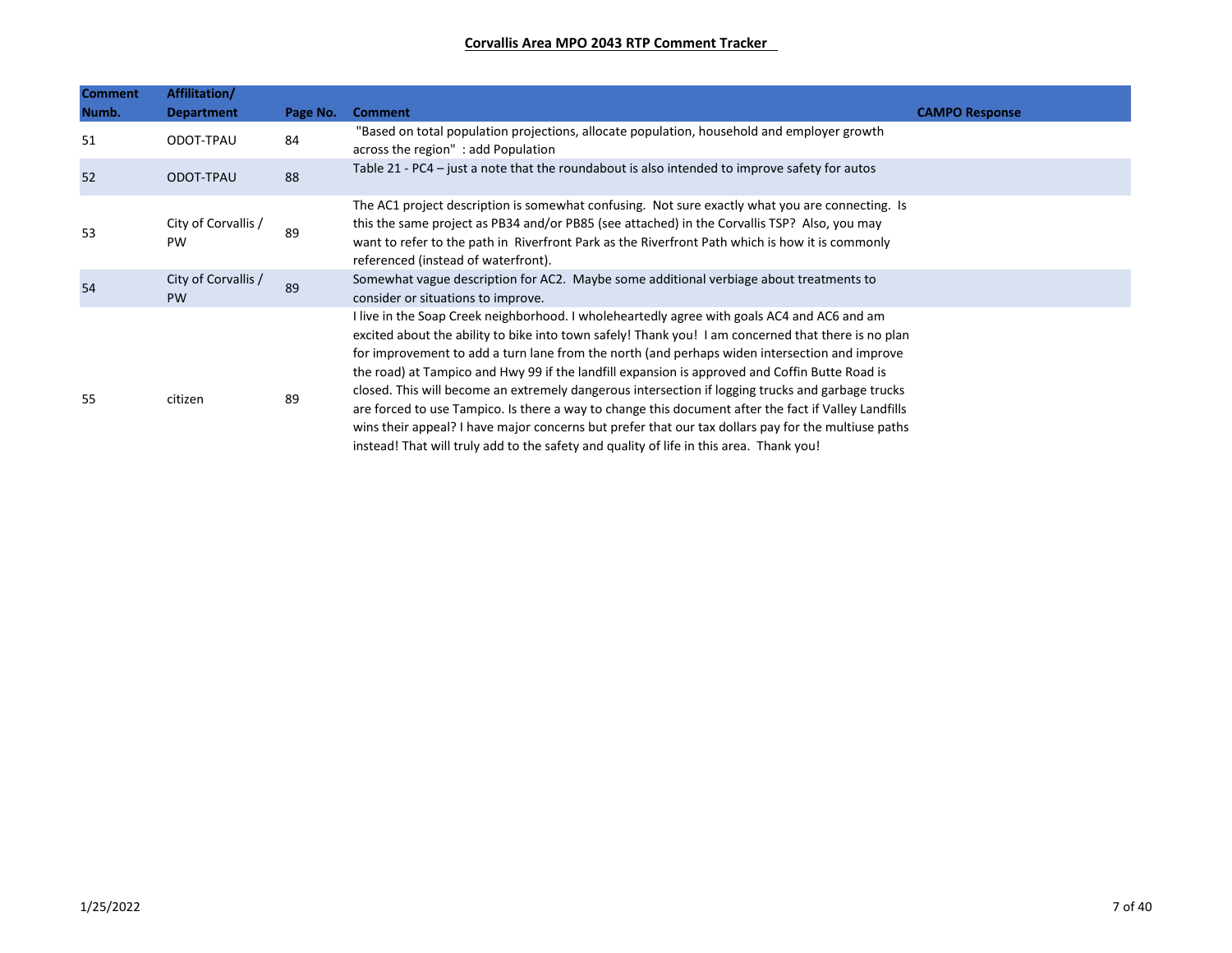| Comment | Affilitation/                                                                                                     |          |                                                                                                                                                                                                                                                                                                                                                                                                                                                                                                                                                                                                                                                                                                                                                                                                                                                                                                                                                                                                                                                                                                                                                                                                                                                                                                                                                                                                                                                                                                                                                                                                                                                                                                                                                                                                                                                                                                                                                                                                                                                                                                                                                                                                                                                                                                                                                                                                                                                                                                                                                                                                                                                                    |                       |
|---------|-------------------------------------------------------------------------------------------------------------------|----------|--------------------------------------------------------------------------------------------------------------------------------------------------------------------------------------------------------------------------------------------------------------------------------------------------------------------------------------------------------------------------------------------------------------------------------------------------------------------------------------------------------------------------------------------------------------------------------------------------------------------------------------------------------------------------------------------------------------------------------------------------------------------------------------------------------------------------------------------------------------------------------------------------------------------------------------------------------------------------------------------------------------------------------------------------------------------------------------------------------------------------------------------------------------------------------------------------------------------------------------------------------------------------------------------------------------------------------------------------------------------------------------------------------------------------------------------------------------------------------------------------------------------------------------------------------------------------------------------------------------------------------------------------------------------------------------------------------------------------------------------------------------------------------------------------------------------------------------------------------------------------------------------------------------------------------------------------------------------------------------------------------------------------------------------------------------------------------------------------------------------------------------------------------------------------------------------------------------------------------------------------------------------------------------------------------------------------------------------------------------------------------------------------------------------------------------------------------------------------------------------------------------------------------------------------------------------------------------------------------------------------------------------------------------------|-----------------------|
| Numb.   | <b>Department</b>                                                                                                 | Page No. | <b>Comment</b>                                                                                                                                                                                                                                                                                                                                                                                                                                                                                                                                                                                                                                                                                                                                                                                                                                                                                                                                                                                                                                                                                                                                                                                                                                                                                                                                                                                                                                                                                                                                                                                                                                                                                                                                                                                                                                                                                                                                                                                                                                                                                                                                                                                                                                                                                                                                                                                                                                                                                                                                                                                                                                                     | <b>CAMPO Response</b> |
| 56      | <b>Benton County</b><br>resident                                                                                  | 89       | We are concerned that there is no apparent reference to the proposed Republic Services CUP<br>application for expansion of the Coffin Butte Landfill in the proposed Regional Transportation<br>Update. Although denied by the Planning Commission, this CUP application is currently under<br>appeal, and contains dramatic proposals that include impacts on the Hwy. 99W. Corvallis - Adair<br>Village Corridor. Their plan is to close Coffin Butte Road, which is currently a major east-west<br>intersection with Hwy. 99W, and redirect traffic either via Wiles Road to Robison Rd., or to<br>Tampico Road. The Wiles Road/Robison Rd. proposal is a head scratcher, because of first having to<br>go W. to Wiles, then N. to Robison, then E. to finally connect with 99W. Benton County has<br>indicated a preference to see Tampico Road become the replacement route. Both the<br>Wiles/Robison and the Tampico Rd. proposal will require considerable road improvements to<br>accomodate the amount and kind of heavy traffic that currently use Coffin Butte Rd., as well as<br>eliminating the direct East/West connections. The current Tampico Rd. intersection is poorly<br>designed and difficult to navigate in the dark or during inclement weather. The possible<br>improvements to Tampico Road would require widening and leveling the existing, narrow road,<br>intruding into peoples property and upgrading the road weight limit to accomodate logging trucks,<br>etc. There would most certainly need to be improvements on Hwy 99W to improve turn lanes,<br>signage, suitable lighting, etc. There are no proposals that include considerations for bike traffic.<br>Both OSU Forestry Dept. and Starker Forests have lodged objections to the proposed closure of<br>Coffin Butte Rd., outlining the conditions they require in order for log trucks to travel this route.<br>Finally, there have been many concerns about the elimination of the emergency route currently<br>provided by Coffin Butte, not just in terms of possible future disasters such as fire, earthquake,<br>etc., but even during current adverse weather conditions such as snow or ice storms. Since<br>Sulpher Springs Rd. is often unsafe at those times, most residents exit the valley via Coffin Butte<br>Rd., as Tampico Rd. is often unsafe as well. Please take the time to address these issues in the<br>current Transportation Update. It is important to create a parallel review of Republic Services<br>proposal alongside future planning for N. Hwy. 99W, rather than allow their project to proceed<br>independent of this. Thank you. |                       |
| 57      | Community<br>member, member<br>Corvallis<br>Sustainability<br>Coalition's<br>Transportation<br><b>Action Team</b> | 89       | AC6: As much as I would love to cycle safely from Adair Village to Corvallis, I think the \$8m would<br>be better spent creating protected bike lanes in the Corvallis urban area for students to cycle to<br>school on Walnut, or to upgrade the SW 53rd multi-use path.                                                                                                                                                                                                                                                                                                                                                                                                                                                                                                                                                                                                                                                                                                                                                                                                                                                                                                                                                                                                                                                                                                                                                                                                                                                                                                                                                                                                                                                                                                                                                                                                                                                                                                                                                                                                                                                                                                                                                                                                                                                                                                                                                                                                                                                                                                                                                                                          |                       |
| 58      | City of Corvallis /<br>PW                                                                                         | 90       | Project WB1 should probably be listed as an investigation of the potential for a lane<br>reduction/road diet. Not sure why it would be limited to between Glenridge and Highland. The<br>Corvallis TSP discusses improving bike conditions between Jack London and Witham Hill through<br>lane removals and/or lane width reductions.                                                                                                                                                                                                                                                                                                                                                                                                                                                                                                                                                                                                                                                                                                                                                                                                                                                                                                                                                                                                                                                                                                                                                                                                                                                                                                                                                                                                                                                                                                                                                                                                                                                                                                                                                                                                                                                                                                                                                                                                                                                                                                                                                                                                                                                                                                                              |                       |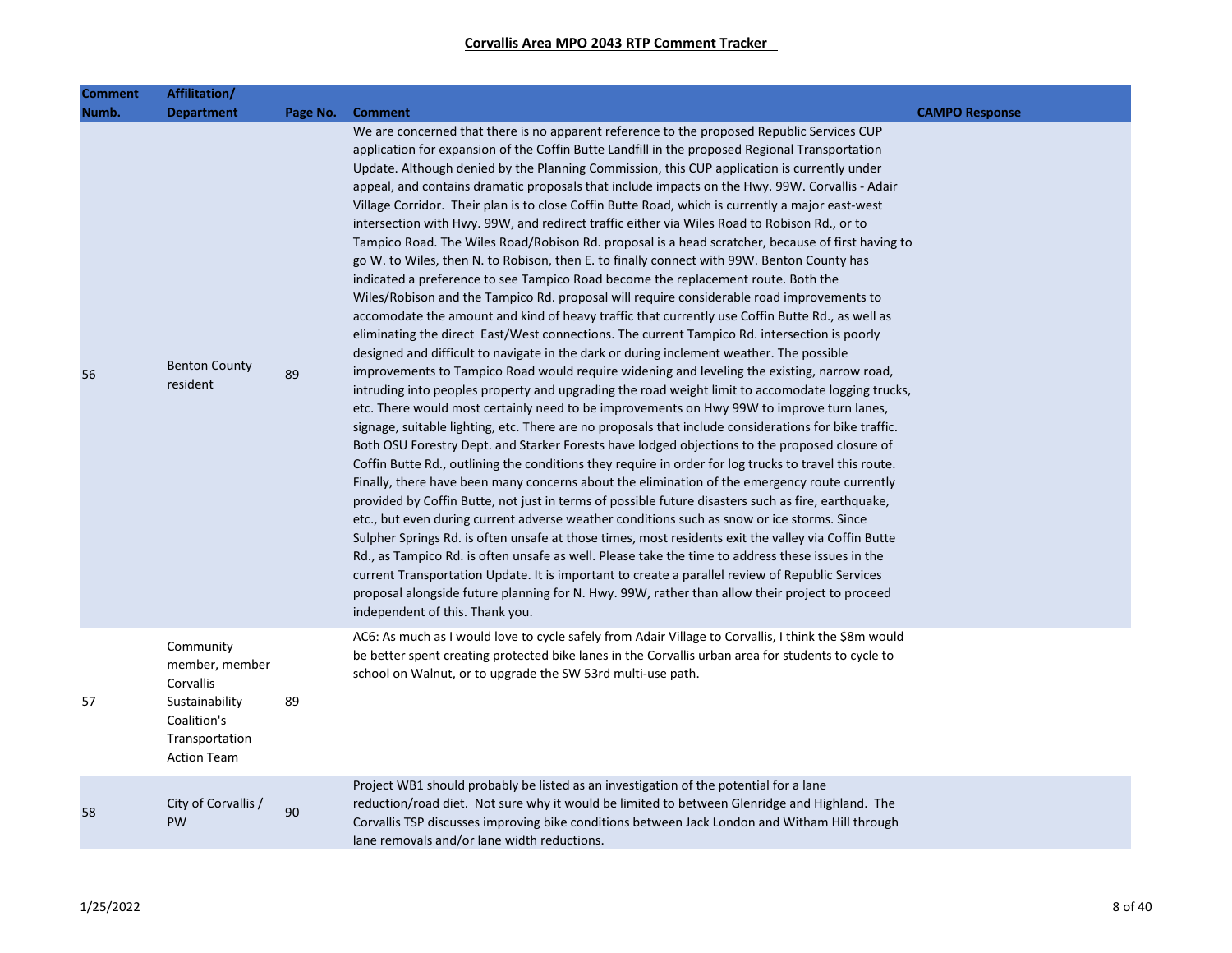| <b>Comment</b><br>Numb. | Affilitation/<br><b>Department</b>                                                                                | Page No. | <b>Comment</b>                                                                                                                                                                                                                                                                                                                                                                                                                                                                                                                                                                                                                                                                                            | <b>CAMPO Response</b>                                                         |
|-------------------------|-------------------------------------------------------------------------------------------------------------------|----------|-----------------------------------------------------------------------------------------------------------------------------------------------------------------------------------------------------------------------------------------------------------------------------------------------------------------------------------------------------------------------------------------------------------------------------------------------------------------------------------------------------------------------------------------------------------------------------------------------------------------------------------------------------------------------------------------------------------|-------------------------------------------------------------------------------|
| 59                      | City of Corvallis /<br>PW                                                                                         | 90       | Like the previous project, WB3 should be an investigation into the feasibility of constructing a<br>protected intersection.                                                                                                                                                                                                                                                                                                                                                                                                                                                                                                                                                                               |                                                                               |
| 60                      | Community<br>member, member<br>Corvallis<br>Sustainability<br>Coalition's<br>Transportation<br><b>Action Team</b> | 90       | Disagree that it would be beneficial to add a right turn lane on SW 53rd at Reservoir. This will<br>likely encourage even more speeding. When there is no car stopped at the light to go straight,<br>drivers turning right onto Reservoir barely stop as it is.<br>I would like to see a pedestrian scramble crossing at this intersection because there is increasing<br>student housing south of Reservoir on 53rd so a fair number of cyclists and pedestrians who wish<br>to cross diagonally on 53rd must wait for two crossing signals at the corner. When people wait on<br>the NW corner to cross, they tend to block access to cyclists/pedestrians heading east/west on the<br>multi-use path. |                                                                               |
| 61                      | City of Corvallis /<br><b>PW</b>                                                                                  | 91       | Could we provide additional information about CB1, or at lease the scope of work assumed for the<br>\$800,000 estimate.                                                                                                                                                                                                                                                                                                                                                                                                                                                                                                                                                                                   |                                                                               |
| 62                      | City of Corvallis /<br>PW                                                                                         | 91       | It is very likely that we will be moving the eastbound transit stop on this route from Harrison, to<br>Circle.                                                                                                                                                                                                                                                                                                                                                                                                                                                                                                                                                                                            |                                                                               |
| 63                      | <b>FHWA</b>                                                                                                       | 95       | Text notes that there are sections to be added on operations. It would seems there are<br>opportunities for intersection signal optimization or other techniques which may be effective for<br>short-term operations benefit.                                                                                                                                                                                                                                                                                                                                                                                                                                                                             |                                                                               |
| 64                      | Department of<br><b>State Lands</b>                                                                               | 99       | DSL is the Oregon DEPARTMENT of State Lands (not division).                                                                                                                                                                                                                                                                                                                                                                                                                                                                                                                                                                                                                                               | Revised                                                                       |
| 65                      | Department of<br><b>State Lands</b>                                                                               | 100      | You may or may not want to include an actual wetland definition. I suggest ours, which we got<br>from/consistent with federal. 141-085-0510(110). The included mention of how important<br>wetlands (and riparian areas) are for biodiversity is an important point to include.                                                                                                                                                                                                                                                                                                                                                                                                                           | Staff revised this as appropiate                                              |
| 66                      | Department of<br><b>State Lands</b>                                                                               | 101      | DSL, as far as I know, had nothing to do with the Benton Co. Inventory. The paragraph is a little<br>ambiguous about this. It would be beneficial to know more about the Benton Co. Inventory<br>including methods. DSL does steward another inventory, the Statewide Wetlands Inventory that<br>includes mapping to be used outside of LWI study areas. It would be good to know what the<br>Benton Co. inventory includes so a comparison can be made, and how Benton Co. uses their<br>inventory.                                                                                                                                                                                                      | Noted, but with this level of<br>information, staff left existing<br>language |
| 67                      | DEQ/Water Quality<br>Assessment                                                                                   | 106      | I sent a revised Word doc. with corrected text separating the Category 4 waters from the Category<br>5. Category 4 waters do not require a TMDL. Also, Temperature Year Round was missing from<br>Marys River (Muddy Creek to confluence with Willamette River). Edits are in red text.                                                                                                                                                                                                                                                                                                                                                                                                                   |                                                                               |
| 68                      | DEQ/Water Quality<br>Assessment                                                                                   | 106      | Under the Category 4 waters, for the Willamette River, it is not necessary to to include human<br>health after Dioxin and Methylymercury. Those are just indications that the human health use is<br>impacted rather than aquatic life.                                                                                                                                                                                                                                                                                                                                                                                                                                                                   |                                                                               |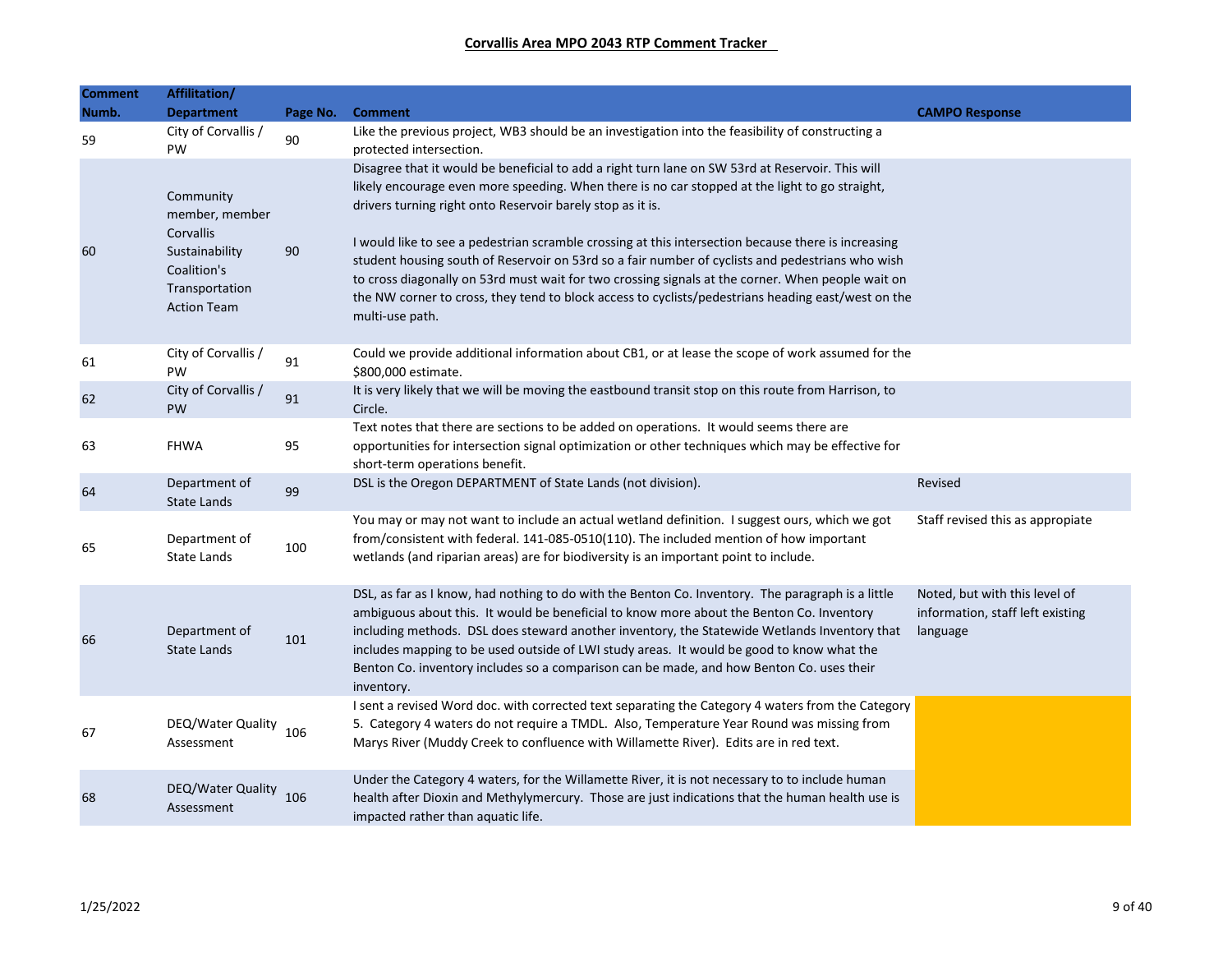| <b>Comment</b><br>Numb. | Affilitation/<br><b>Department</b>                                                      | Page No. | <b>Comment</b>                                                                                                                                                                                                                                                                                                                                | <b>CAMPO Response</b> |
|-------------------------|-----------------------------------------------------------------------------------------|----------|-----------------------------------------------------------------------------------------------------------------------------------------------------------------------------------------------------------------------------------------------------------------------------------------------------------------------------------------------|-----------------------|
| 69                      | Oregon<br>Department of Fish<br>and Wildlife -<br>District Wildlife<br>Biologist        | 107      | Bobcat (Lynx rufus) is listed in Table 29. Bobcats are present in the area, but are not Threatened,<br>Endangered, or Candidates for listing. Canada Lynx (Lynx canadensis) are listed as threatened by<br>USFWS but the Corvallis area is well outside their normal distribution. I would remove this line<br>from the table.                |                       |
| 70                      | Oregon<br>Department of Fish<br>and Wildlife -<br>District Wildlife<br><b>Biologist</b> | 107      | Red Tree Voles are listed as Sensitive by the state and are Oregon Conservation Strategy Species.                                                                                                                                                                                                                                             |                       |
| 71                      | Oregon<br>Department of Fish<br>and Wildlife -<br>District Wildlife<br><b>Biologist</b> | 107      | The subspecies Streaked Horned Lark and the whole scientific name Eremophila alpestris strigata<br>should be used instead of Horned Lark. State listing status is Sensitive-Critical and it is Oregon<br><b>Conservation Strategy Species.</b>                                                                                                |                       |
| 72                      | Oregon<br>Department of Fish<br>and Wildlife -<br>District Wildlife<br><b>Biologist</b> | 107      | Spotted Owl should be listed as Northern Spotted Owl, Strix occidentalis caurina. State listing<br>status is threatened and it is Oregon Conservation Strategy Species.                                                                                                                                                                       |                       |
| 73                      | Oregon<br>Department of Fish<br>and Wildlife -<br>District Wildlife<br><b>Biologist</b> | 107      | Oregon Spotted Frog is not found in this area and does not need to be listed.                                                                                                                                                                                                                                                                 |                       |
| 74                      | Oregon<br>Department of Fish<br>and Wildlife -<br>District Wildlife<br><b>Biologist</b> | 107      | Oregon Vesper Sparrow (Pooecetes gramineus affinis) could also be listed here, as their status<br>with USFWS is currently under review. Federal Listing status is Species of Concern. State listing<br>status is Sensitive-Critical and it is Oregon Conservation Strategy Species.                                                           |                       |
| 75                      | Oregon<br>Department of Fish<br>and Wildlife -<br>District Wildlife<br><b>Biologist</b> | 107      | Northwestern Pond Turtle (Actinemys marmorata) could also be listed here, as their status with<br>USFWS is currently under review. Federal Listing status is Species of Concern. State listing status is<br>Sensitive-Critical and it is Oregon Conservation Strategy Species.                                                                |                       |
| 76                      | Oregon<br>Department of Fish<br>and Wildlife -<br>District Wildlife<br><b>Biologist</b> | 108      | I would remove Upland Sandpiper and Common Kingsnake from the list. These species are not<br>normally found in this area. All the others listed are Conservation Strategy Species found within or<br>near the CAMPO. I think it would be worthwhile to cite that they are<br>https://www.oregonconservationstrategy.org/ocs-strategy-species/ |                       |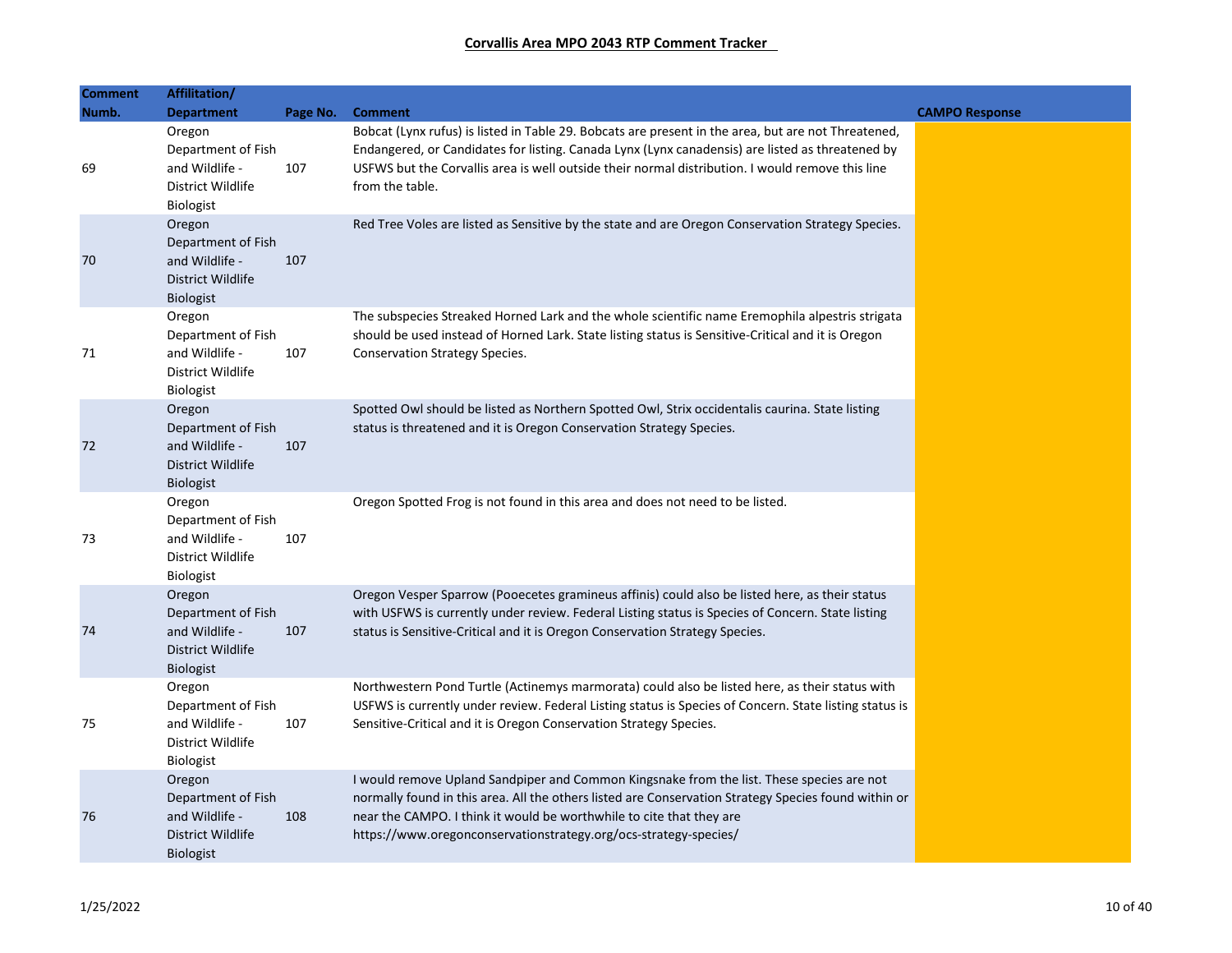| <b>Comment</b> | Affilitation/                                                                           |          |                                                                                                                                                                                                                                                                                                                                                                                                                                                        |                                     |
|----------------|-----------------------------------------------------------------------------------------|----------|--------------------------------------------------------------------------------------------------------------------------------------------------------------------------------------------------------------------------------------------------------------------------------------------------------------------------------------------------------------------------------------------------------------------------------------------------------|-------------------------------------|
| Numb.          | <b>Department</b>                                                                       | Page No. | <b>Comment</b>                                                                                                                                                                                                                                                                                                                                                                                                                                         | <b>CAMPO Response</b>               |
| 77             | Oregon<br>Department of Fish<br>and Wildlife -<br>District Wildlife<br><b>Biologist</b> | 108      | The CAMPO contains multiple Oregon Conservation Strategy Habitats (including Flowing Water<br>and Riparian Habitats, Late Successional Mixed Conifer Forests, Oak Woodlands, Grasslands, and<br>Wetlands). Strategy Habitats are habitats of conservation concern within Oregon that provide<br>important benefits to Strategy Species. https://www.oregonconservationstrategy.org/strategy-<br>habitats/                                              |                                     |
| 78             | Oregon<br>Department of Fish<br>and Wildlife -<br>District Wildlife<br><b>Biologist</b> | 108      | The CAMPO overlaps three specific Conservation Opportunity Areas (Corvallis Area Forests and<br>Balds, Finley-Muddy Creek Area, and Upper Willamette Floodplain). Conservation Opportunity<br>Areas (COAs) are places where broad fish and wildlife conservation goals would best be met.<br>https://www.oregonconservationstrategy.org/conservation-opportunity-areas/                                                                                |                                     |
| 79             | Oregon<br>Department of Fish<br>and Wildlife -<br>District Wildlife<br><b>Biologist</b> | 108      | It may also be beneficial to reference some of the Sensitive Fish and Wildlife Habitat Overlay<br>Zones within the county. These would include Bald Eagle nests or roosting sites, Northern Spotted<br>Owl nests, Osprey nests, Great Blue Heron rookeries, and Band-tailed Pigeon Mineral Springs.<br>Also, I think most of the CAMPO falls outside of Goal 5 designated Big Game Habitat for deer and<br>elk, but there might be some small overlap. |                                     |
| 80             | Oregon<br>Department of Fish<br>and Wildlife -<br>District Wildlife<br><b>Biologist</b> | 108      | There could be a reference to the department's Fish and Wildlife Mitigation Plan. It might be usual<br>to consider for when there may be impacts to Fish and Wildlife Habitat that must be mitigated.<br>https://www.dfw.state.or.us/lands/mitigation policy.asp                                                                                                                                                                                       |                                     |
| 81             | Oregon State<br>University                                                              | 113      | Need to add the word "generally" before "bounded -- as the district boundary does cross some of<br>the listed streets in a few areas                                                                                                                                                                                                                                                                                                                   |                                     |
| 82             |                                                                                         |          | As the # of people who live in Philomath but work in Corvallis grows, it would be wonderful if<br>there were increased options (more frequent) bus routes before the two cities.                                                                                                                                                                                                                                                                       | Support for intercity transit noted |
| 83             | Department of<br><b>State Lands</b>                                                     | 100-101  | There is no mention of "Locally Significant Wetlands" that each city designated within their LWI as<br>part of their Goal 5 compliance. Upon adoption of the LWI, part of the Goal 5 compliance is to<br>adopt protective ordinances for wetlands, especially the LSWs that should have additional<br>protections. Protection/avoidance of LSWs should be part of the planning process.                                                                |                                     |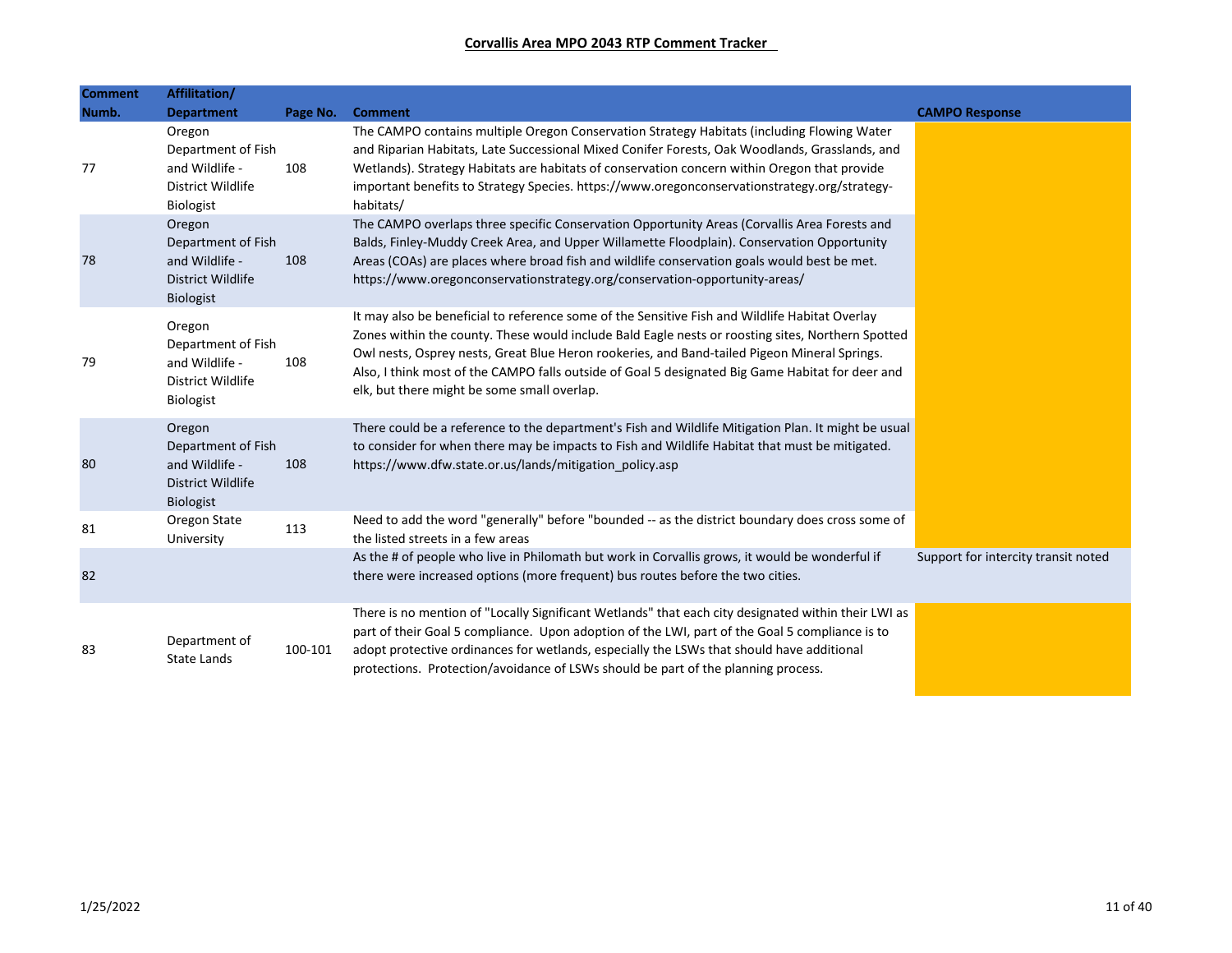| Comment<br>Numb. | Affilitation/<br><b>Department</b>           | Page No. | <b>Comment</b>                                                                                                                                                                                                                                                                                                                                                                                                                                                                                                                                                                                                                                                                                                                                                                                                                                                                                                                                                                                                                                                                                                                                                                                                                                                                                                                                                                                                                                                                                                                                                                                                                                                                                                                                                                                                                                                                                                                                                                                                                                                                                                                                                                                                                     | <b>CAMPO Response</b>                                                                              |
|------------------|----------------------------------------------|----------|------------------------------------------------------------------------------------------------------------------------------------------------------------------------------------------------------------------------------------------------------------------------------------------------------------------------------------------------------------------------------------------------------------------------------------------------------------------------------------------------------------------------------------------------------------------------------------------------------------------------------------------------------------------------------------------------------------------------------------------------------------------------------------------------------------------------------------------------------------------------------------------------------------------------------------------------------------------------------------------------------------------------------------------------------------------------------------------------------------------------------------------------------------------------------------------------------------------------------------------------------------------------------------------------------------------------------------------------------------------------------------------------------------------------------------------------------------------------------------------------------------------------------------------------------------------------------------------------------------------------------------------------------------------------------------------------------------------------------------------------------------------------------------------------------------------------------------------------------------------------------------------------------------------------------------------------------------------------------------------------------------------------------------------------------------------------------------------------------------------------------------------------------------------------------------------------------------------------------------|----------------------------------------------------------------------------------------------------|
| 84               | TMDL/Watersheds<br>and Regional<br>Solutions |          | Water Quality Section (Page 106)<br>The 2022 Integrated Report is currently out for public comment. Future reports may change<br>assessment unit listing categories.<br>Approved TMDLs in the CAMPO RTP include the Willamette Basin Mercury TMDL (DEQ, 2019) and<br>the Upper Willamette Basin Bacteria TMDL (DEQ, 2006).<br>The Category 5 temperature listings need additional clarification. The Category 5 listing reflects a<br>court order for DEQ to replace the Willamette Basin Temperature TMDL. The 2006 Willamette<br>Temperature TMDL is in effect until the new one is approved.<br>https://www.oregon.gov/deq/wq/tmdls/Pages/tmdlreplacement.aspx.<br>The flow modification category for Marys River is incorrect. The 2018/2020 Integrated Report for<br>Marys River identifies flow modification as a Category 4C. Category 4C - The impairment is caused<br>by pollution, not a pollutant. For example, flow, or lack of flow, are not considered pollutants, but<br>may be affecting the waterbody's beneficial uses.<br>106 and 11. The second sentence in paragraph two is incorrect. The 303d list of impaired waters only includes<br>waterbodies with a Category 5 listing. The definitions of category 4 and category 5 waters are as<br>follows: Category 4 - Data indicate that at least one designated use is not supported, but a TMDL is<br>not needed to address the pollutant. Category 5 - Data indicate a designated use is not supported<br>or a water quality standard is not attained and a TMDL is needed. This category constitutes the<br>Section 303(d) list that EPA will approve or disapprove under the Clean Water Act. Please contact<br>Sarah Sauter to discuss this section. She can be reached at sarah.sauter@deq.oregon.gov<br>Brownfields Section (Page 112)<br>On page 112, first paragraph, under Brownfields and Hazardous Waste Sites, you indicated that<br>the brownfields site have been contaminated by pollution, hazardous chemicals or wastes. It<br>would be better to indicated that brownfield sites have known or perceived contamination that<br>inhibits redevelopment. Contamination can be from releases of hazardous chemicals or wastes<br>used on site. |                                                                                                    |
| 85               |                                              |          | Highland Drive, between Walnut and Lewisburg, is a very busy road connecting central Corvallis to CAMPO Focused on corridors for this<br>a rurally located high school as well as our expanding population and recreation areas. It is also<br>very unsafe due to speed and dangerous curves. Please consider the safety of drivers, cyclists and<br>pedestrians who utilize this route in your planning. Sidewalks are virtually non-existent, drivers<br>16, 59, 60, (speed and cross painted lines creating hazards for everyone. Based on traffic patterns, it appears<br>that most students drive to CV High School. These are young and distracted drivers and perhaps<br>they feel that they have no other options because it is unsafe to walk or ride.                                                                                                                                                                                                                                                                                                                                                                                                                                                                                                                                                                                                                                                                                                                                                                                                                                                                                                                                                                                                                                                                                                                                                                                                                                                                                                                                                                                                                                                                    | plan update, but has noted the<br>safety concerns and will include<br>strategies in the final RTP. |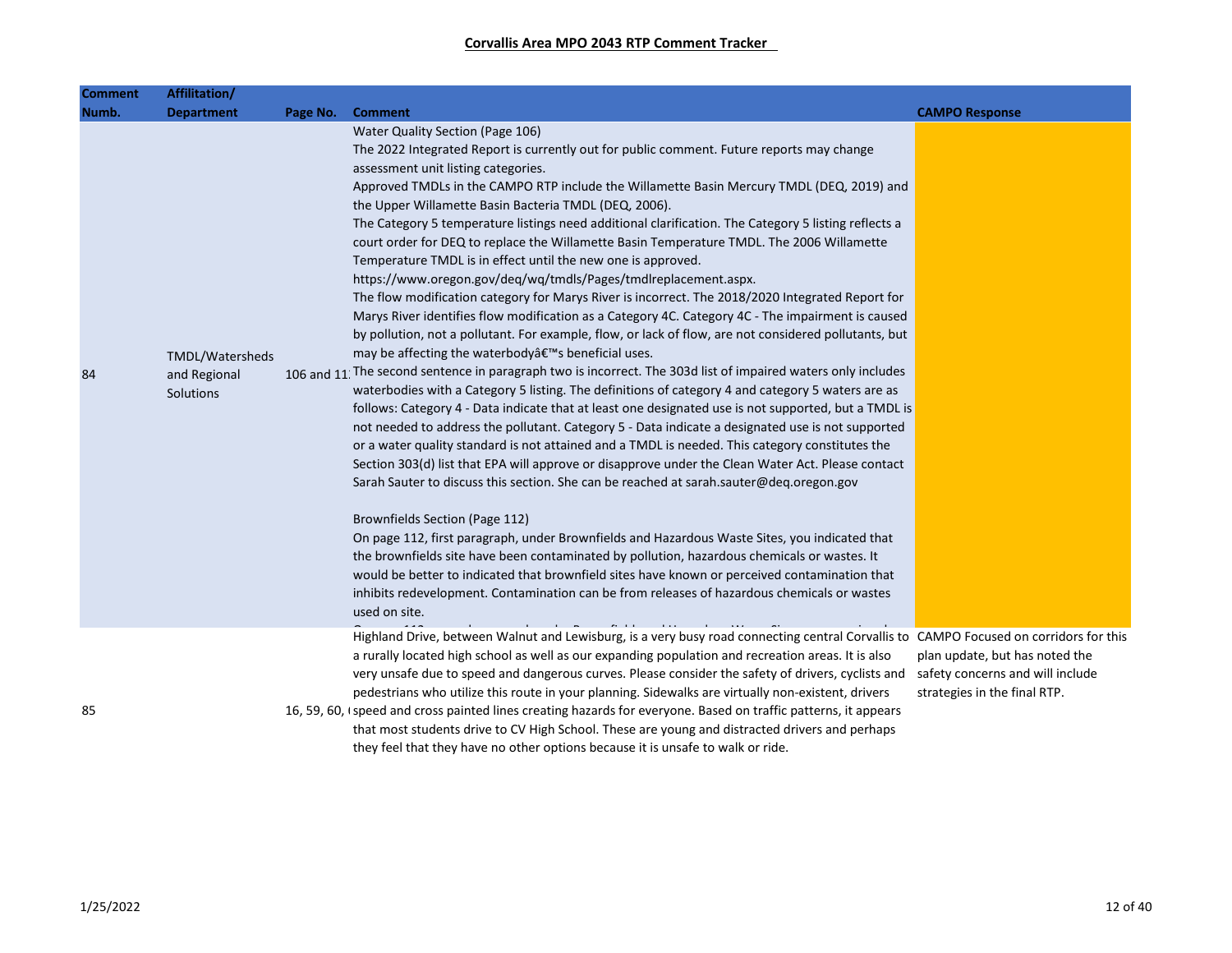| <b>Comment</b> | Affilitation/      |           |                                                                                                                                   |                                                                       |
|----------------|--------------------|-----------|-----------------------------------------------------------------------------------------------------------------------------------|-----------------------------------------------------------------------|
| Numb.          | <b>Department</b>  | Page No.  | <b>Comment</b>                                                                                                                    | <b>CAMPO Response</b>                                                 |
|                |                    |           | Pg 76 question                                                                                                                    | Concerns about priorities and                                         |
|                |                    |           | Can we see the raw comments from round one and two public comments?                                                               | projects will be discussed with the<br>TAC and Policy Board for their |
|                |                    |           | Pg 79 states Air Quality standards do not apply to CAMPO (re: 200K population cap ?)                                              | consideration. No corridor projects                                   |
|                |                    |           | The bottom paragraph on that page is a converse outlook due to multiple federal truck traffic<br>highways in CAMPO.               | were priroitized over others.                                         |
|                |                    |           | Less idling traffic reduces carbon footprint, fossil fuel consumption and residual exhaust air<br>pollution.                      |                                                                       |
|                |                    |           | A carbon reduction model should drive CAMPO designs.                                                                              |                                                                       |
|                |                    |           | Pg 85                                                                                                                             |                                                                       |
|                |                    |           | Corridor 1: 20/34 (accepted as top priority)                                                                                      |                                                                       |
|                | West Hills         |           | PC 1-\$900K to improve 53rd intersection: EB RT and bus lane.                                                                     |                                                                       |
| 86             | Neighborhood       |           | 16,76,79,85 This is only 30% of ODOT project CC-52 budget in TSP for this intersection which needs full                           |                                                                       |
|                | Association        |           | funding.                                                                                                                          |                                                                       |
|                |                    |           | PC 3- \$400K RRFB crosswalk at Safeway Drive                                                                                      |                                                                       |
|                |                    |           | Needs to be moved mid-block to closely align with the transit stop on N frontage and eliminate                                    |                                                                       |
|                |                    |           | pedestrian vs. vehicle conflicts at the high stress retail outlet. Think paratransit.                                             |                                                                       |
|                |                    |           | PC 4- \$3Million Roundabout at Western interchange                                                                                |                                                                       |
|                |                    |           | The 53rd intersection experiences more delays, conflict, congestion, vehicles polluting at idle, and                              |                                                                       |
|                |                    |           | a higher crash rate. 53rd is the higher priority for full funding                                                                 |                                                                       |
|                |                    |           | PC 6- \$225K 35th                                                                                                                 |                                                                       |
|                |                    |           | add right turn lane to avoid stacking on red light with limited RT on red                                                         |                                                                       |
|                | Corvallis          |           | P.2: You might want to mention the two epidemics which together wiped out about 90% of the                                        |                                                                       |
|                | Sustainability     |           | native population.                                                                                                                |                                                                       |
| 87             | Coalition          | 2, 3      | p3. The US numbered highway system didn't start until 1925. Hewlett-Packard was not started by                                    |                                                                       |
|                | Transportation     |           | an OSU graduate, but the president of the corporation at the time the Corvallis operation was                                     |                                                                       |
|                | <b>Action Team</b> |           | started was an OSU graduate, John Young.                                                                                          |                                                                       |
|                |                    |           | The graph of male vs. female population has female on the left and male on the right while the                                    |                                                                       |
|                |                    |           | key at the bottom of the graph has male on the left and female on the right. This is confusing to<br>people with color-blindness. |                                                                       |
| 88             | <b>TAT</b>         | $30 - 36$ | In general, the large number of OSU students makes most of these statistics meaningless,                                          |                                                                       |
|                |                    |           | especially since student income does not represent student financial capacity, since many or most                                 |                                                                       |
|                |                    |           | are supported by family.                                                                                                          |                                                                       |
|                |                    |           | P. 36 "in-balance" should probably be imbalance                                                                                   |                                                                       |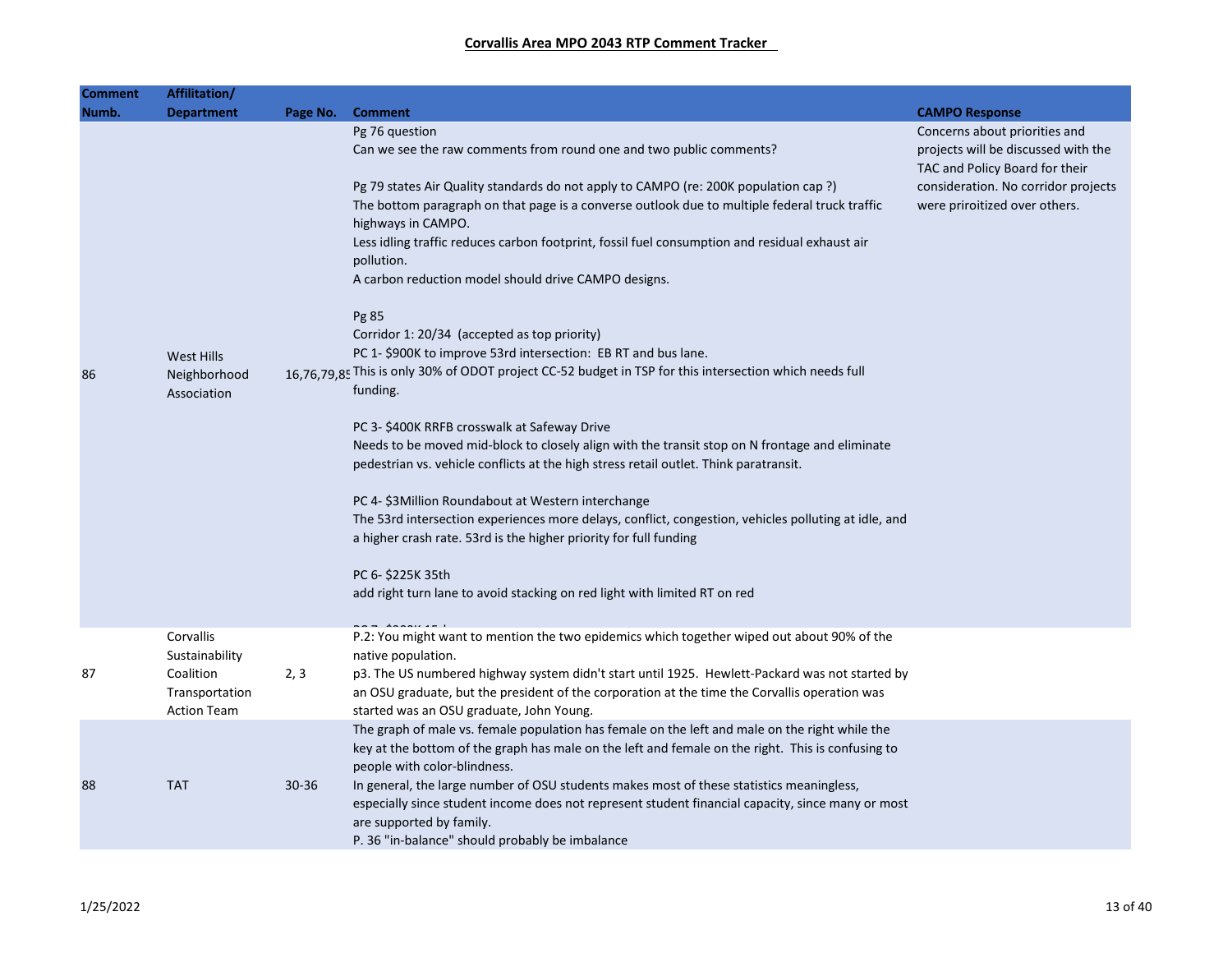| <b>Comment</b> | Affilitation/              |           |                                                                                                                                                                                                                                                                                                                                                                                                                                                                                                                                                                                                                                                                                                                                                                                                                                                                                      |                                                |
|----------------|----------------------------|-----------|--------------------------------------------------------------------------------------------------------------------------------------------------------------------------------------------------------------------------------------------------------------------------------------------------------------------------------------------------------------------------------------------------------------------------------------------------------------------------------------------------------------------------------------------------------------------------------------------------------------------------------------------------------------------------------------------------------------------------------------------------------------------------------------------------------------------------------------------------------------------------------------|------------------------------------------------|
| Numb.          | <b>Department</b>          | Page No.  | <b>Comment</b>                                                                                                                                                                                                                                                                                                                                                                                                                                                                                                                                                                                                                                                                                                                                                                                                                                                                       | <b>CAMPO Response</b>                          |
| 89             | Benton Area Transit 40, 42 |           | Hello Stephen,<br>I just want to help with a couple of edits.<br>- Page 40 - Benton Area Transit does not provide the 99 Express on behalf of Adair Village. This is a<br>Benton County (Benton Area Transit) service.<br>- Page 42 - Do you want information on any of the expansions that we are hoping to provide in<br>the future? We are hoping to expand the CTV by a run but we are short on the number of drivers.<br>We are also planning to add a 99W service from McMinnville to junction City/Eugene but we are<br>waiting for vehicles/drivers.<br>- Page 42 - North Albany Service has been discontinued due to low ridership. Individuals looking<br>for service in this area can either catch the CTV, the Loop, or they can ride our BAT Lift service<br>between North Albany and Corvallis.<br>Also, as a resident of Corvallis - YES PLEASE on a Walnut Road Diet |                                                |
| 90             | <b>FHWA</b>                | 45-55     | Admittedly this is not possible in context of plan work but is there, or could there be, identification Staff will add this to future work<br>of or consideration to identification of physical or operational barriers in pedestrian system – the efforts<br>bicycle network uses a level of stress approach but, even for bicycles, there may also be physical<br>impediments to bicycle networks. This may be identification for future planning efforts.<br>Additionally for pedestrian network there should be mention of Transition Plan and identification<br>of priority connectivity needs.                                                                                                                                                                                                                                                                                 |                                                |
| 91             | Community<br>Member        | 48 and 53 | Hi Steve,<br>Going thru the RTP (great document, BTW; hefty read, though), and noticed figures 16 and 17 are<br>displaying a bit odd (screenshot of 17 attached; 16 displays similar). Are you seeing the same?<br>Mentioning because I know PDFs can render differently, and what may have appeared correctly<br>formatted on one system, can render odd on many others. Let me know if I can help troubleshoot<br>in case you all aren't seeing the same.                                                                                                                                                                                                                                                                                                                                                                                                                          | Will insure final draft displayes<br>correctly |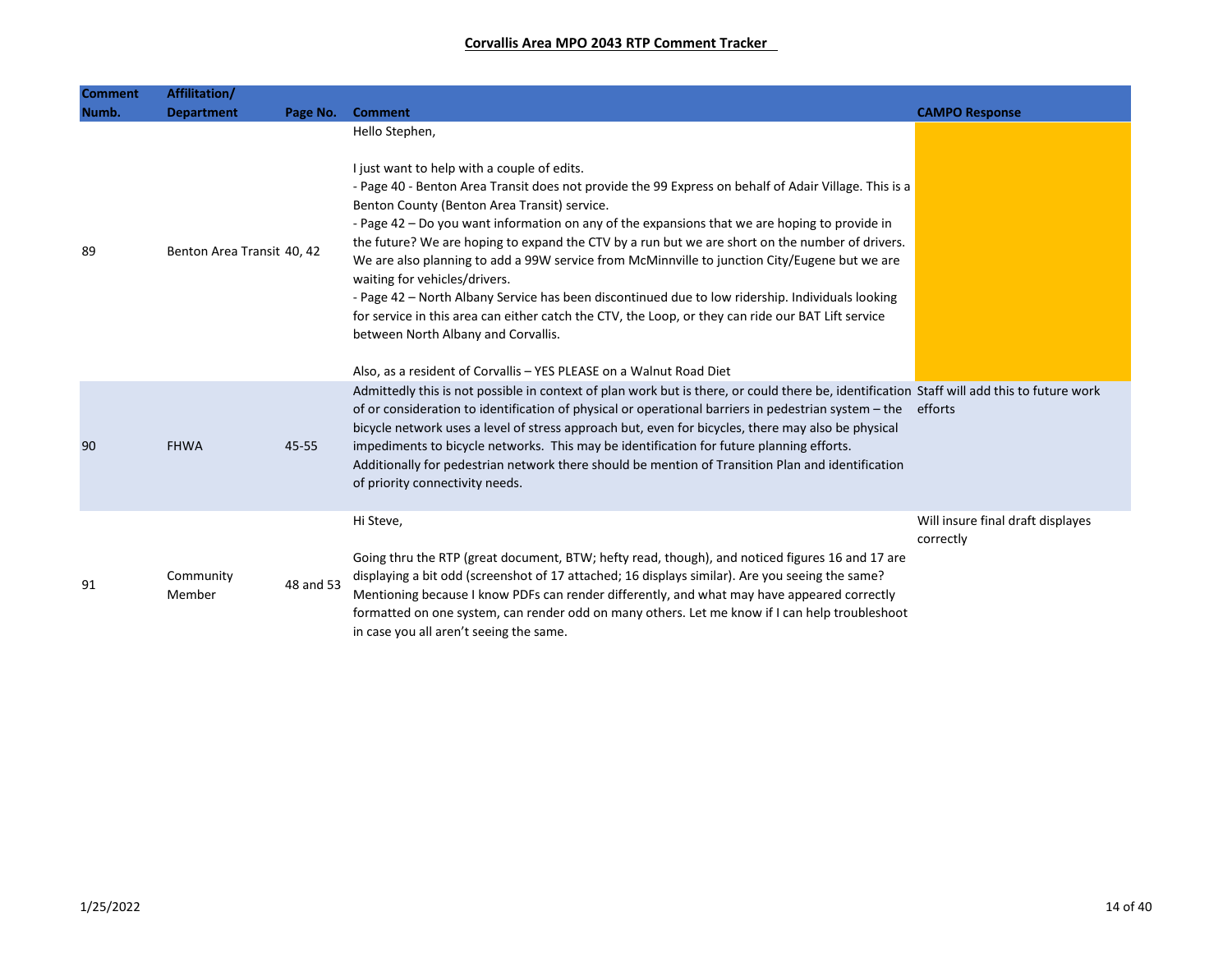| Comment | Affilitation/                                                                 |          |                                                                                                                                                                                                                                                                                                                                                                                                                                                                                                                                                                                                                                                                                                                                                                                                                                                                                                                                                                                                                         |                                                                                                                                           |
|---------|-------------------------------------------------------------------------------|----------|-------------------------------------------------------------------------------------------------------------------------------------------------------------------------------------------------------------------------------------------------------------------------------------------------------------------------------------------------------------------------------------------------------------------------------------------------------------------------------------------------------------------------------------------------------------------------------------------------------------------------------------------------------------------------------------------------------------------------------------------------------------------------------------------------------------------------------------------------------------------------------------------------------------------------------------------------------------------------------------------------------------------------|-------------------------------------------------------------------------------------------------------------------------------------------|
| Numb.   | <b>Department</b>                                                             | Page No. | <b>Comment</b>                                                                                                                                                                                                                                                                                                                                                                                                                                                                                                                                                                                                                                                                                                                                                                                                                                                                                                                                                                                                          | <b>CAMPO Response</b>                                                                                                                     |
|         |                                                                               |          | Thank you for an exhaustive draft plan.                                                                                                                                                                                                                                                                                                                                                                                                                                                                                                                                                                                                                                                                                                                                                                                                                                                                                                                                                                                 | Will insure figures display<br>appropiately. Flooding noted for                                                                           |
|         |                                                                               |          | Good to see housing/employment projects for all three cities.                                                                                                                                                                                                                                                                                                                                                                                                                                                                                                                                                                                                                                                                                                                                                                                                                                                                                                                                                           | future planning efforts                                                                                                                   |
|         |                                                                               |          | Several of the graphs were perhaps landscape or in any case I couldn't see the right side of the<br>double projections of<br>pg 48 Fig 16<br>pg 54 Fig 17                                                                                                                                                                                                                                                                                                                                                                                                                                                                                                                                                                                                                                                                                                                                                                                                                                                               |                                                                                                                                           |
| 92      | Community<br>member                                                           |          | And having experienced several flooding events in the past 50 years<br>I am concerned about 99w/S.3rd flooding closing off South Corvallis from the main city.<br>48 and 53 Fig. 31 the protected Riparian Areas - shows the millrace where it runs under 99w/S.3rd<br>Is there any responsibility of the road building to make sure that drainage is large enough or the<br>mill race continues to the Mary's to protect the neighborhoods in that area?<br>At one time (County Bldg maps) I saw the various drainages before much of the housing was<br>added showing much land was developed on historical drainages. Historical can't be undone.<br>And the Expansion of Crystal Lake drive (to meet Avery at 99w/S.3rd) has seemed to cause more<br>flooding<br>problems.                                                                                                                                                                                                                                          |                                                                                                                                           |
| 93      | <b>FHWA</b>                                                                   | 56-61    | Suggest a more detailed examination of crash data to identify over-represented crash types or<br>locations (e.g. arterial crashes or severity vs. extent or arterials in MPO).                                                                                                                                                                                                                                                                                                                                                                                                                                                                                                                                                                                                                                                                                                                                                                                                                                          | Staff did not have time to do this for<br>this plan, but we identified this as an<br>action item in the RTP for future<br>effort. Thanks! |
| 94      | <b>VNEQS</b> (Valley<br>Neighbors for<br>Environmental<br>Quality and Safety) | 88,89    | Re: the Adair Village to Corvallis corridor along Hwy 99 - There is a Conditional Use Permit<br>application (CUP #LU-21-047) underway by the owners/operators of the Coffin Butte Landfill (at<br>Coffin Butte Rd and Hwy 99) with Benton County that will have a huge impact on this corridor<br>should it be allowed to go through, because in it they are requesting the permanent closure of<br>Coffin Butte Road so that they can expand the landfill over it. This will divert some 70,000 or more<br>vehicle trips per year (and growing) through the intersection of Tampico Rd and Hwy 99, a<br>dangerous intersection at the north end of this corridor. There will also be significantly increased<br>freight traffic with the landfill expansion. Further, Adair Village will be heavily impacted by<br>eastbound traffic cutting through the city with the loss of the direct east/west connection at<br>Coffin Butte Rd. if it is closed. These issues need to be assessed and addressed in the 2043 RTP. | Land use decisions are not the<br>purview of CAMPO. This information<br>has been forwarded to Benton<br>County for their consideration.   |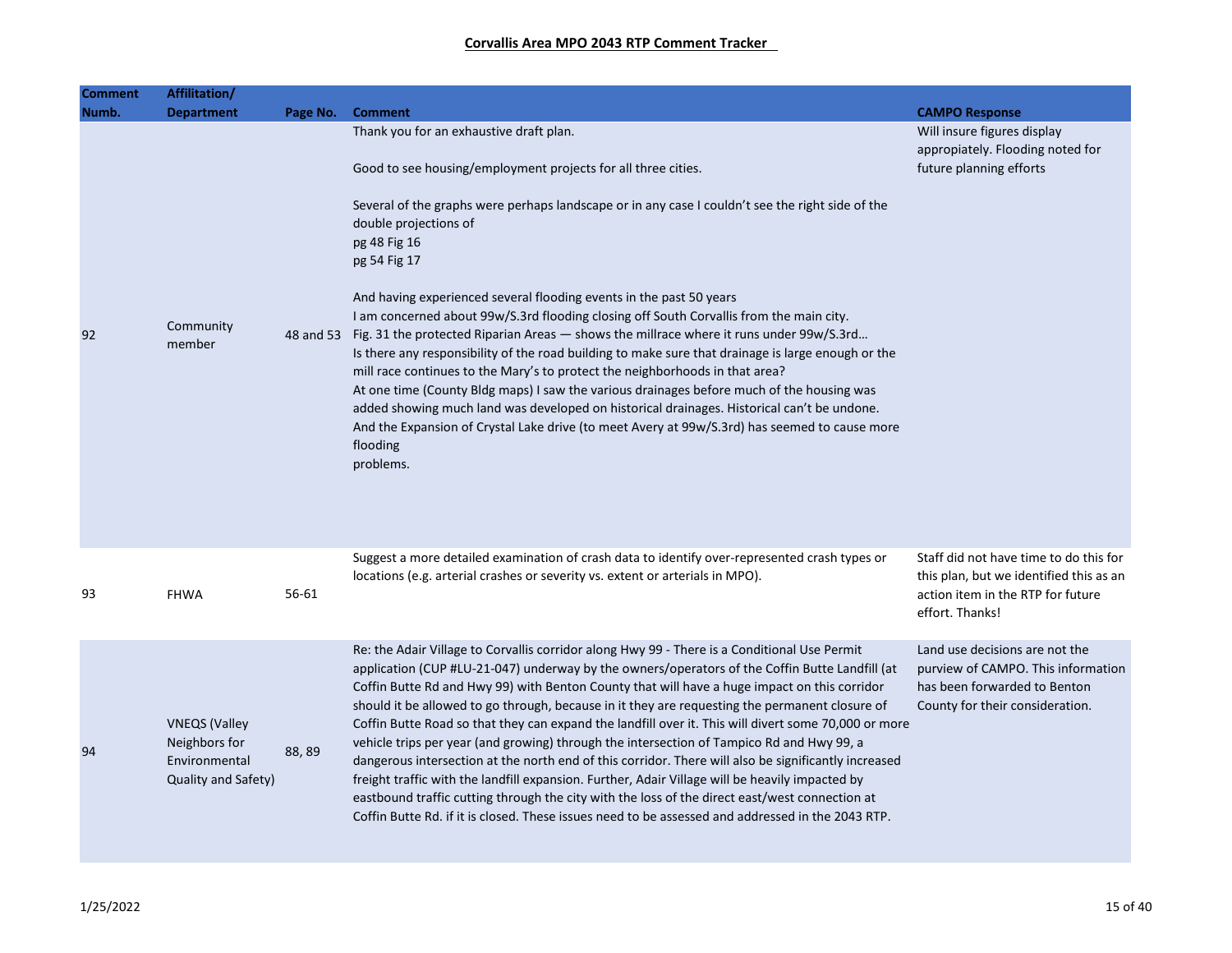| <b>Comment</b> | Affilitation/                                                   |          |                                                                                                                                                                                                                                                                                                                                                                                                                                                                                                                                                                                                                                                                                                                                                                                                                                                                                                                                                                                                                                              |                                                                                                        |
|----------------|-----------------------------------------------------------------|----------|----------------------------------------------------------------------------------------------------------------------------------------------------------------------------------------------------------------------------------------------------------------------------------------------------------------------------------------------------------------------------------------------------------------------------------------------------------------------------------------------------------------------------------------------------------------------------------------------------------------------------------------------------------------------------------------------------------------------------------------------------------------------------------------------------------------------------------------------------------------------------------------------------------------------------------------------------------------------------------------------------------------------------------------------|--------------------------------------------------------------------------------------------------------|
| Numb.          | <b>Department</b>                                               | Page No. | <b>Comment</b>                                                                                                                                                                                                                                                                                                                                                                                                                                                                                                                                                                                                                                                                                                                                                                                                                                                                                                                                                                                                                               | <b>CAMPO Response</b>                                                                                  |
| 95             | Marketing,<br>Communication,<br>Community Health<br>Promotion   | 88-89    | On behalf of Samaritan Health Services, I am participating in a work group of property owners<br>including the City of Corvallis, Benton County and the Greenbelt Land Trust concerning the<br>development of an "access for all" trail plan on the former Owens Farm property along Highway<br>99 north of Corvallis. The conceptual trail plan calls for the construction of an elevated pedestrian<br>bridge that would provide safe crossing across Highway 99 and connect the Jackson-Frazier<br>Wetlands to the new trails to be developed on the Owens Farm site. We have begun initial<br>outreach efforts concerning the proposed trail plan and will initiate a fundraising plan this year.<br>The trail plan provides long-desired public access to a beautiful, currently underutilized scenic area<br>in close proximity to Corvallis. We encourage and strongly support the inclusion of the pedestrian<br>bridge as part of the revised regional plan.                                                                        | We will include a project for a<br>pedestrian bridge over 99W. Thanks<br>for sharing this information! |
| 96             | City of Corvallis<br>Parks & Recreation 94, 76-78<br>Department |          | The entities of Benton County, City of Corvallis, Greenbelt Land Trust and Samaritan Health<br>Services have been working in public-private partnership to plan for future public recreational and<br>educational access to the Owens Farm open space property north of Corvallis, on Hwy 99. A<br>conceptual plan has been developed that would construct several miles of universally-accessible<br>trails and pathways through the property, accessible by Hwy 99 and Satinwood St. The plan also<br>calls for pedestrian/bike access across Hwy 99 from the Jackson-Frazier Wetlands, to provide<br>ped/bike connection from the east side of Corvallis to the west, through the beautiful open space<br>area. Future plans would include multi-modal paths that connect to Crescent Valley, allowing for<br>commuting on bike to various schools. Please consider adding reference to the Owens Farm<br>Conceptual Plan into the RTP on the future projects list on page 94, as it supports Goals 1, 5, 6 & 8<br>listed on pages 76-78. | Same response as above.                                                                                |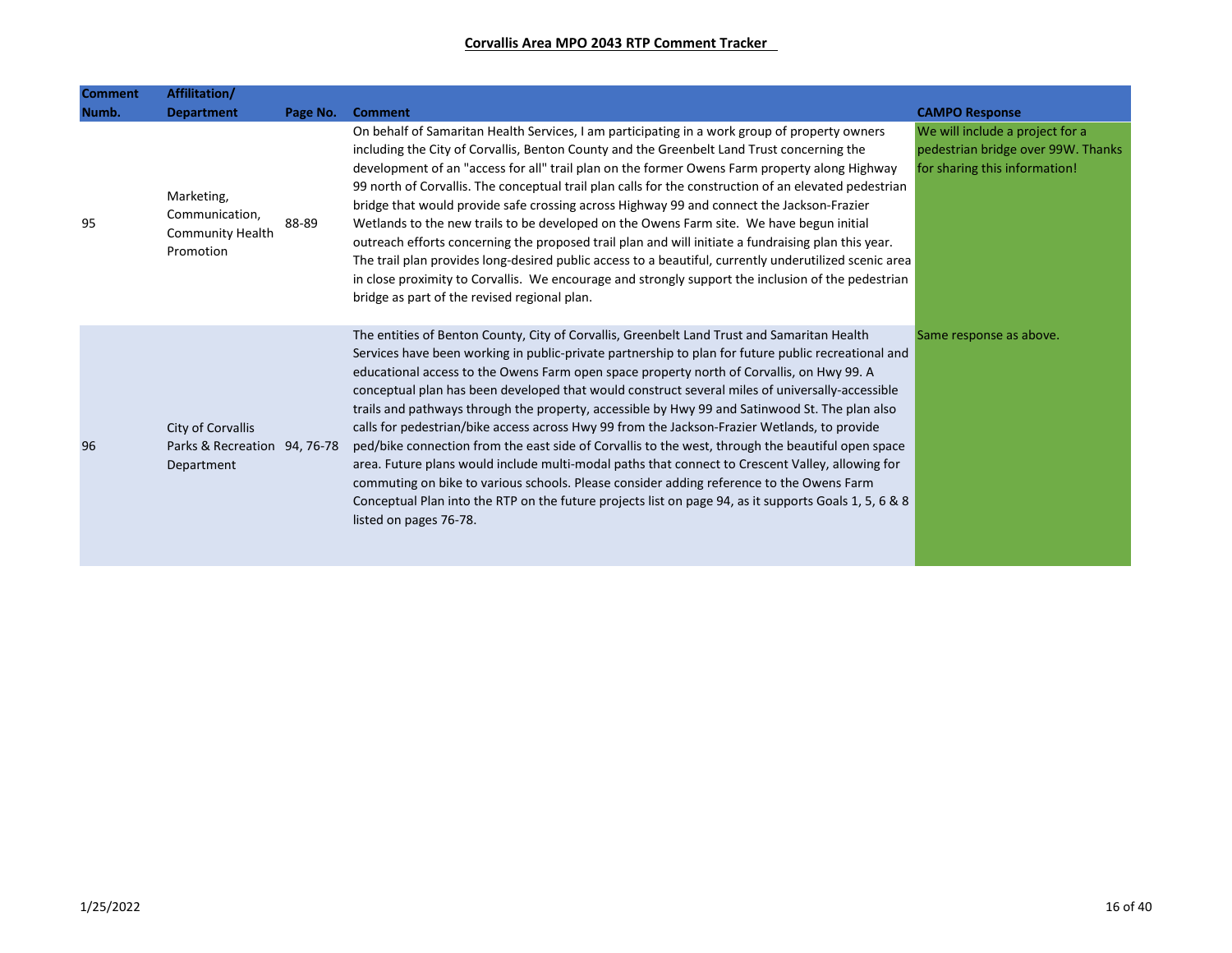| <b>Comment</b> | Affilitation/     |          |                                                                                                                                                                                                                                                                                                                                                                                                                                                                                                                                                                                                                                                                                                                                                                                                                                                                                                                                                                                         |                                                                                                                                                                                                                                                                                                                               |
|----------------|-------------------|----------|-----------------------------------------------------------------------------------------------------------------------------------------------------------------------------------------------------------------------------------------------------------------------------------------------------------------------------------------------------------------------------------------------------------------------------------------------------------------------------------------------------------------------------------------------------------------------------------------------------------------------------------------------------------------------------------------------------------------------------------------------------------------------------------------------------------------------------------------------------------------------------------------------------------------------------------------------------------------------------------------|-------------------------------------------------------------------------------------------------------------------------------------------------------------------------------------------------------------------------------------------------------------------------------------------------------------------------------|
| Numb.          | <b>Department</b> | Page No. | <b>Comment</b>                                                                                                                                                                                                                                                                                                                                                                                                                                                                                                                                                                                                                                                                                                                                                                                                                                                                                                                                                                          | <b>CAMPO Response</b>                                                                                                                                                                                                                                                                                                         |
|                |                   |          | It is quite difficult for citizens to provide meaningful comments on this entire document in this<br>format. So I will try to summarize.<br>Goal 1and objectives 1A and 1B in the 2017 update listed safety for all modes and connectivity as<br>objectives. And I assume there is some priority here. The problem is that, in the end, about the<br>most at-risk sections of the transportation plan either go ignored or don't receive the attention or<br>emphasis needed.<br>This is supposed to be a regional plan. Within the region being studied, the only major arterial or<br>highway that has extensive, major deficiencies along its full length is Hwy 20/34 between<br>downtown Corvallis and the west side of Philomath. Hwy 99 is fine except for some accidents<br>caused by poor decision making regarding crossing locations. Hwy 20 north of Corvallis will soon<br>see safety improvements. Yet Hwy 20/34 through a continuous urban area is lacking in sidewalks, | Projects along Highway 20/34 were<br>developed with safety in mind, and<br>in concert with local and regional<br>staff. Additional context and projects<br>are added in the final draft related to<br>this corridor. Both the TAC and<br>Policy Board agreed the corridor<br>approach was appropiate for this<br>plan update. |
|                |                   |          | bike lanes, and traffic lanes. No other part of the transportation system is as lacking in amenities<br>than the stretch of Hwy 20/34 from the east side of Corvallis all the way to the west side of                                                                                                                                                                                                                                                                                                                                                                                                                                                                                                                                                                                                                                                                                                                                                                                   |                                                                                                                                                                                                                                                                                                                               |
| 97             | none              | All      | Philomath. Through the entire urban area. And this link is a major truck traffic route to the coast.<br>Yet your plan does not draw attention to this very significant deficiency nor draw attention tot he<br>fact that it is the ONLY arterial that lacks sidewalks, bike lanes and adequate traffic lanes. Further,<br>this two lane sub standard dangerous arterial WITHIN THE URBAN AREA lacks all the basic<br>amenities that are already provided on other state and local arterials.<br>It begs the questionare the transportation planners blind or are they simply interested in<br>making a long list of possible future opportunities without really stepping up and focusing on the<br>most needed investments?<br>I fear the people working on this plan are more politicians than they are engineers or<br>transportation planners.                                                                                                                                      |                                                                                                                                                                                                                                                                                                                               |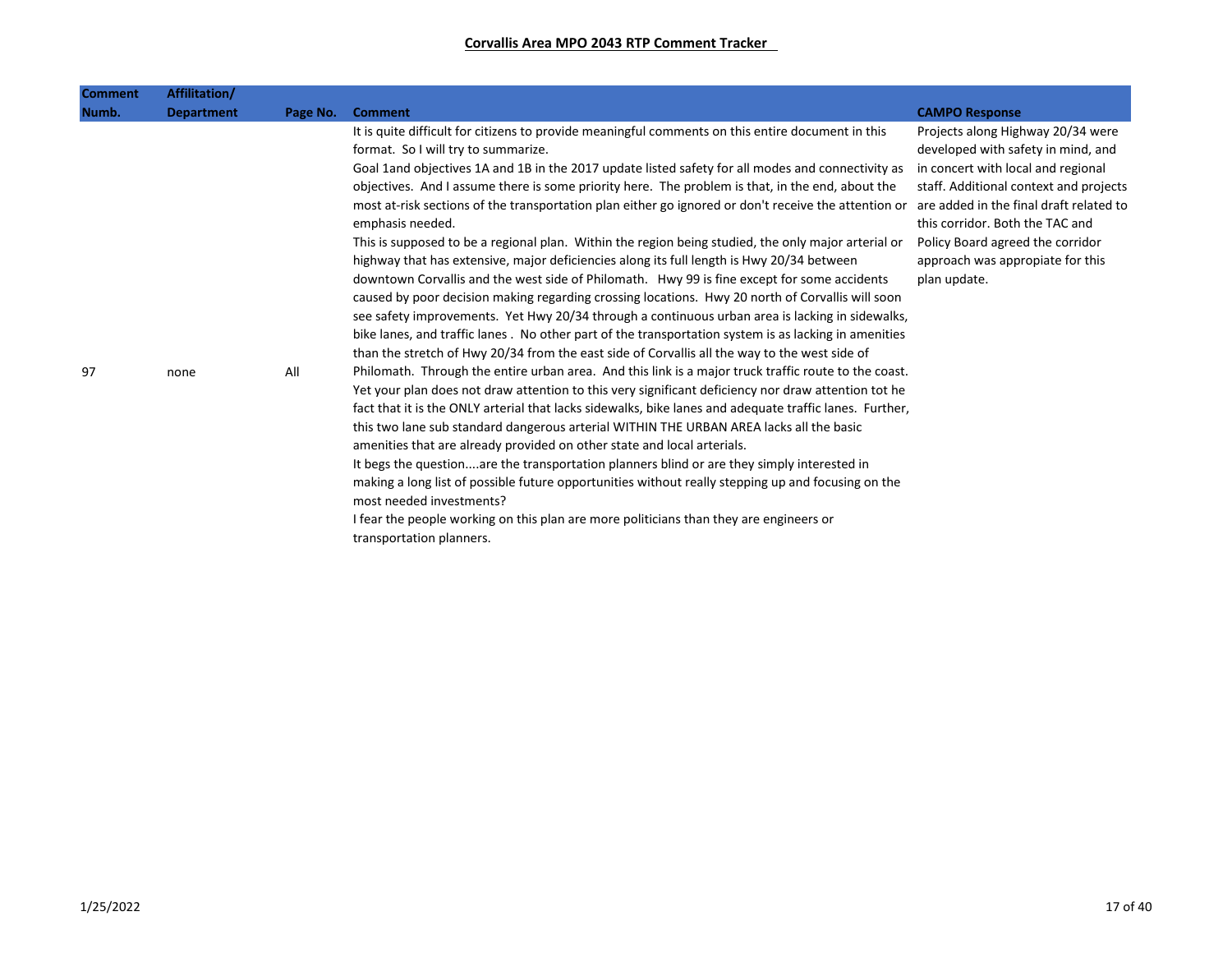| <b>Comment</b> | Affilitation/              |             |                                                                                                                                                                                                                                                                                                                                                                                                                                                                                                                                                                                                                                                                                                                                                                                                                                                                                                                                                                                                                                                                                                                                                                                                                                                                                                                                                                                                                                                                                                                                                                                                                                                                                                                                                                                                                                                                                                 |                       |
|----------------|----------------------------|-------------|-------------------------------------------------------------------------------------------------------------------------------------------------------------------------------------------------------------------------------------------------------------------------------------------------------------------------------------------------------------------------------------------------------------------------------------------------------------------------------------------------------------------------------------------------------------------------------------------------------------------------------------------------------------------------------------------------------------------------------------------------------------------------------------------------------------------------------------------------------------------------------------------------------------------------------------------------------------------------------------------------------------------------------------------------------------------------------------------------------------------------------------------------------------------------------------------------------------------------------------------------------------------------------------------------------------------------------------------------------------------------------------------------------------------------------------------------------------------------------------------------------------------------------------------------------------------------------------------------------------------------------------------------------------------------------------------------------------------------------------------------------------------------------------------------------------------------------------------------------------------------------------------------|-----------------------|
| Numb.          | <b>Department</b>          | Page No.    | <b>Comment</b>                                                                                                                                                                                                                                                                                                                                                                                                                                                                                                                                                                                                                                                                                                                                                                                                                                                                                                                                                                                                                                                                                                                                                                                                                                                                                                                                                                                                                                                                                                                                                                                                                                                                                                                                                                                                                                                                                  | <b>CAMPO Response</b> |
| 98             | N.A.                       | All         | The Introduction to Corvallis Area is very well done.<br>A better analysis of bicycle use and facilitation outside the main arteries is needed. There may be<br>cost-effective improvements that could reduce hazards. On page 52, for instance, the bland<br>statement " There are good parallel routes on local roadwaysâ€Ifails to acknowledge the often<br>disappearing shoulders beyond the white lines on roads such as Sulfur Springs Road, Mountain<br>View, Walnut/53rd. In some cases no attention has been paid to getting on and off bike lanes and<br>trails, and navigating traffic circles.<br>Pg 88 Adair Village Corridor-- I support a deeper look into a bike trail from Circle to Adair Village<br>Pg 109-- I hope the AQI information will be updated from 2019. Yes, 2020 was a weird year but it<br>may be closer to the new normal. Smoke and cars are contributors.<br>Natural hazard areas interact with transportation?<br>The risk from natural hazards requires a more comprehensive analysis. For instance, given the<br>Flood plain (page 104), what will happen to transportation during a flood? Which roads and<br>bridges will be underwater or washed out, and what will be the effect on routine and emergency<br>access?<br>Other natural hazards are addressed only superficially. Fire for instance, is an important<br>riskâ€" and regional scenario modeling has shown wildfire to be one of the major consequences of<br>earthquakes. I would like to see some realistic scenario modeling, e.g., effects of a grass fire on<br>the east side, or a fire in MacDonald Forest to the north. There are a number of areas, especially in<br>the Wildland Urban Interface, that have only a single road in and out. Which areas are these, and<br>what can be done for them? What is being done to prevent more such subdivisions (e.g,.,<br>Churchill)? |                       |
| 99             | Oregon State<br>University | Figure 16   | The GIS information for campus is not correct, as its showing sidewalks as poor in a section where<br>there is no street (hence, no sidewalk). There's information in the OSU Transportation Plan Figure<br>3-8 which shows where there are sidewalk and walkway gaps, though not all of the gaps are along<br>streets. Perhaps a follow-up conversation would be advisable.                                                                                                                                                                                                                                                                                                                                                                                                                                                                                                                                                                                                                                                                                                                                                                                                                                                                                                                                                                                                                                                                                                                                                                                                                                                                                                                                                                                                                                                                                                                    |                       |
| 100            | City of Corvallis /<br>PW  | general     | The FHWA and ODOT have migrated from using the term multi-use path to shared use path (no<br>hyphen). You may want to consider a similar shift to the more current nomenclature.                                                                                                                                                                                                                                                                                                                                                                                                                                                                                                                                                                                                                                                                                                                                                                                                                                                                                                                                                                                                                                                                                                                                                                                                                                                                                                                                                                                                                                                                                                                                                                                                                                                                                                                |                       |
| 101            | FHWA - Oregon<br>Division  | General Cor | FHWA encourages MPOs and State DOTs to consider the FHWA/FTA Planning Emphasis Areas<br>(PEAs). Also, what about the federal planning factors?                                                                                                                                                                                                                                                                                                                                                                                                                                                                                                                                                                                                                                                                                                                                                                                                                                                                                                                                                                                                                                                                                                                                                                                                                                                                                                                                                                                                                                                                                                                                                                                                                                                                                                                                                  |                       |
| 102            | FHWA - Oregon<br>Division  | General Cor | Appreciate the Tribal Coordination!                                                                                                                                                                                                                                                                                                                                                                                                                                                                                                                                                                                                                                                                                                                                                                                                                                                                                                                                                                                                                                                                                                                                                                                                                                                                                                                                                                                                                                                                                                                                                                                                                                                                                                                                                                                                                                                             | Thanks!               |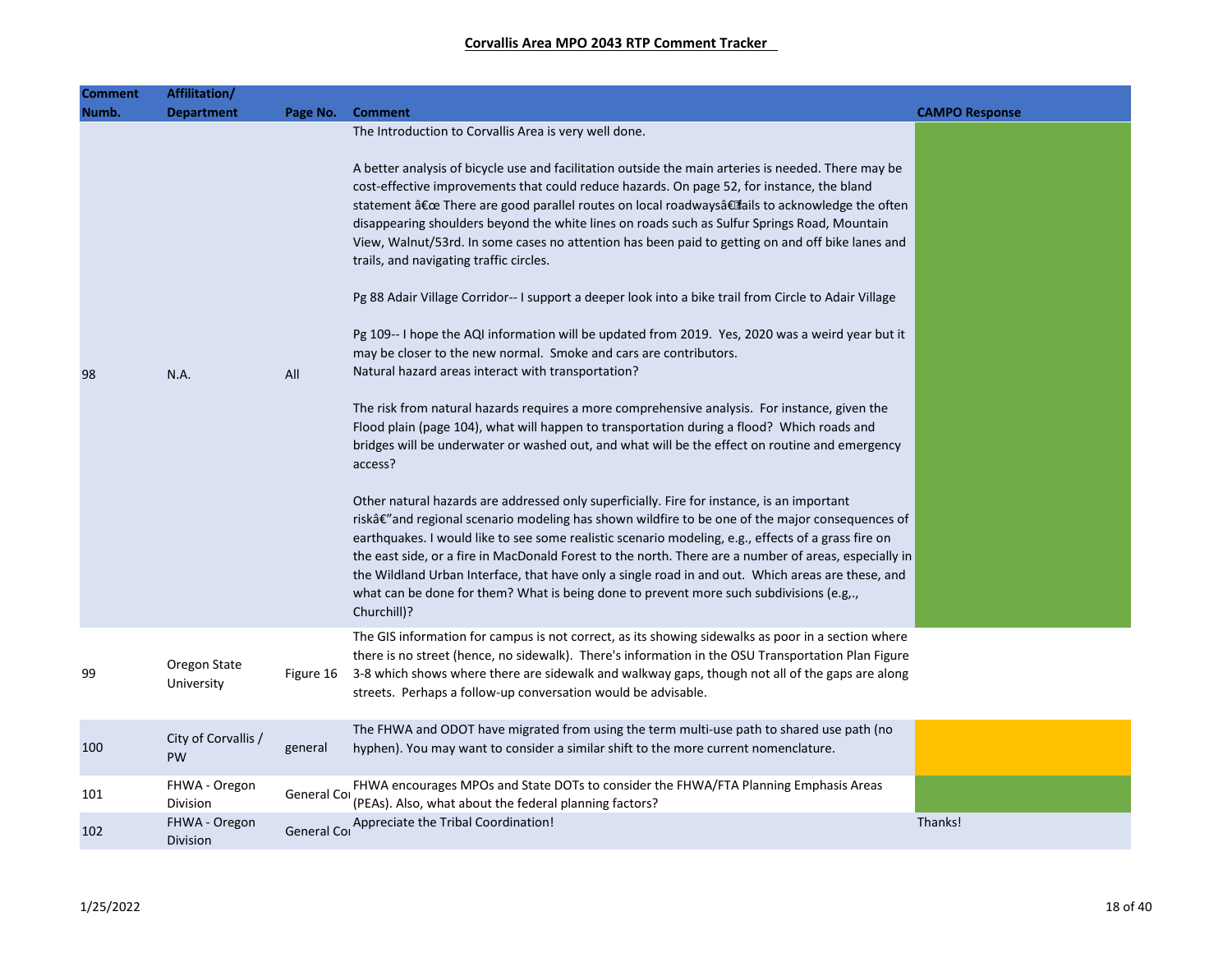| <b>Comment</b> | Affilitation/                                                   |                    |                                                                                                                                                                                                                                                                                                                                                                                                                                                                                                                                                                                                                                                         |                                                                              |
|----------------|-----------------------------------------------------------------|--------------------|---------------------------------------------------------------------------------------------------------------------------------------------------------------------------------------------------------------------------------------------------------------------------------------------------------------------------------------------------------------------------------------------------------------------------------------------------------------------------------------------------------------------------------------------------------------------------------------------------------------------------------------------------------|------------------------------------------------------------------------------|
| Numb.          | <b>Department</b>                                               | Page No.           | <b>Comment</b>                                                                                                                                                                                                                                                                                                                                                                                                                                                                                                                                                                                                                                          | <b>CAMPO Response</b>                                                        |
| 103            | FHWA - Oregon<br>Division                                       | <b>General Cor</b> | Appreicate Table 3, what about the remainder of the requirements in 23 450.324 (a)-(m)                                                                                                                                                                                                                                                                                                                                                                                                                                                                                                                                                                  | Will add                                                                     |
| 104            | FHWA - Oregon<br>Division                                       |                    | Clarify the future plans to update this MTP, aka it's on a 5 year cycle. Include the date of when the<br>General Coi MTP was updated by the policy board to reference when the 5 year clocks starts! Also, what is the<br>process for amending the MTP?                                                                                                                                                                                                                                                                                                                                                                                                 |                                                                              |
| 105            | FHWA - Oregon<br>Division                                       | General Cor        | As part of the framework of this MTP, there should be a description of the public inovlvement<br>process that is being followed as indicated in the PPP, how will these public comments be<br>considered? Lastly, there should be some mention of virtual public involvement processes.                                                                                                                                                                                                                                                                                                                                                                 |                                                                              |
| 106            | FHWA - Oregon<br>Division                                       | <b>General Cor</b> | Any thoughts on mentioning AAMPO / CAMPO planning coordination relationship? I think it is a<br>great planning best practice.                                                                                                                                                                                                                                                                                                                                                                                                                                                                                                                           |                                                                              |
| 107            | FHWA - Oregon<br>Division                                       | General Cor        | Include links to the UPWP, MTIP, PPP etc                                                                                                                                                                                                                                                                                                                                                                                                                                                                                                                                                                                                                | The plans are available on the<br>website, where this plan will be<br>housed |
| 108            | FHWA - Oregon<br><b>Division</b>                                | General Cor        | No Mention of "year of expenditure" per 23 CFR 450.324 (f)(11)                                                                                                                                                                                                                                                                                                                                                                                                                                                                                                                                                                                          |                                                                              |
| 109            | Department of<br><b>State Lands</b>                             |                    | Do you know if, on a project by project level, each project proposing work in mapped wetlands or<br>general wet waters will have local permitting, or if not will jurisdiction project team submit a wetland land use<br>notice? This may be appropriate.                                                                                                                                                                                                                                                                                                                                                                                               |                                                                              |
| 110            | FHWA - Oregon<br>Division                                       | iii                | What is meant by Federal Plans?                                                                                                                                                                                                                                                                                                                                                                                                                                                                                                                                                                                                                         |                                                                              |
| 111            | citizen of Corvallis                                            | not know p         | Walnut (not existent as a through fare 30 years ago) is now the way to cross, circle Corvallis on the<br>North. And there is a school, Bessie Coleman (formerly Husky/Hoover) adjacent to Walnut. Many<br>families could bike to school if it were safe for youth, it is not now, because of the many speeders,<br>and just marking the 'school zone' 20mph doesn't assure folks passage from homes, roads<br>entering Walnut from East of the school, to West beyond Witham Hill. Best to raise a generation<br>of bicyclers rather than car driven children (and parents). I support a protected bike lane along<br>Walnut from the speeding traffic. |                                                                              |
| 112            | Oregon State<br>University /<br>University Land Use<br>Planning | Page 20            | Plan current states "including residential neighborhoods north of the OSU campus". Looking at<br>the map, it would be more appropriate to say "including residential neighborhoods north and east<br>of the OSU Campus."                                                                                                                                                                                                                                                                                                                                                                                                                                |                                                                              |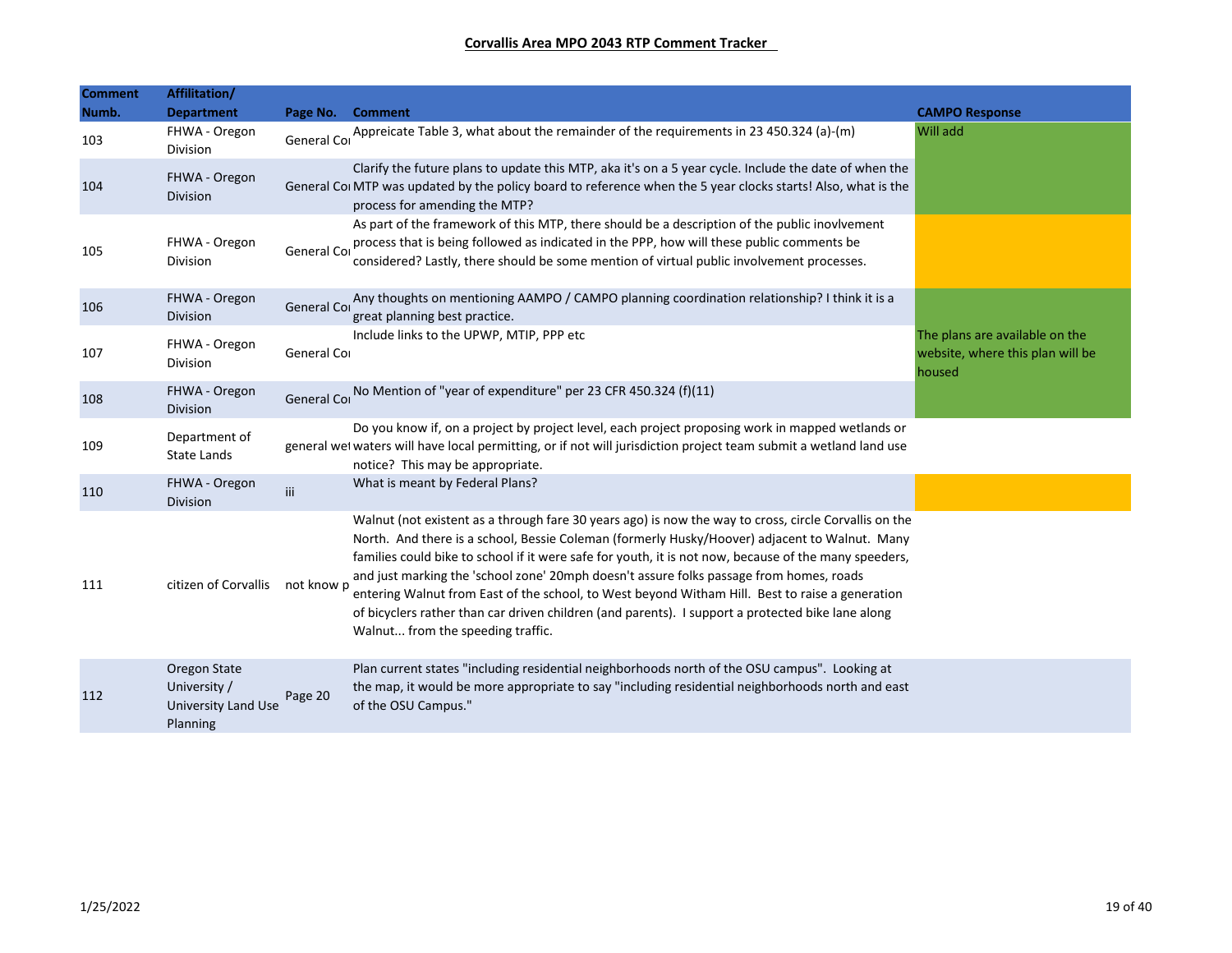| <b>Comment</b> | Affilitation/                      |             |                                                                                                                                                                                                                                                                                                                                                                                                                                                                                                                                                                                                                                                                                                                                                                                                                                                                                                                                                                                                                                                                                                      |                       |
|----------------|------------------------------------|-------------|------------------------------------------------------------------------------------------------------------------------------------------------------------------------------------------------------------------------------------------------------------------------------------------------------------------------------------------------------------------------------------------------------------------------------------------------------------------------------------------------------------------------------------------------------------------------------------------------------------------------------------------------------------------------------------------------------------------------------------------------------------------------------------------------------------------------------------------------------------------------------------------------------------------------------------------------------------------------------------------------------------------------------------------------------------------------------------------------------|-----------------------|
| Numb.          | <b>Department</b>                  | Page No.    | <b>Comment</b>                                                                                                                                                                                                                                                                                                                                                                                                                                                                                                                                                                                                                                                                                                                                                                                                                                                                                                                                                                                                                                                                                       | <b>CAMPO Response</b> |
| 113            | philomath resident page 84-86      |             | After reviewing the plans for the Hwy 20/34 road way, I have concerns that the proposals do not<br>address supporting the increase in the number of vehicles on this two lane road. This roadway<br>should be enlarged to a 4-5 lane roadway. The proposals do not mitigate the increased and<br>increasing traffic levels on this roadway. With Philomath proposed to double in population this<br>road way congestion will increase significantly. The Roundabout proposed for Western may be a<br>viable traffic tool but only if it is a multi-lane round about otherwise it will slow down traffic and<br>back up east bound traffic when Western travelers can not move across into Western due to the<br>high concentration of traffic travelling west.<br>I also wonder if the Hwy 20/34 road and Applegate Street will be paved in the future. These<br>roadways in the business district in Philomath are quite uneven, cracked and of low quality<br>asphalt. Who is responsible for the quality of the roadway in this area? City of Philomath, State<br>Highways or Corvallis area mpo? |                       |
| 114            | <b>Business Owner /</b><br>Citizen |             | There are only 3 intersections for pedestrians to cross hwy 20/34 in Philomath - where the HWY is<br>4 lanes WIDE going west bound-very dangerous. Most of the improvements are in Corvallis.<br>(Intersection with 15th is Corvallis or Philomath?) I have watched children near hits in Philomath<br>crossing 20/34 westbound to get to Dollar General - Cars are escalating there to 40mph at exit of<br>town and there is no blinking red light for pedestrians to cross there. A fatality happened last year<br>pg. 87 & 88 near Jonas Market only 2 blocks away, same issue. There MUST be pedestrian crossing solutions<br>in Philomath on the WEST side of 20/34 west bound along with traffic slowing reminders. The<br>other place people are always scurrying to avoid being HIT is east bound 20/34 by McDonalds in<br>Philomath. Please, please add funding before more needless fatalities happen, and a kid next<br>time.                                                                                                                                                             |                       |
| 115            | ODOT-TPAU                          | Possible Ap | Is it possible for the RTP to reference the technical modeling write-up that we did for the RTP<br>analysis in some way, maybe an appendix or footnote                                                                                                                                                                                                                                                                                                                                                                                                                                                                                                                                                                                                                                                                                                                                                                                                                                                                                                                                               |                       |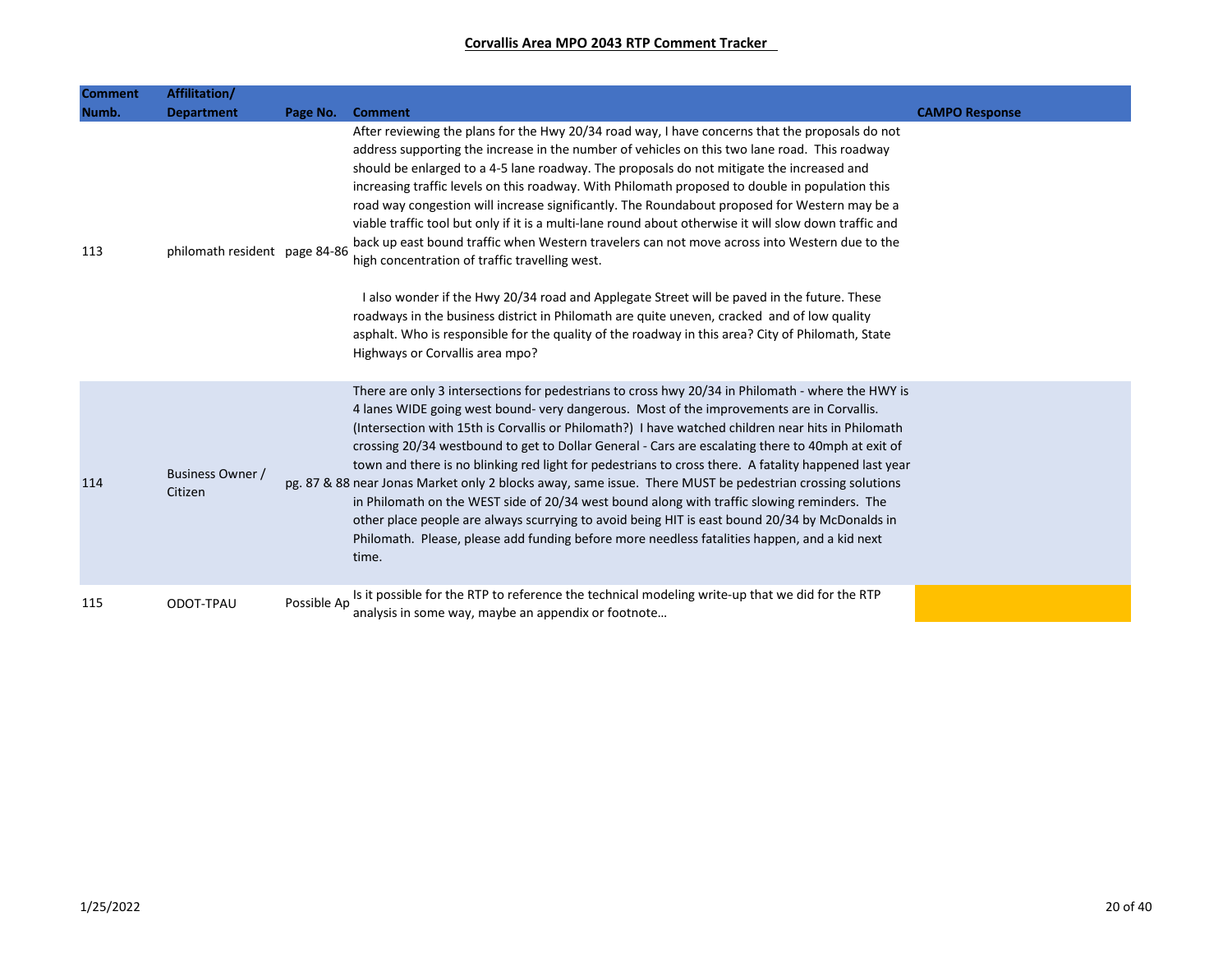| <b>Comment</b> | Affilitation/     |          |                                                                                                                                        |                       |
|----------------|-------------------|----------|----------------------------------------------------------------------------------------------------------------------------------------|-----------------------|
| Numb.          | <b>Department</b> | Page No. | <b>Comment</b>                                                                                                                         | <b>CAMPO Response</b> |
|                |                   |          | With all due respect, I was disappointed and frankly perplexed to see Table 16 (Model Scenarios                                        |                       |
|                |                   |          | and Corresponding Outputs) and unpack the assumptions baked into those scenarios. I understand                                         |                       |
|                |                   |          | that the authors chose (or were required?) to use population growth estimates from PSU, though I                                       |                       |
|                |                   |          | think you could make a very strong argument that by 2043 we'll see a much more significant                                             |                       |
|                |                   |          | population increase in the metropolitan area, in part driven by climate migration. But I was                                           |                       |
|                |                   |          | dismayed to see such relatively minor shifts from baseline in Scenarios 2 and 3.                                                       |                       |
|                |                   |          | Scenario 2 assumes a very modest 8.3% reduction from baseline due to investments in alternative                                        |                       |
|                |                   |          | transportation solutions. That's woefully insufficient for meeting existing climate mitigation goals                                   |                       |
|                |                   |          | for the City of Corvallis, let alone what more updated climate science is telling us is collectively                                   |                       |
|                |                   |          | required to stay below 1.5ºC or even 2ºC warming thresholds.                                                                           |                       |
|                | Post Carbon       |          | If we consider Scenario 2 as the mitigatory/proactive scenario and Scenario 3 as the scenario                                          |                       |
| 116            |                   |          | Institute / Corvallis Table 16, p influenced by external factors, Scenario 3 may be even more faulty in only anticipating a relatively |                       |
|                | CAAB              |          | minor shift to work from home. Ignored is the possibility that one or more of the following may                                        |                       |
|                |                   |          | occur in the next 20 years (and these are just the ones that I can identify): major economic                                           |                       |
|                |                   |          | contraction; the depletion of fossil fuels (specifically oil) and the lack of a 1:1 substitution through                               |                       |
|                |                   |          | EVs; and the breakdown of global supply chains.                                                                                        |                       |
|                |                   |          | It is easy to criticize from the outside, I know, but I would have really appreciated to see a fourth                                  |                       |
|                |                   |          | scenario considered -- one that looked at much more significant shifts in transportation, due to                                       |                       |
|                |                   |          | either proactive or reactive measures or some combination. Even if the likelihood of such a                                            |                       |
|                |                   |          | scenario was deemed relatively low, the fact that such a scenario is not being considered could                                        |                       |
|                |                   |          | very well lead to unwisely modest planning and investments.                                                                            |                       |
|                |                   |          |                                                                                                                                        |                       |
|                |                   |          |                                                                                                                                        |                       |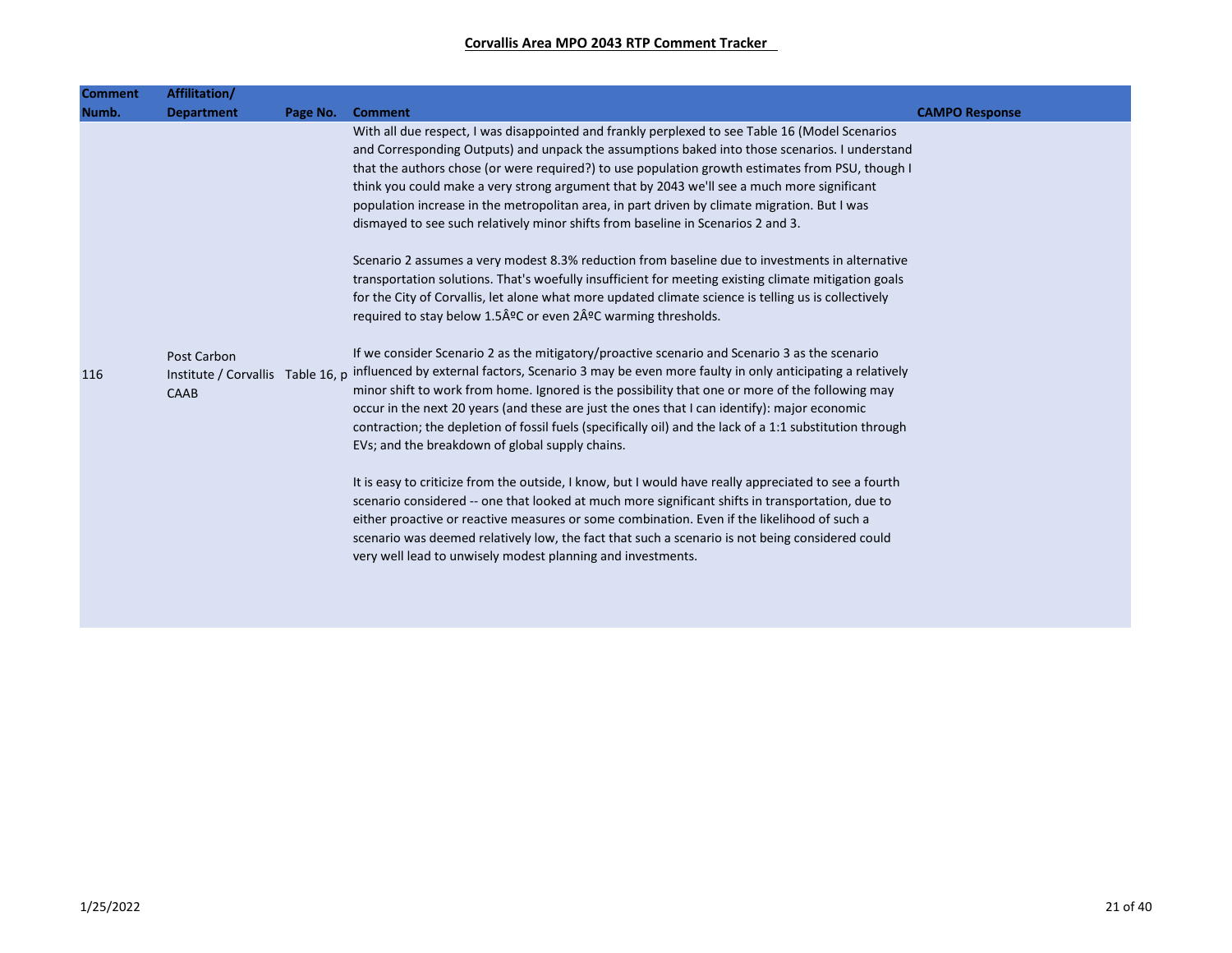| <b>Comment</b> | Affilitation/                        |          |                                                                                                                                                                                                                                                                                                                                                                                                                                                                                                                                       |                       |
|----------------|--------------------------------------|----------|---------------------------------------------------------------------------------------------------------------------------------------------------------------------------------------------------------------------------------------------------------------------------------------------------------------------------------------------------------------------------------------------------------------------------------------------------------------------------------------------------------------------------------------|-----------------------|
| Numb.          | <b>Department</b>                    | Page No. | <b>Comment</b>                                                                                                                                                                                                                                                                                                                                                                                                                                                                                                                        | <b>CAMPO Response</b> |
|                |                                      |          | Stephen,<br>Thank you for reaching out again. I have some suggested thoughts to include below, but I am not<br>as familiar with your audience of the use of the document as you are, so feel free to include them,<br>change them, or leave them out.                                                                                                                                                                                                                                                                                 |                       |
| 117            | Department of<br><b>State Landes</b> |          | Wetlands:<br>- Delay and store water to reduce flooding and erosion and provide cool water later into the warm<br>season.<br>- Capture pollutants including sediment and other pollutants. Chemical interaction is important,<br>such as denitrification through microbial process in the wetland, and capture of phosphorus.<br>- Besides providing a benefit to water chemistry and temperature for fish, wetlands near<br>waterways also provide refuge and areas to forage for fish during high waters that flood the<br>wetland. | Revised               |
|                |                                      |          | Waterways:<br>- Waterways are corridors for wildlife providing "highways" between habitats that support<br>different elements of their life stages: breeding, rearing, food, etc.                                                                                                                                                                                                                                                                                                                                                     |                       |
|                |                                      |          | Also, in the bullets on page 99 DSL is referred to as Division of State Lands, but the agency's name<br>is now Department of I do not remember the year it was changed; my best guess is about 10<br>years ago.                                                                                                                                                                                                                                                                                                                       |                       |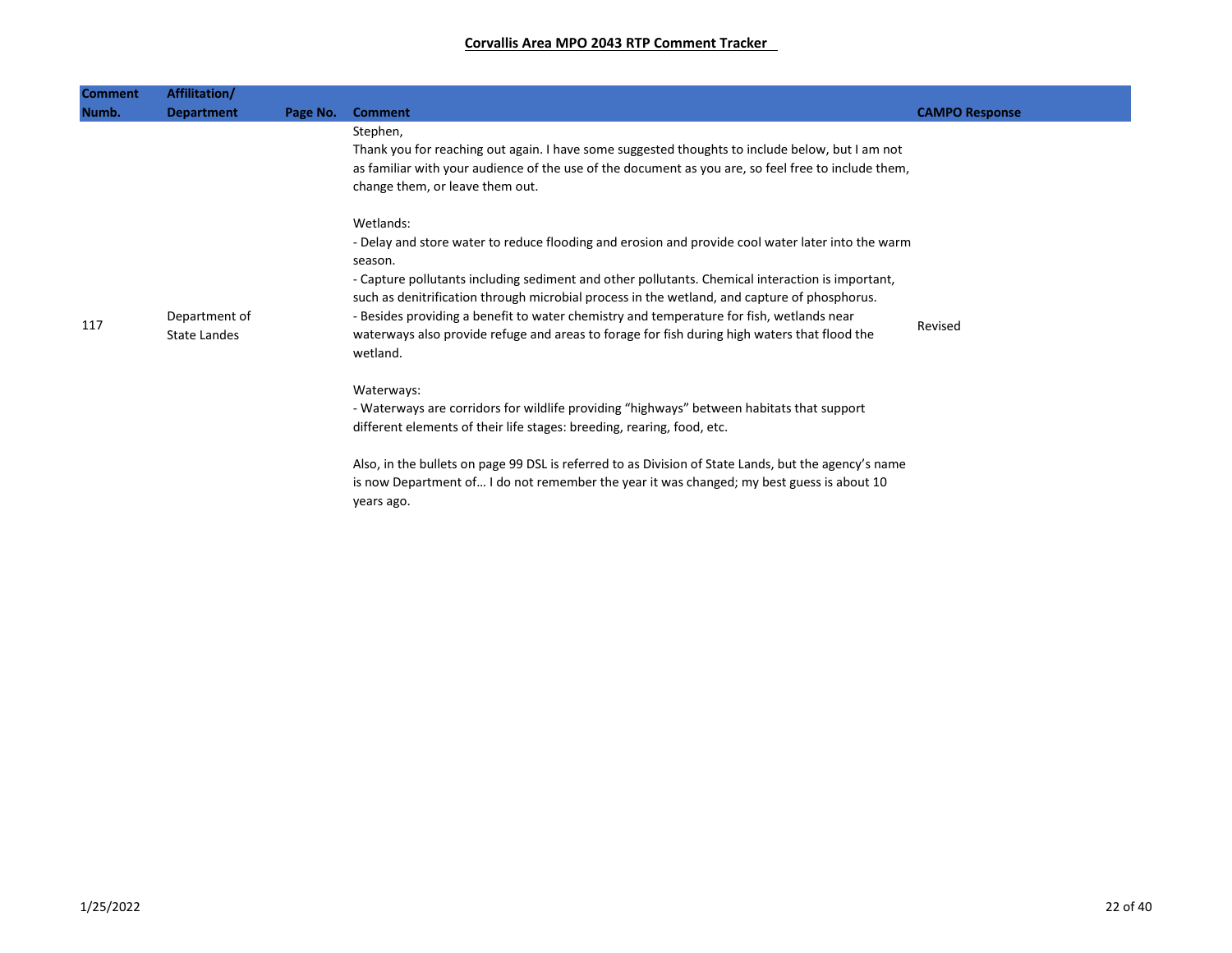| <b>Comment</b> | Affilitation/                         |          |                                                                                                                                                                                                                                                                                                                                                                                                                                                                                                                                                                                                                                                                                                                                                                                                                                                                                                                                                                                                        |                       |
|----------------|---------------------------------------|----------|--------------------------------------------------------------------------------------------------------------------------------------------------------------------------------------------------------------------------------------------------------------------------------------------------------------------------------------------------------------------------------------------------------------------------------------------------------------------------------------------------------------------------------------------------------------------------------------------------------------------------------------------------------------------------------------------------------------------------------------------------------------------------------------------------------------------------------------------------------------------------------------------------------------------------------------------------------------------------------------------------------|-----------------------|
| Numb.          | <b>Department</b>                     | Page No. | <b>Comment</b>                                                                                                                                                                                                                                                                                                                                                                                                                                                                                                                                                                                                                                                                                                                                                                                                                                                                                                                                                                                         | <b>CAMPO Response</b> |
|                |                                       |          | Hi Nick,<br>Great job today on the meeting. I had a question for you that did not seem appropriate to the<br>meeting.                                                                                                                                                                                                                                                                                                                                                                                                                                                                                                                                                                                                                                                                                                                                                                                                                                                                                  |                       |
| 118            | City of Philomath<br>Councilor/ CAMPO |          | From the presentation it seems like there are not really any good answers for the Hwy20/34<br>corridor to meet all of the transportation needs. I appreciate and understand the emphasis on<br>bike/ped/transit, but it looks to me like there are a lot of conflicts in this corridor. It almost looks<br>like we have decided that since we cannot increase capacity, or really even mitigate congestion at<br>all, we really need to focus on safety. For example, creating the ped/bike crossing situation you<br>described at 53rd Street or at Research Way would be great for walkers or bikers, but it certainly<br>will not help with getting traffic through the corridor faster. Likewise, admitting that I still need to<br>be convinced regarding the efficacy of traffic circles, I really do not see how adding one at the<br>Western intersection is going to help vehicular traffic flow along this corridor either, but it might<br>reduce the number of accidents at this location. |                       |
|                | <b>Board</b>                          |          | As we have discussed before, I am very concerned that the amount of current, planned and<br>inevitable development along this corridor will overwhelm this corridor well in advance of any<br>transit projects, or frankly before active transportation methods are adopted by most of the<br>current residents of Philomath and Western Benton County. For example, we might be able to, in<br>the next 3-6 years, synchronize the traffic signals along the corridor. This is viewed as really the<br>only feasible steps that can be taken to mitigate congestion that I have seen so far. And while you<br>mentioned that Corvallis, Philomath, Benton County and the State have all acknowledged the<br>need for more capacity along this corridor, this is just a smokescreen so that all of those bodies<br>can say that they are considering it. Nobody is really considering it.                                                                                                              |                       |
|                |                                       |          | I think that we should, as a region and County, take a much stronger look at enhancing alternate<br>corridors for moving vehicles. As it stands now, we are already seeing a lot of folks moving to                                                                                                                                                                                                                                                                                                                                                                                                                                                                                                                                                                                                                                                                                                                                                                                                    |                       |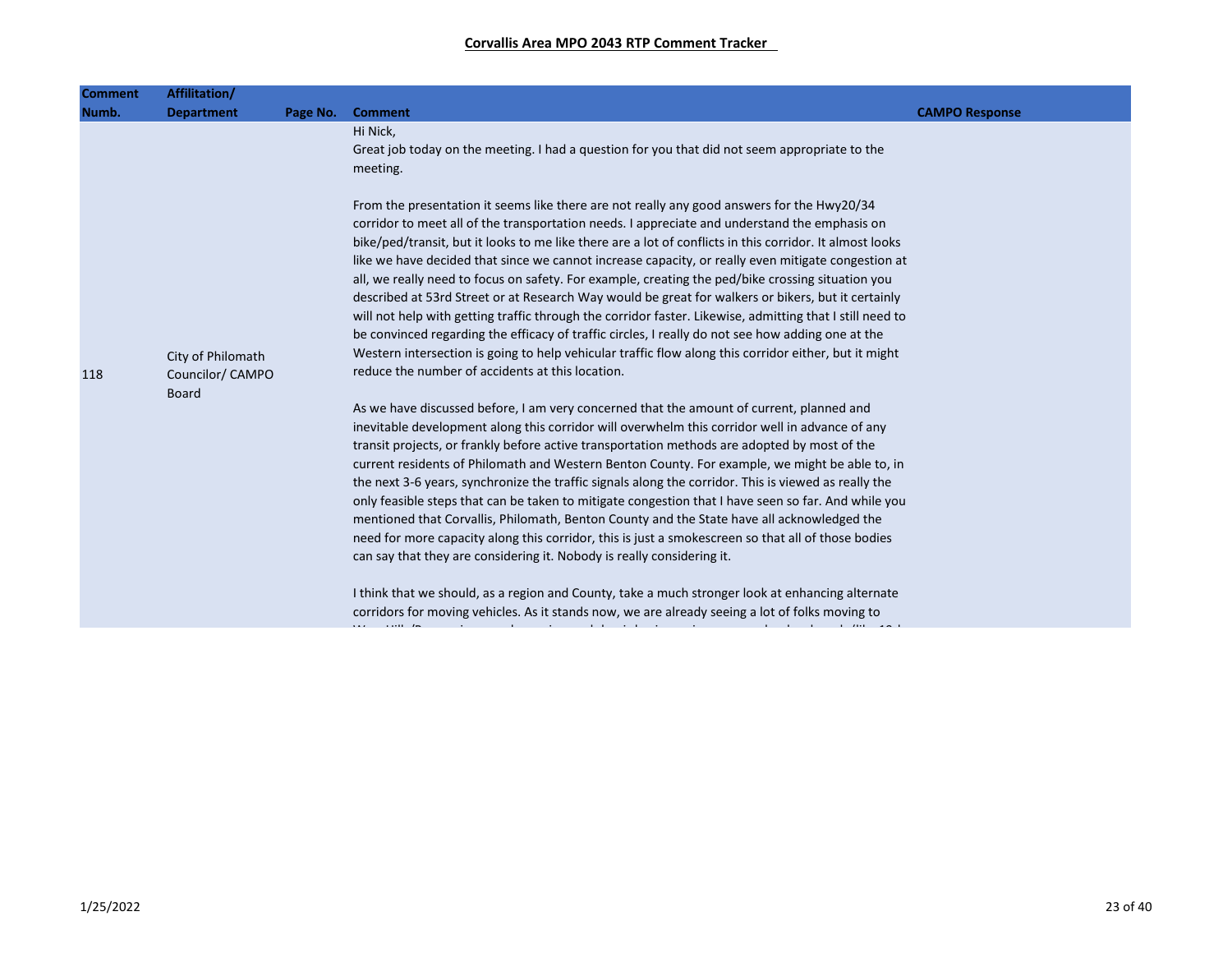| Comment | Affilitation/                               |          |                                                                                                                                                                                                                                                                                                                                                                                                                                                                                                                                                                                         |                       |
|---------|---------------------------------------------|----------|-----------------------------------------------------------------------------------------------------------------------------------------------------------------------------------------------------------------------------------------------------------------------------------------------------------------------------------------------------------------------------------------------------------------------------------------------------------------------------------------------------------------------------------------------------------------------------------------|-----------------------|
| Numb.   | <b>Department</b>                           | Page No. | <b>Comment</b>                                                                                                                                                                                                                                                                                                                                                                                                                                                                                                                                                                          | <b>CAMPO Response</b> |
|         |                                             |          | Good Morning Steve – hope you are preparing yourself for a long weekend, and some time to<br>relax.                                                                                                                                                                                                                                                                                                                                                                                                                                                                                     |                       |
|         |                                             |          | I wanted to forward some information on the RTP update, and apologize for clearly having a<br>senior moment or two prior to your presentation on Wednesday. As my email to Brad indicated I<br>honed in on the transit section, and found a couple things that need to be changed. Hopefully the<br>way I laid them out to Brad aren't too confusing. Basically we'd like Benton Area Transit (BAT)<br>used for all references to our transit program. As suggested – maybe we could put something up<br>front to let folks know BAT is Benton County's program or something like that. |                       |
| 119     | <b>Benton County</b><br><b>Public Works</b> |          | Remove the reference to 99 Express being done in behalf of Adair – not the case any longer.                                                                                                                                                                                                                                                                                                                                                                                                                                                                                             | Revised               |
|         |                                             |          | North Albany service came and went pretty fast. All those rides were rolled back into Demand<br>Response. If you have any questions please let Brad or me know. He will be taking a closer look at<br>the document as he mentions. Laurel will be taking one more look through the rest of our parts,<br>but from what I saw I didn't have any other edits.                                                                                                                                                                                                                             |                       |
|         |                                             |          | Thanks for your patience with us sir, and you have a great weekend.                                                                                                                                                                                                                                                                                                                                                                                                                                                                                                                     |                       |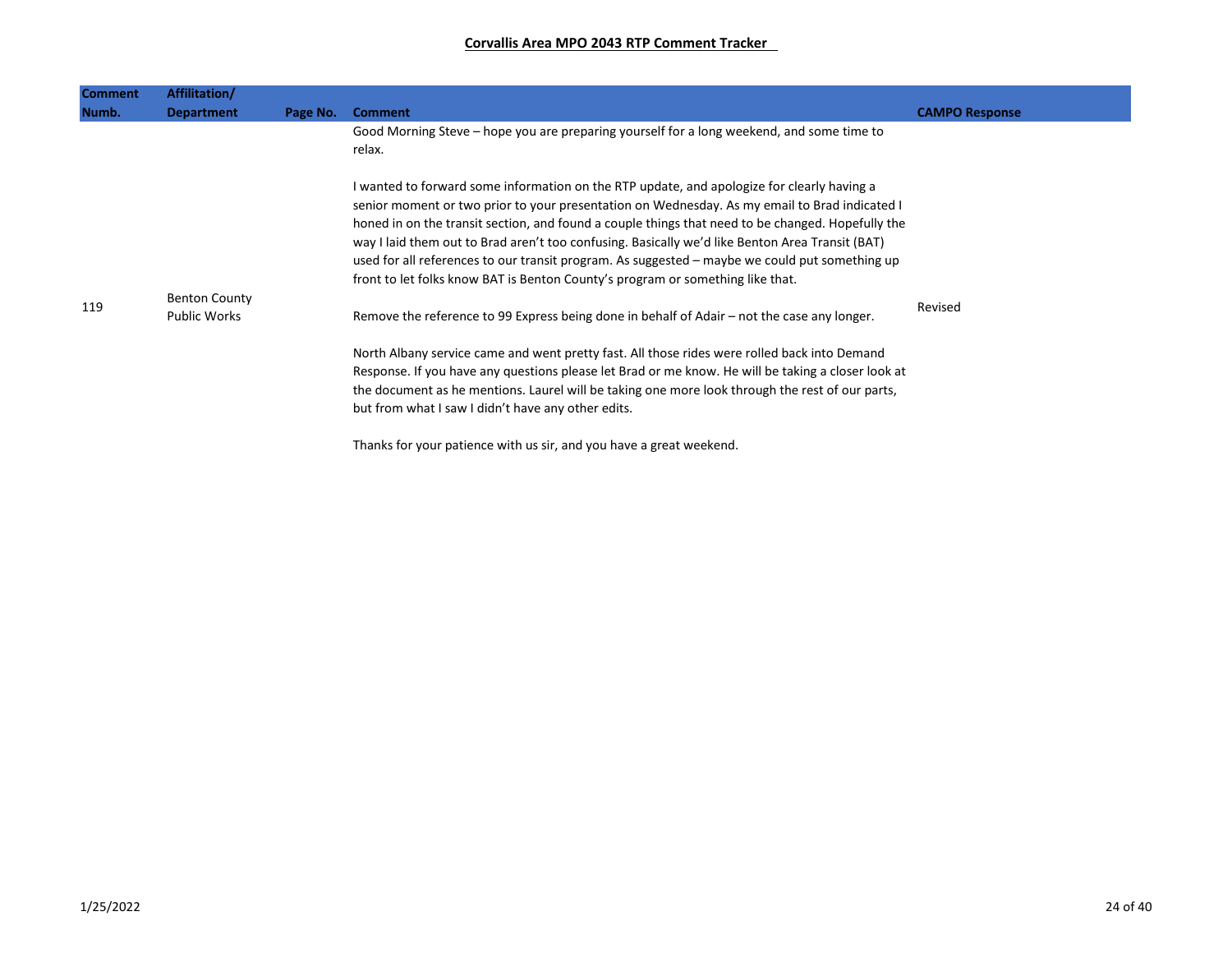| <b>Comment</b> | Affilitation/                   |          |                                                                                                                                                                                                                                                                                                                                                                                                                                                                                                                                                                                                                                                                                                                                                                                                                                                                                                                                                                                                                                                                                                                                                                                                                                                                                                                                                                                                                                                                                                                                                                                                                                          |                       |
|----------------|---------------------------------|----------|------------------------------------------------------------------------------------------------------------------------------------------------------------------------------------------------------------------------------------------------------------------------------------------------------------------------------------------------------------------------------------------------------------------------------------------------------------------------------------------------------------------------------------------------------------------------------------------------------------------------------------------------------------------------------------------------------------------------------------------------------------------------------------------------------------------------------------------------------------------------------------------------------------------------------------------------------------------------------------------------------------------------------------------------------------------------------------------------------------------------------------------------------------------------------------------------------------------------------------------------------------------------------------------------------------------------------------------------------------------------------------------------------------------------------------------------------------------------------------------------------------------------------------------------------------------------------------------------------------------------------------------|-----------------------|
| Numb.          | <b>Department</b>               | Page No. | <b>Comment</b>                                                                                                                                                                                                                                                                                                                                                                                                                                                                                                                                                                                                                                                                                                                                                                                                                                                                                                                                                                                                                                                                                                                                                                                                                                                                                                                                                                                                                                                                                                                                                                                                                           | <b>CAMPO Response</b> |
| 120            | DEQ/Water Quality<br>Assessment |          | Hi Steve,<br>Great job incorporating the impaired waters section! I made a couple of comments on the<br>comment<br>tracker, but it was difficult to include the comment in the right format so I've attached a Word<br>version. Basically, I just separated out the Category 4 from Category 5 waters. Let me know if you<br>have questions.<br>Category 5 waterways located in the CAMPO Planning Area include (requiring TMDLs for specific<br>water quality concerns):<br>· Dixon Creek (Dissolved Oxygen-Spawning)<br>• Mountain View Creek (Dissolved Oxygen-Spawning)<br>• Dunawi Creek (BioCriteria)<br>• Marys River [Lasky Creek to Greasy Creek] (Temperature-Year Round)<br>• Marys River [Greasy Creek to Muddy Creek] (Turbidity, Temperature-Year Round)<br>• Marys River [Muddy Creek to confluence with Willamette River] (Iron, Dissolved Oxygen-<br>Spawning, Temperature-Year Round)<br>. Willamette River [Confluence of Middle Fork Willamette River and Coast Fork Willamette River<br>to Luckiamute River] (Temperature Year Round, Temperature-Spawning, Iron-Aquatic Life,<br>Dissolved oxygen-spaawning, Aquatic Weeds, BioCriteria)<br>• Muddy Creek [Headwaters to confluence with Willamette River] (Dissolved Oxygen-Spawning,<br>BioCriteria, Temperature-Year Round)<br>. Booneville Channel [Middle channel between Bear Island and West Fork Bonneville Channel]<br>(Dissolved Oxygen-Spawning)<br>Category 4 waterways located in the CAMPO Planning Area include (where a TMDL had already<br>been developed or is not required):<br>• Marys River [Greasy Creek to Muddy Creek] (Flow Modification) |                       |
|                |                                 |          |                                                                                                                                                                                                                                                                                                                                                                                                                                                                                                                                                                                                                                                                                                                                                                                                                                                                                                                                                                                                                                                                                                                                                                                                                                                                                                                                                                                                                                                                                                                                                                                                                                          |                       |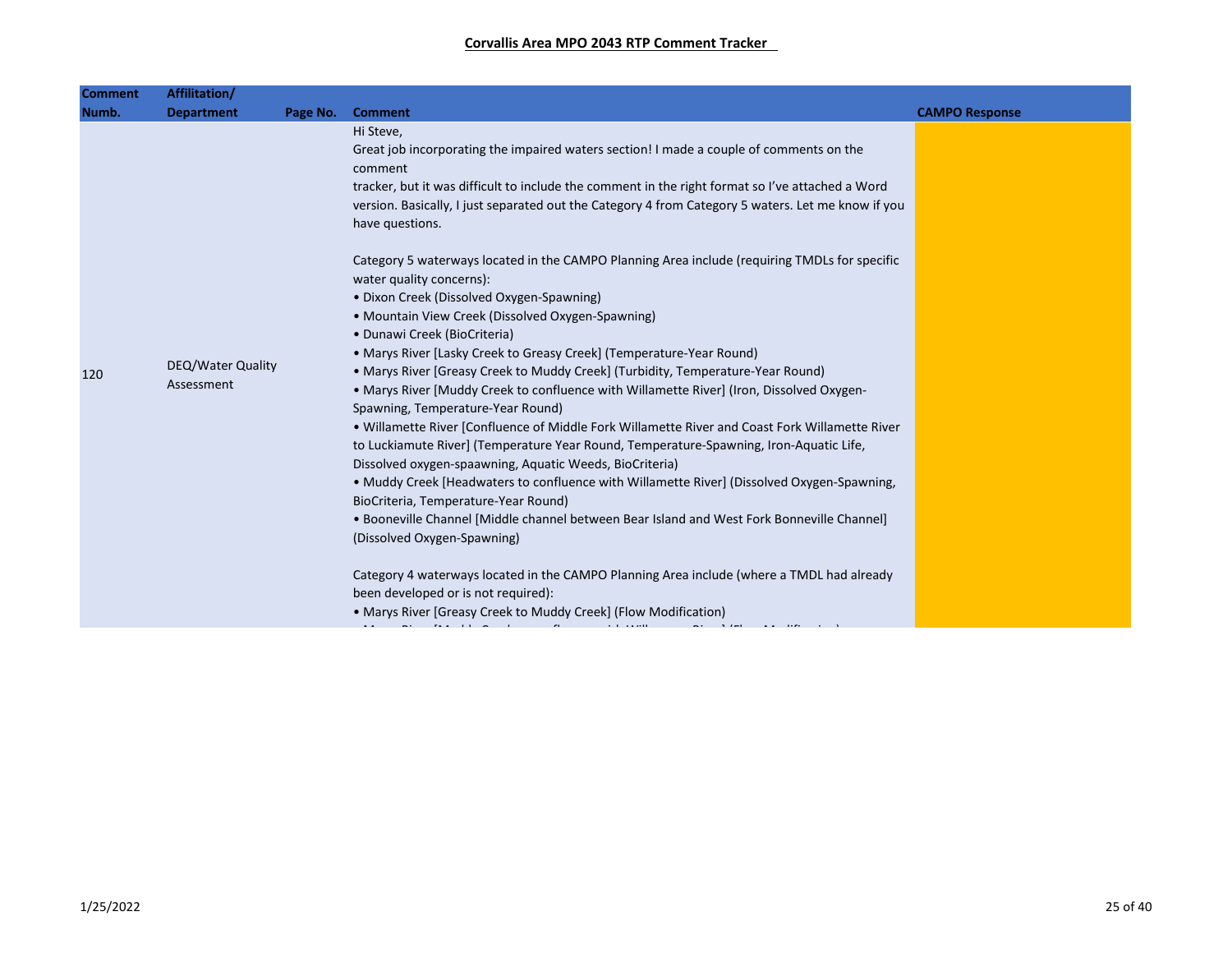| Comment | Affilitation/                                                                           |          |                                                                                                                                                                                                                                                                                                                                                                                                                                                                                                                                                                                                                                                                                                                                                                                                                                                                                                                                                                            |                       |
|---------|-----------------------------------------------------------------------------------------|----------|----------------------------------------------------------------------------------------------------------------------------------------------------------------------------------------------------------------------------------------------------------------------------------------------------------------------------------------------------------------------------------------------------------------------------------------------------------------------------------------------------------------------------------------------------------------------------------------------------------------------------------------------------------------------------------------------------------------------------------------------------------------------------------------------------------------------------------------------------------------------------------------------------------------------------------------------------------------------------|-----------------------|
| Numb.   | <b>Department</b>                                                                       | Page No. | <b>Comment</b>                                                                                                                                                                                                                                                                                                                                                                                                                                                                                                                                                                                                                                                                                                                                                                                                                                                                                                                                                             | <b>CAMPO Response</b> |
|         |                                                                                         |          | One of our discussions this morning was on D/C vs V/C<br>Here is the definition of D/C in the APM, and Peter provides the page reference below. Please use<br>this to improve the discussion in the RTP:                                                                                                                                                                                                                                                                                                                                                                                                                                                                                                                                                                                                                                                                                                                                                                   |                       |
|         |                                                                                         |          | (Follow up) Somehow this sent without my paste. Trying again -<br>Demand to Capacity Ratio When the estimated v/c ratio exceeds 1.0, it is referred to as a demand<br>to capacity (d/c) ratio. Travel demand models generate demand which can be used to calculate<br>d/c ratios. This means that for a given time period, there are more vehicles desiring to use a<br>facility than it can accommodate. This is also known as oversaturation. The actual volume will<br>never exceed the capacity of the facility. Instead, the excess demand (unserved trips) may do one<br>or more of the Typically a travel demand model run would be a constrained run. An unconstrained<br>(infinite capacity) run can be requested that will show the full desired demand on a facility.<br>Analysis Procedure Manual Version 2 9-20 Last Updated 12/2019 following: divert to other routes;                                                                                       |                       |
| 121     | ODOT-TPAU                                                                               |          | change the time of the trip; distribute to other destinations; change the travel mode; or queue up<br>to be served in following time periods (incurring additional delay).<br>Sorry - cleaning this up one more time:<br>Demand to Capacity Ratio<br>When the estimated $v/c$ ratio exceeds 1.0, it is referred to as a demand to capacity (d/c) ratio.<br>Travel demand models generate demand which can be used to calculate d/c ratios. This means<br>that for a given time period, there are more vehicles desiring to use a facility than it can<br>accommodate. This is also known as oversaturation. The actual volume will never exceed the<br>capacity of the facility. Instead, the excess demand (unserved trips) may do one or more of the<br>following: divert to other routes; change the time of the trip; distribute to other destinations;<br>change the travel mode; or queue up to be served in following time periods (incurring additional<br>delay). |                       |
| 122     | Oregon<br>Department of Fish<br>and Wildlife -<br>District Wildlife<br><b>Biologist</b> |          | I think it would be beneficial to include a reference to big game species found in the area,<br>including black-tailed deer, Roosevelt elk, and cougars. A regional transportation plan should<br>consider how the impacts of future development and changes in traffic can affect movement<br>patterns. Additionally, they are commonly involved in vehicle collisions. - Reenie Owens                                                                                                                                                                                                                                                                                                                                                                                                                                                                                                                                                                                    |                       |
| 123     | Albany Area MPO                                                                         |          | I was going over the projects in the draft RTP when I noticed a typo in PC10. Hunsacker should be<br>Hunsaker. Small thing, and it looks like that's the only mention of the path. I'll change it in the<br>maps.                                                                                                                                                                                                                                                                                                                                                                                                                                                                                                                                                                                                                                                                                                                                                          |                       |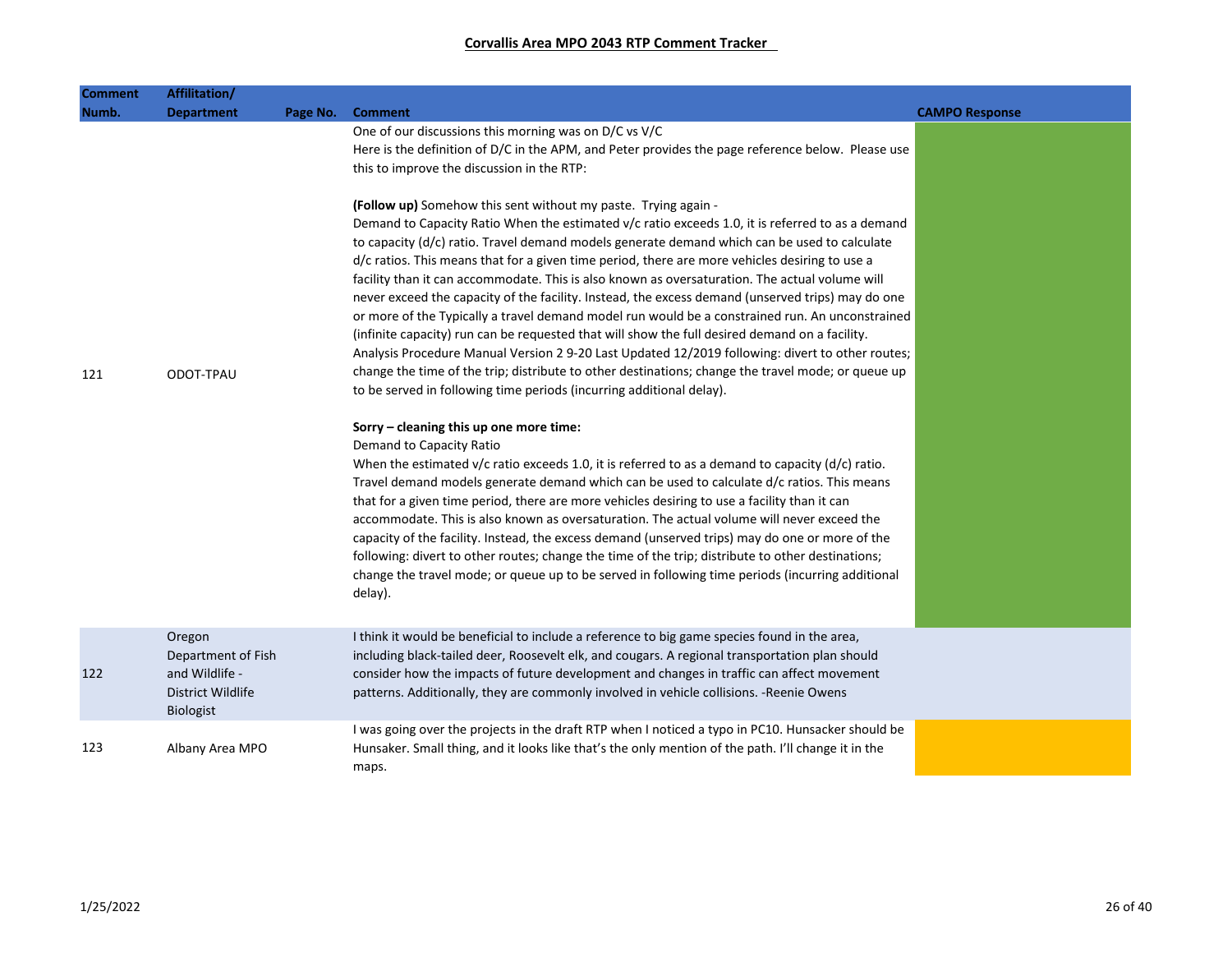| <b>Comment</b> | Affilitation/                      |          |                                                                                                                                                                                                                                                                                                                                                                                                                                                                                                                                                                                               |                                               |
|----------------|------------------------------------|----------|-----------------------------------------------------------------------------------------------------------------------------------------------------------------------------------------------------------------------------------------------------------------------------------------------------------------------------------------------------------------------------------------------------------------------------------------------------------------------------------------------------------------------------------------------------------------------------------------------|-----------------------------------------------|
| Numb.          | <b>Department</b>                  | Page No. | <b>Comment</b>                                                                                                                                                                                                                                                                                                                                                                                                                                                                                                                                                                                | <b>CAMPO Response</b>                         |
| 124            | Corvallis resident                 |          | Likely typo on p. 16 - "spares" (should be "sparse"). Symbology of the various maps (e.g.<br>Population Density on p. 21, etc.) should be broken into consistent chunks to accurately represent Vision Zero, and consider revising<br>data variation. The Corvallis City Council adopted a resolution stating its commitment to Vision<br>Zero - might this be discussed as it relates to project selection?                                                                                                                                                                                  | Fixed typo. Will include discussion on<br>map |
|                |                                    |          | Overall, I really like the emphasis on Bike and pedestrian safety and infrastructure. Corvallis is a<br>small, flat city-- we should be a leader in the state for bike and ped projects and use.<br>I would like us to focus on the neighborhood bikeways, which would allow students to move<br>independently around the community, thus reducing the number of cars dropping off students in<br>the morning and afternoon. The school district has not been publishing the safe routes to school;<br>they did not even know where the maps were (Josh Capps at the city found them for us). |                                               |
| 125            | Corvallis City<br>Council, walker. |          | Walnut should be redesigned to slow traffic. The restriping of Circle is a good model to begin<br>thinking about Walnut, but it is just the beginning.<br>Please do not increase the number of yellow flashing lights in town. No one who actually walks<br>trusts them. We need red lights. Red means stop. Yellow means, as observed by Robin Williams<br>many years ago, "speed up" to get through before the red light. They feel hazardous. I know about<br>the studies, but I suspect the people doing the studies do not get around by foot.                                           |                                               |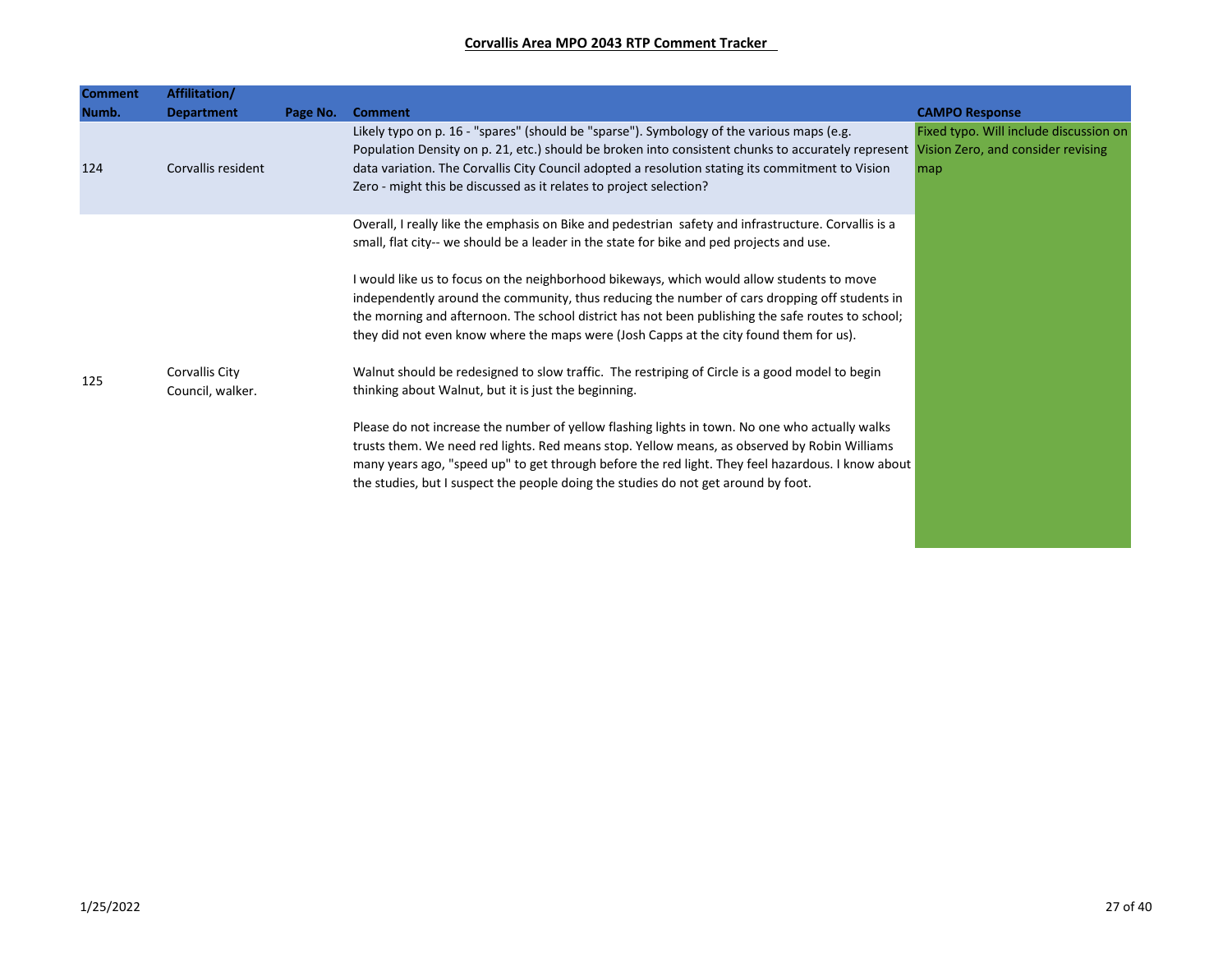| <b>Comment</b> | Affilitation/                                    |          |                                                                                                                                                                                                                                                                                                                                                                                                                                                                                                                                                                                                                                                                                                                                                                                                                                                                                                                                                                                                                                                                                                                                                                                                                                                                                                                                                                                                                                                                                                                                                                                                                                                                                                                                                                           |                       |
|----------------|--------------------------------------------------|----------|---------------------------------------------------------------------------------------------------------------------------------------------------------------------------------------------------------------------------------------------------------------------------------------------------------------------------------------------------------------------------------------------------------------------------------------------------------------------------------------------------------------------------------------------------------------------------------------------------------------------------------------------------------------------------------------------------------------------------------------------------------------------------------------------------------------------------------------------------------------------------------------------------------------------------------------------------------------------------------------------------------------------------------------------------------------------------------------------------------------------------------------------------------------------------------------------------------------------------------------------------------------------------------------------------------------------------------------------------------------------------------------------------------------------------------------------------------------------------------------------------------------------------------------------------------------------------------------------------------------------------------------------------------------------------------------------------------------------------------------------------------------------------|-----------------------|
| Numb.          | <b>Department</b>                                | Page No. | <b>Comment</b>                                                                                                                                                                                                                                                                                                                                                                                                                                                                                                                                                                                                                                                                                                                                                                                                                                                                                                                                                                                                                                                                                                                                                                                                                                                                                                                                                                                                                                                                                                                                                                                                                                                                                                                                                            | <b>CAMPO Response</b> |
| 126            |                                                  |          | I appreciate being able to voice my opinions with regard to transportation planning that will<br>impact my family, my community, and my business. Being a business owner is more than a<br>fulltime job and as much as I'd like to be actively involved in community business, I don't have the<br>bandwidth to do both well, so I'm thankful for those in our community who have time to dig in<br>and give informed, educated commentary on the issues that impact us all. So my comments will<br>based on personal experience and honestly frustration. As we've seen traffic increase, especially<br>between Philomath and Corvallis due to so many factors, it has become increasingly frustrating to<br>navigate the stretch of road we have to drive every day. Besides work travel that requires<br>sometimes multiple trips for my family and my employees(depending on where our jobs land<br>daily), we must travel toward Corvallis for groceries, clothing, and any other regular purchases. To<br>say that traffic gets backlogged is an understatement. Roger and I lived in Dundee and fought the<br>bottleneck in that town for years and we're reminded of those days often when we have to stop in<br>Eastbound traffic a mile before the stoplight at 53rd street. Going AROUND the traffic by way of<br>outlying roads is the chosen route much of the time and I'm sure the families who call those roads<br>home, are even more frustrated than those of us who feel squeezed out in their direction. I'm all<br>for progress and I can only imagine the factors that go into this kind of infrastructure planning, but<br>the road less traveled is NOT the stretch between Corvallis and Philomath and we need help!<br>Thank you for your time. |                       |
| 127            | <b>Benton County</b><br><b>Health Department</b> |          | Thank you for incorporating the Owens Farm Conceptual Trail Plan into the RTP and adding the<br>pedestrian bridge concept to the project list. This initiative aligns with the Benton County<br>Community Health Improvement Plan priority area Mental Wellbeing and Community Resiliency<br>and Benton County's 2040 Thriving Communities Initiative's values of access for all to a high<br>quality environment, a resilient community, and equity and health in all actions. The Owens Farm<br>project creates an opportunity to promote "healthy people in a healthy environment" through<br>enhancing a thriving natural landscape and developing a radically inclusive trail system that<br>supports the mental and physical health and wellbeing of all our community members. The<br>Benton County Healthy Communities team looks forward to continuing to be a part of the Owens<br>Farm partnership an supporting the next phases of the of the project. Thank you again for<br>including this project in the RTP!                                                                                                                                                                                                                                                                                                                                                                                                                                                                                                                                                                                                                                                                                                                                              |                       |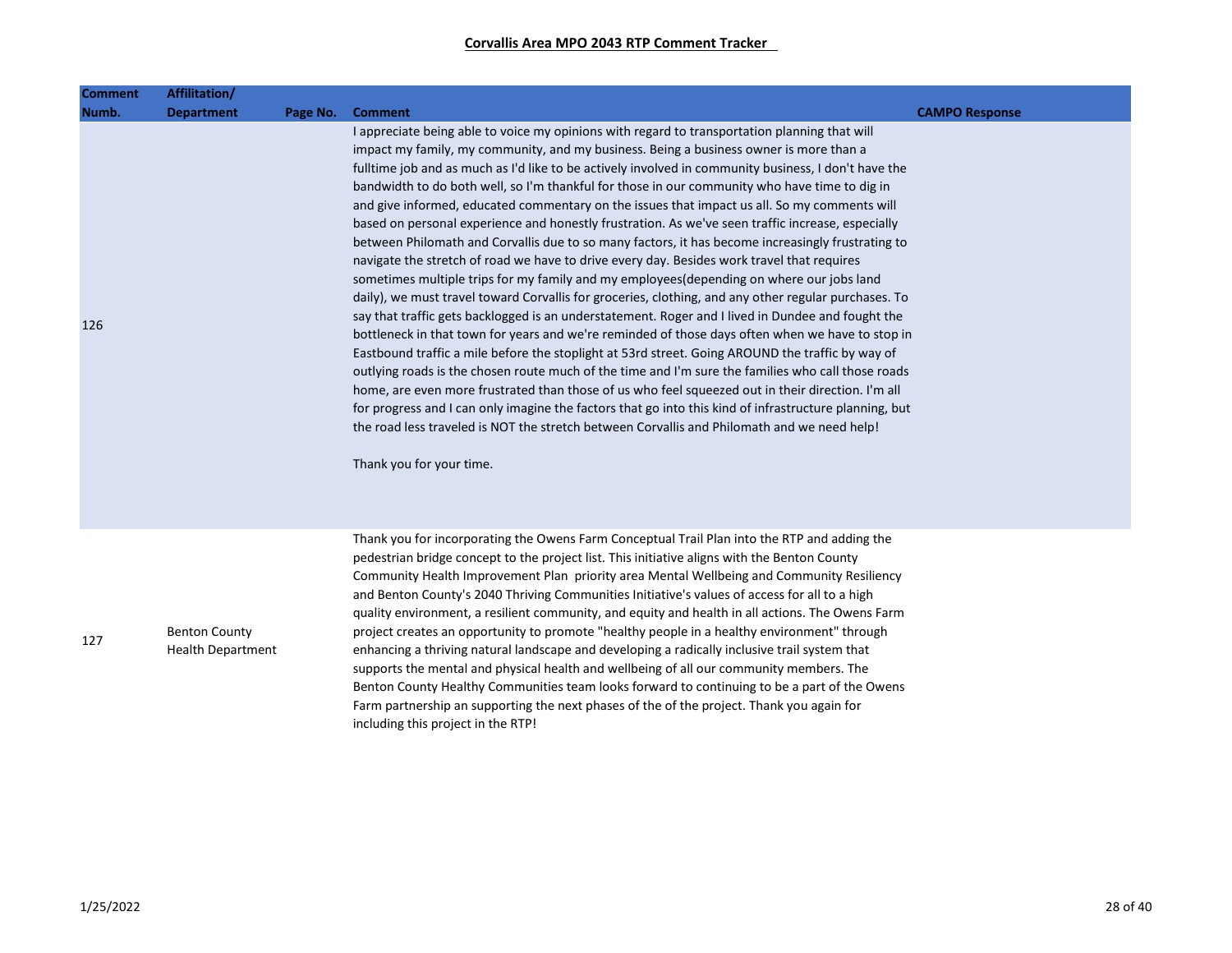| <b>Comment</b> | Affilitation/             |          |                                                                                                                                                                                                                                                                                                                                                                                                                                                                                                                                                                                                                                                                                                                                                                                                                                                                                                                                                                                                                                                                                                                                                                                                                |                       |
|----------------|---------------------------|----------|----------------------------------------------------------------------------------------------------------------------------------------------------------------------------------------------------------------------------------------------------------------------------------------------------------------------------------------------------------------------------------------------------------------------------------------------------------------------------------------------------------------------------------------------------------------------------------------------------------------------------------------------------------------------------------------------------------------------------------------------------------------------------------------------------------------------------------------------------------------------------------------------------------------------------------------------------------------------------------------------------------------------------------------------------------------------------------------------------------------------------------------------------------------------------------------------------------------|-----------------------|
| Numb.          | <b>Department</b>         | Page No. | <b>Comment</b>                                                                                                                                                                                                                                                                                                                                                                                                                                                                                                                                                                                                                                                                                                                                                                                                                                                                                                                                                                                                                                                                                                                                                                                                 | <b>CAMPO Response</b> |
| 128            | Greenbelt Land<br>Trust   |          | I am writing to urge the inclusion of the Owens Farm Conceptual Trail Plan into the 2043 Regional<br>Transportation Plan.<br>The Owens Farm Conceptual Trail plan, including a pedestrian bridge to connect Owens Farm and<br>Jackson Frazier Natural Area, is a unique opportunity to expand safe, outdoor access for all in<br>North Corvallis. Through a strong partnership between Greenbelt Land Trust, City of Corvallis,<br>Benton County, and Samaritan Health Services, Owens Farm is poised to be an engaging<br>recreation and education site for our entire community. In order to realize this vision for<br>connecting people to the outdoors, it is also important for us to be connecting natural areas.<br>Prioritizing a pedestrian bridge across Hwy 99 will provide an important connection and access<br>opportunity for residents and schools east of the highway.<br>The Owens Farm Conceptual Trail Plan has been strategically crafted by partners over the last five<br>years, vetted through community engagement and designed by trail professionals. The next step is<br>to have the Owens Farm Conceptual Trail Plan incorporated into the 2043 Regional Transportation<br>Plan! |                       |
| 129            | Willamette<br>Partnership |          | I'd love to see the Owen's Farm Conceptual Trail Plan included in the Regional Transportation<br>Plan! Several community groups, along with dozens of community members, have put lots of hard<br>work into building that plan over the past decade, and it would be such a great asset for the<br>community to have. Being so close to the hospital, it would provide doctors, nurses, staff and<br>patients with a way to get outside during the day, a proven stress-reliever that can lead to better<br>outcomes for patients. The group who worked on this plan has also been intentional about getting<br>input from a variety of underrepresented communities, meaning people with disabilities and<br>communities of color are already aware of the trail system and excited to see their input come to<br>fruition. Having this on the RTP would help ensure that the vision can can continue to move<br>forward and bring the trail system to Corvallis. Thank you!                                                                                                                                                                                                                                  |                       |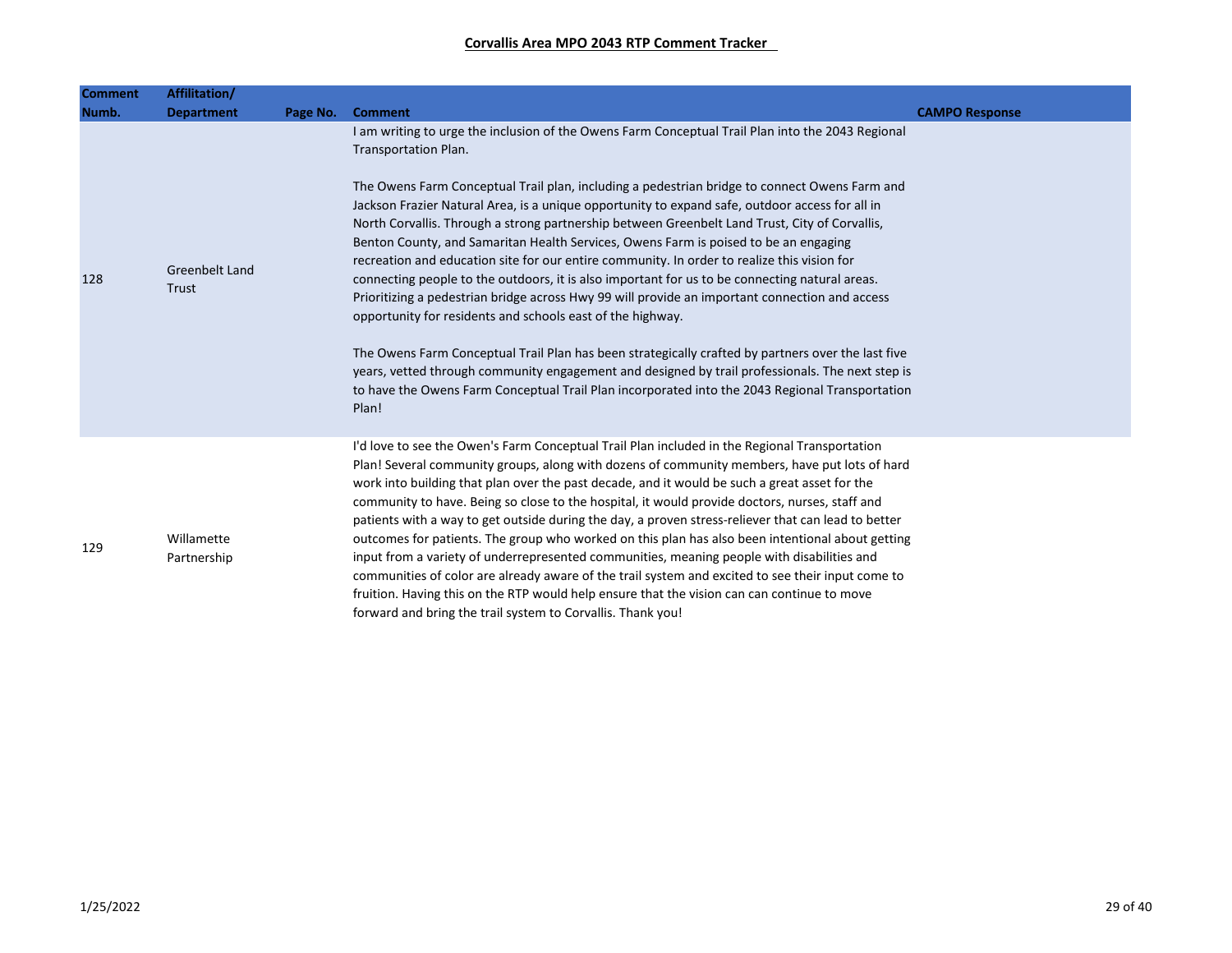| <b>Comment</b> | Affilitation/                                                         |          |                                                                                                                                                                                                                                                                                                                                                                                                                                                                                                                                                                                                                                                                                                                                                                                                                                                                                                                              |                       |
|----------------|-----------------------------------------------------------------------|----------|------------------------------------------------------------------------------------------------------------------------------------------------------------------------------------------------------------------------------------------------------------------------------------------------------------------------------------------------------------------------------------------------------------------------------------------------------------------------------------------------------------------------------------------------------------------------------------------------------------------------------------------------------------------------------------------------------------------------------------------------------------------------------------------------------------------------------------------------------------------------------------------------------------------------------|-----------------------|
| Numb.          | <b>Department</b>                                                     | Page No. | <b>Comment</b>                                                                                                                                                                                                                                                                                                                                                                                                                                                                                                                                                                                                                                                                                                                                                                                                                                                                                                               | <b>CAMPO Response</b> |
|                |                                                                       |          | The writing and organization of the draft is accessible and interesting. Reading Chapters 1 and 2, I<br>learned more about Corvallis and the surrounding area than than I have from any other<br>documents.                                                                                                                                                                                                                                                                                                                                                                                                                                                                                                                                                                                                                                                                                                                  |                       |
|                |                                                                       |          | I strongly support the overall goals of the RTP: safety and connectivity via multimodal<br>transportation. Understanding that population growth has been and will continue happening, we<br>will not build our way out of congestion by adding lanes as there is an inadequate supply of land.<br>We must provide people with multiple means of transportation and encourage/support<br>decreasing use of single-occupancy vehicles.                                                                                                                                                                                                                                                                                                                                                                                                                                                                                         |                       |
|                | Community<br>member, member<br>Corvallis                              |          | On the whole, I found all of the suggestions of the draft RTP to be valuable and worth supporting. I<br>have one specific suggestion to champion, and two additions to suggest.                                                                                                                                                                                                                                                                                                                                                                                                                                                                                                                                                                                                                                                                                                                                              |                       |
| 130            | Sustainability<br>Coalition's<br>Transportation<br><b>Action Team</b> |          | Regarding specific projects mentioned in this RTP, I support the goal of protected bike lanes on<br>Walnut Blvd from the end of the multi-use path (at MLK Park) to Bessie Coleman Elementary<br>School. That section of Walnut Blvd, near homes, a church and the school, needs protected bike<br>lanes, not 4 lanes of motor vehicles moving at 35mph.                                                                                                                                                                                                                                                                                                                                                                                                                                                                                                                                                                     |                       |
|                |                                                                       |          | There is a heavily traveled section of Highland Drive north of Walnut Blvd that connects to<br>Lewisburg Avenue. This section of Highland is used to access Crescent Valley High School. It is also<br>used to access Hwy 99W via Lewisburg Ave, especially if there are traffic issues anywhere on 99W<br>south of the junction of 99W and Lewisburg Avenue. Most of Highland in this stretch is outside of<br>city limits and lacks sidewalks. Near Highland Dell Drive, there is curvy section of road where<br>vehicles regularly exceed the speed limit and go wide on the curves, erasing the paint that<br>delineates the bike lane. It is an important stretch of road for connectivity as it also leads to Lester<br>Ave, which will eventually push through in an east/west fashion, possibly bringing more traffic<br>onto Highland Drive. At this time, more should be done to make walking and biking more safe |                       |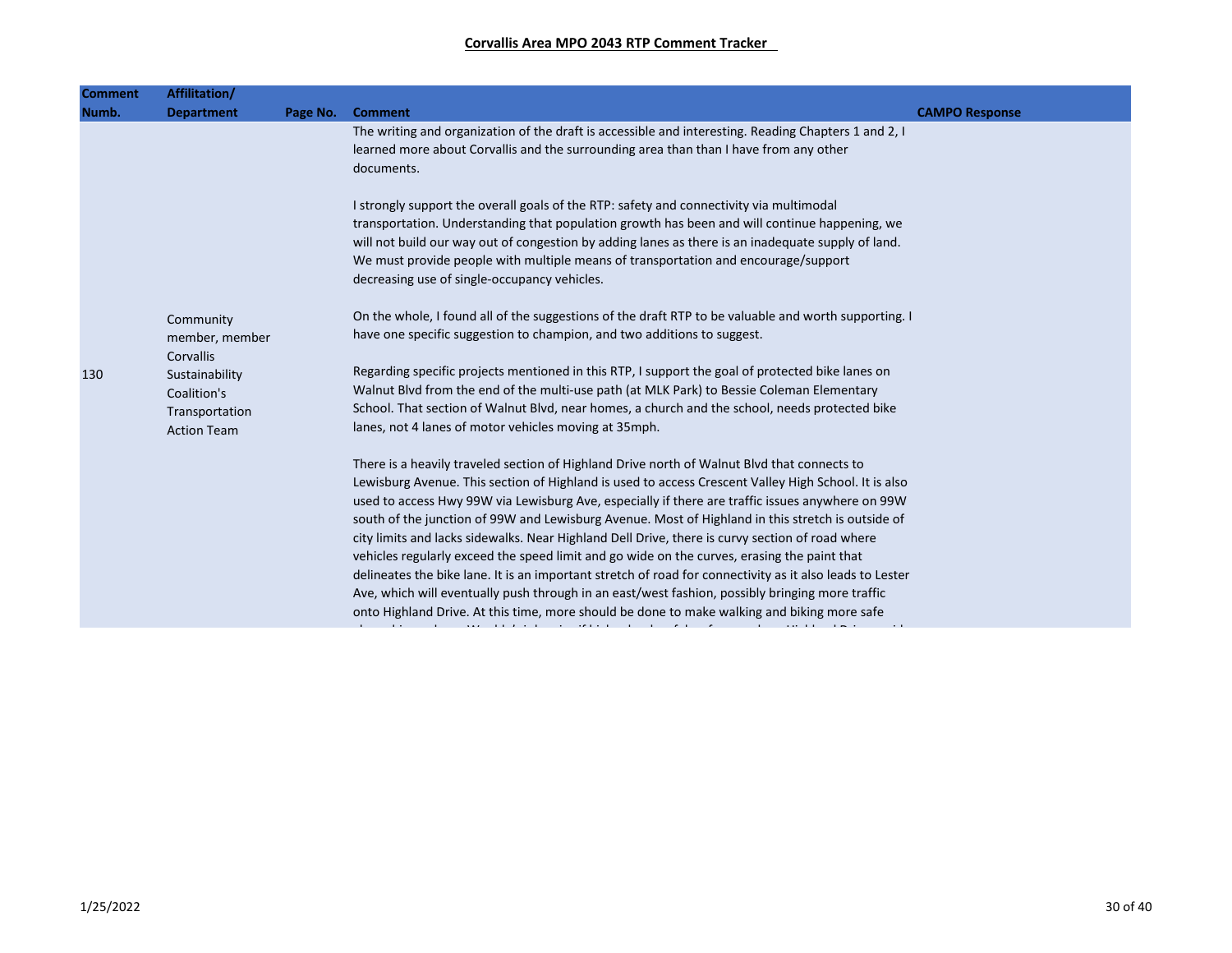| Comment | Affilitation/                                                                                                     |          |                                                                                                                                                                                                                                                                                                                                                                                                                                                                                                                                                                                                                                                                                                                                                                                                                                                                                                                                                                                                                                                                                                                                                                                                                                                                                                                                                                                                                                                                                                                 |                       |
|---------|-------------------------------------------------------------------------------------------------------------------|----------|-----------------------------------------------------------------------------------------------------------------------------------------------------------------------------------------------------------------------------------------------------------------------------------------------------------------------------------------------------------------------------------------------------------------------------------------------------------------------------------------------------------------------------------------------------------------------------------------------------------------------------------------------------------------------------------------------------------------------------------------------------------------------------------------------------------------------------------------------------------------------------------------------------------------------------------------------------------------------------------------------------------------------------------------------------------------------------------------------------------------------------------------------------------------------------------------------------------------------------------------------------------------------------------------------------------------------------------------------------------------------------------------------------------------------------------------------------------------------------------------------------------------|-----------------------|
| Numb.   | <b>Department</b>                                                                                                 | Page No. | <b>Comment</b>                                                                                                                                                                                                                                                                                                                                                                                                                                                                                                                                                                                                                                                                                                                                                                                                                                                                                                                                                                                                                                                                                                                                                                                                                                                                                                                                                                                                                                                                                                  | <b>CAMPO Response</b> |
| 131     | Community<br>member, member<br>Corvallis<br>Sustainability<br>Coalition's<br>Transportation<br><b>Action Team</b> |          | Hi Steve, I have a couple comments and a few nitpicking items on the draft RTP. I think the draft<br>document has projects that will be beneficial to our growing transportation needs and the<br>selected study corridors are important to move people through the region. My anecdotal<br>experience is that fewer and fewer people are bicycling and I attribute that to a general feeling of<br>lack of safety around increasing numbers of large speeding vehicles. Even on residential streets<br>people are driving fast!<br>There is going to be more and more development along SW 53rd so I would like to see a protected<br>bike lanes along Walnut and SW 53rd so that students can get to K-12 or OSU safely. I think few<br>people will bike to/from Adair Village so that money could be better spent<br>in the more populous urban area.                                                                                                                                                                                                                                                                                                                                                                                                                                                                                                                                                                                                                                                        |                       |
| 132     | Community<br>Member                                                                                               |          | I would like to encourage CAMPO to revise Figure 17 (page 53) and relevant other Figures to<br>reflect that the Level of Traffic Stress should be increased along route 99w from it's intersection<br>with Crystal Lake Dr. south to SE Rivergreen Ave. to match the piece south on 99W (LTS 2 revised<br>to LTS 4).<br>There are more deadly accidents in this stretch, as indicated in Figure 23. The gutter bike lanes are<br>not separated from the truck traffic which barrels through my neighborhood, and the sidewalks<br>are broken and incomplete, Figure 16. Thus current biking and walking is perilous.<br>South Corvallis is mentioned only once on page 98: "Highway 99W South At the time of this<br>report, the Oregon Department of Transportation, in consultation with the City of Corvallis, is<br>pursuing a corridor plan for Highway 99W, or South 3rd Street, from the intersection with<br>Highway 20 south to the Corvallis city limits."<br>I believe this is specifically to address these deadly crossings and very poor bike andpedestrian<br>connectivity, in light of predicted population growth, the fact that this highwaycorridor cuts South<br>Corvallis into two demographic parts with essentially high speedthrough traffic, and also provides<br>access to the new construction of the Lincoln School(built with solar panels and battery back up to<br>provide disaster sanctuary for South Corvallis) on SE Alexander.<br>Thank you for the opportunity to comment. |                       |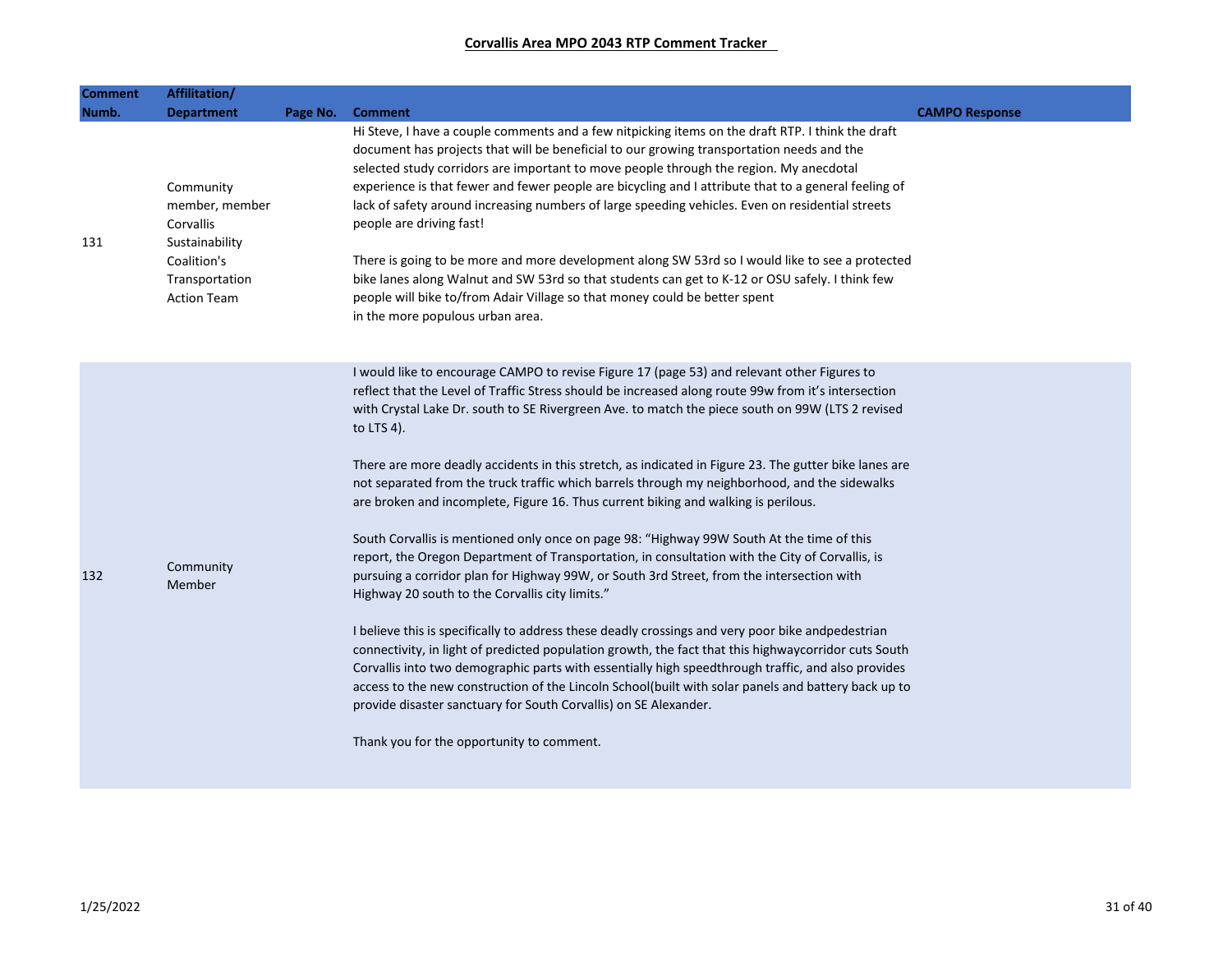| Comment<br>Numb. | Affilitation/<br><b>Department</b> | Page No. Comment                                                                                                                                                                                                                                                                                                                                                                                                                                                                                                                                                                                                                                                                                                                                                                                                                                                                                                                                                                                                                                                                                                                                                                                                                                                                                                                                                                                                                                                                                                                                                                                                                                                                   | <b>CAMPO Response</b> |
|------------------|------------------------------------|------------------------------------------------------------------------------------------------------------------------------------------------------------------------------------------------------------------------------------------------------------------------------------------------------------------------------------------------------------------------------------------------------------------------------------------------------------------------------------------------------------------------------------------------------------------------------------------------------------------------------------------------------------------------------------------------------------------------------------------------------------------------------------------------------------------------------------------------------------------------------------------------------------------------------------------------------------------------------------------------------------------------------------------------------------------------------------------------------------------------------------------------------------------------------------------------------------------------------------------------------------------------------------------------------------------------------------------------------------------------------------------------------------------------------------------------------------------------------------------------------------------------------------------------------------------------------------------------------------------------------------------------------------------------------------|-----------------------|
| 133              | Community<br>Member                | Hi, I would like to add my comments regarding the transportation plan. On page 89–Adair<br>Village—there are just a few concerns cited. Please note that Republic, who runs the landfill, is<br>appealing a decision on their expansion plan. In that plan they want to close the part of Soap<br>Creek Road from Highway 99 to Wiles Road. This will severely impact egress for Soap Creek Valley<br>residents in times of emergency. This is because they want to fill this area with garbage. It is a<br>much safer turn onto Highway 99 than Tampico offers. The turn onto Tampico presently is<br>inadequate and dangerous and the site for several accidents every year. Please take all this into<br>consideration when working on your transportation plan. I refer you to CoffinButtefacts.org for<br>more facts on this issue. Thank you for your time.                                                                                                                                                                                                                                                                                                                                                                                                                                                                                                                                                                                                                                                                                                                                                                                                                  |                       |
| 134              | Community<br>Member                | Hello Steve,<br>In reading over the plan, I see that there is no mention (possibly: no awareness) of the potential<br>changes coming to the stretch of Highway 99 beginning at Adair Village and extending north past<br>Robison Road. I'm referring to the possible closing of Coffin Butte Road due to an expansion of the<br>landfill over it.<br>As things are now, Coffin Butte Road at 99W is the safest and most preferred way for traffic of any<br>kind in this area to interface with Highway 99 - especially for cyclists crossing the highway and<br>heavy trucks crossing the highway or entering or leaving the area. Although an idea of upgrading<br>Wiles-Robison is being floated as an alternative route, I think in any real-world scenario we would<br>see the Tampico-99W intersection take up almost all of the dislocated traffic, and that intersection<br>is not suitable nor can it be made suitable within a reasonable budget.<br>The traffic hazards and risks to health and life that would be caused by closing Coffin Butte are still<br>under discussion, as perhaps the most serious impact of the landfill expansion scheme. I urge<br>CAMPO to review the situation and if it finds reason for concern, to voice those concerns pro-<br>actively to the Board of Commissioners when they take up their evaluation of the landfill scheme<br>(sometime between now and March 21). This is a situation where an inch of prevention can save<br>much more than a pound of expensive remediation, and it's important for the Commissioners to<br>be able to weigh all of the costs and risks of the landfill expansion.<br>Thanks for all you do! |                       |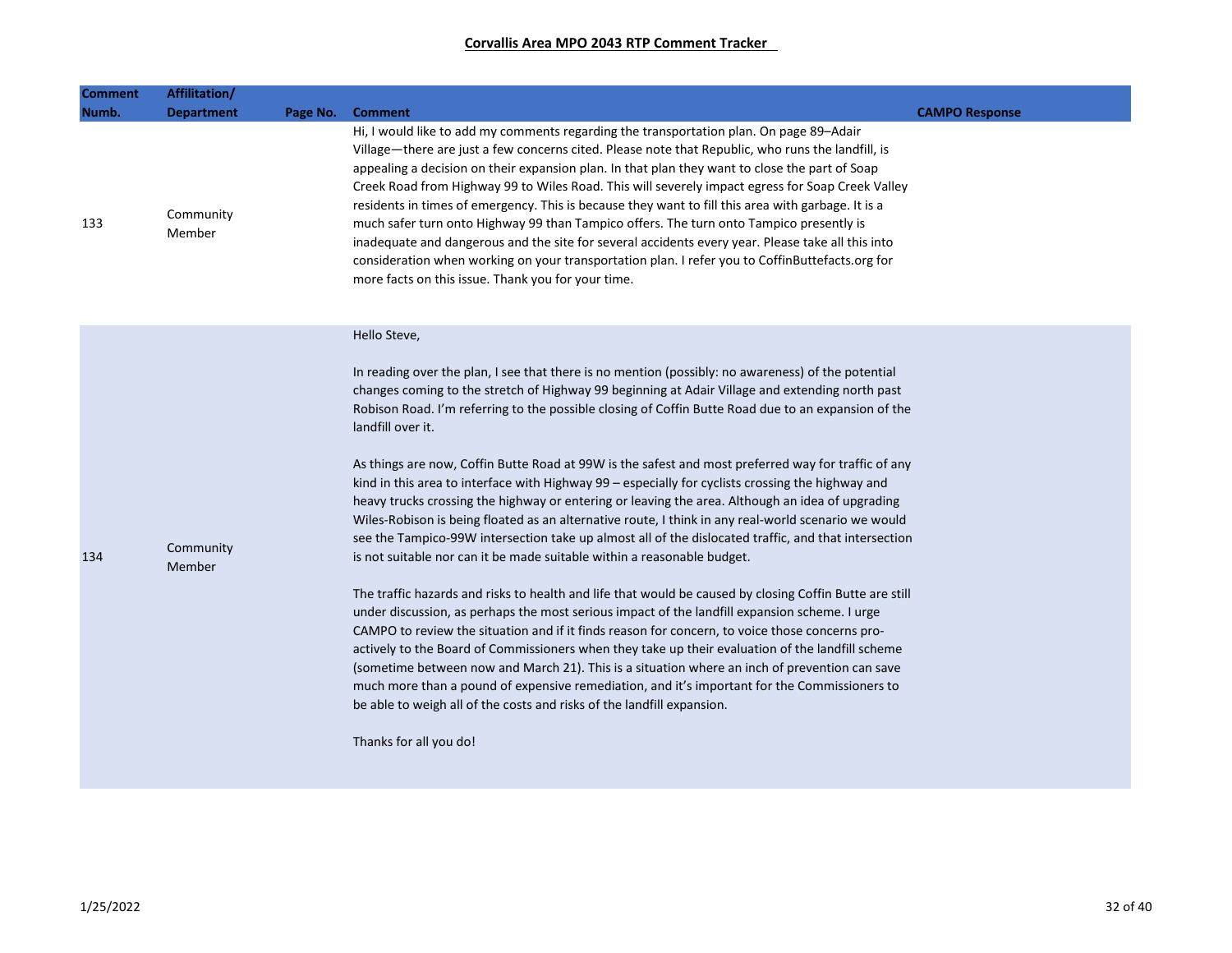| <b>Comment</b> | Affilitation/       |          |                                                                                                                                                                                                                                                                                                                                                                                                                                                                                                                                                                                                                                                                                                                                                                                                                                                                                                                                                                                                                                                                                                                                                                                                                                                           |                       |
|----------------|---------------------|----------|-----------------------------------------------------------------------------------------------------------------------------------------------------------------------------------------------------------------------------------------------------------------------------------------------------------------------------------------------------------------------------------------------------------------------------------------------------------------------------------------------------------------------------------------------------------------------------------------------------------------------------------------------------------------------------------------------------------------------------------------------------------------------------------------------------------------------------------------------------------------------------------------------------------------------------------------------------------------------------------------------------------------------------------------------------------------------------------------------------------------------------------------------------------------------------------------------------------------------------------------------------------|-----------------------|
| Numb.          | <b>Department</b>   | Page No. | <b>Comment</b>                                                                                                                                                                                                                                                                                                                                                                                                                                                                                                                                                                                                                                                                                                                                                                                                                                                                                                                                                                                                                                                                                                                                                                                                                                            | <b>CAMPO Response</b> |
| 135            | Community<br>member |          | I highly recommend that when the Regional Transportation Plan is being written, it includes the<br>Owens Farm Conceptual Trail Plan.<br>To develop a universal trail access on Owens Farm, it's very important that this trail plan is<br>included in the regional transportation plan.                                                                                                                                                                                                                                                                                                                                                                                                                                                                                                                                                                                                                                                                                                                                                                                                                                                                                                                                                                   |                       |
| 136            | Community<br>member |          | Currently I am commuting from West Salem to Philomath and the fastest way is to go east to 15 to<br>34 and in reverse to go home. This is primarily because 99W has no passing lanes between the<br>signal at Lewisburg in north part of Corvallis to McMinnville.<br>The main project, I feel, to improve area flow is to complete the Northside bypass and bridge from<br>34 to 99W. At the present time it is quicker to use 34 bypass from 20/34 to 34 and then West to<br>3rd Street than to follow US20 through Corvallis downtown.<br>What basis do you see for not improving arterial roads? Such a plan forces use of residential and<br>rural roads to expedite trips. Then this causes closures on such routes as was done on Timian at<br>20/34 this week. This also affects bus routes greatly, and I see that as a planned replacement for<br>private automobiles.<br>Changing to electric cars will not reduce auto travel. Poor roads have always limited economic<br>growth. In fact the history of transportation has been to bring more flexible and comfortable<br>modes of transportation in vogue. So the 5 to 10 year plan should show the improvements needed<br>to arterial roads and perhaps the way to finance what is needed. |                       |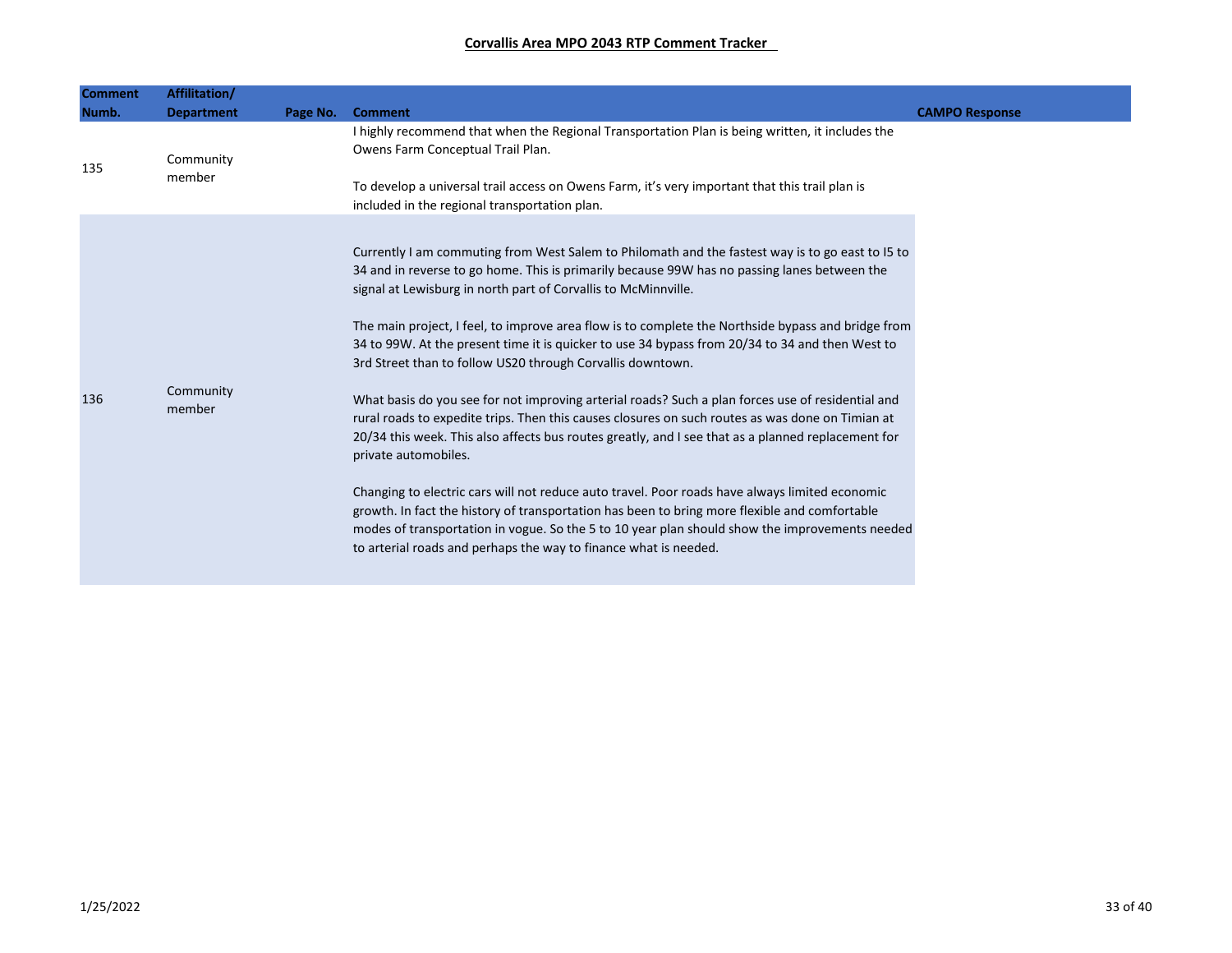| <b>Comment</b> | Affilitation/       |          |                                                                                                                                                                                                                                                                                                                                                                                                                                                                                                                                                                                                                                                                                                                                                                                                                                                                                                                                                                                                                                                                                             |                       |
|----------------|---------------------|----------|---------------------------------------------------------------------------------------------------------------------------------------------------------------------------------------------------------------------------------------------------------------------------------------------------------------------------------------------------------------------------------------------------------------------------------------------------------------------------------------------------------------------------------------------------------------------------------------------------------------------------------------------------------------------------------------------------------------------------------------------------------------------------------------------------------------------------------------------------------------------------------------------------------------------------------------------------------------------------------------------------------------------------------------------------------------------------------------------|-----------------------|
| Numb.          | <b>Department</b>   | Page No. | <b>Comment</b>                                                                                                                                                                                                                                                                                                                                                                                                                                                                                                                                                                                                                                                                                                                                                                                                                                                                                                                                                                                                                                                                              | <b>CAMPO Response</b> |
| 137            | Community<br>member |          | Thanks for the detailed presentation today. It reminded me that the planning process undertaken<br>by the City of Corvallis in 2016 includes increased traffic North-bound traffic flow from the<br>residential developments between Kings and 29th north of Walnut and Crescent Valley Drive.<br>My concern is the additional direct connection with Hwy 99W at Granger Road. As it stands, traffic<br>is encouraged to use Walnut or Circle Boulevard to the signals which access Hwy 99W, but future<br>city roads connecting the area north of Walnut with Lester Avenue will result in commuters taking<br>North Highland to Granger Road.<br>Thanks again for the opportunity and encouragement to comment.<br>p.s. I know there is a signal at Lewisburg Road. I live on Mountain View Drive and that is<br>becoming a significant short-cut to and from HWY 99W, especially when traffic backs up at<br>the Lewisburg signal during commute hours.<br>p.p.s This is actually a comment about the HWY 99W Mountain View Road intersection,<br>which is coming under increadsing use. |                       |
| 138            | Community<br>member |          | Hi Steve,<br>I don't know where this belongs, but I think it should be noted that Corvallis buses cannot reach<br>both the Benton County Health Department and the Senior Community Center. I understand this<br>is because of the state of the streets, and possibly because of the size and weight of the buses. Do<br>you have any idea where this belongs in the review & comment process?                                                                                                                                                                                                                                                                                                                                                                                                                                                                                                                                                                                                                                                                                              |                       |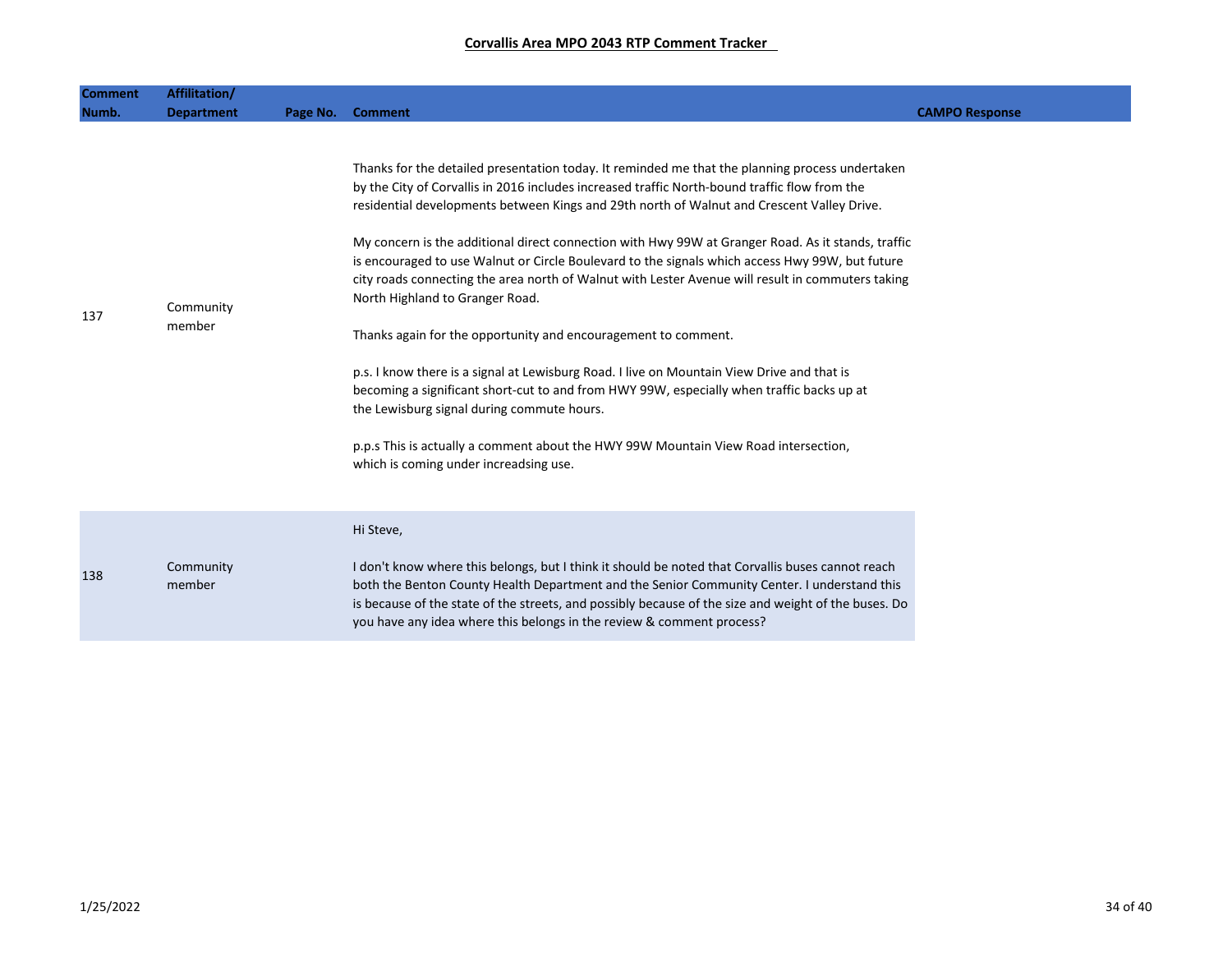| <b>Comment</b> | Affilitation/       |          |                                                                                                                                                                                                                                                                                                                                                                                                                                  |                       |
|----------------|---------------------|----------|----------------------------------------------------------------------------------------------------------------------------------------------------------------------------------------------------------------------------------------------------------------------------------------------------------------------------------------------------------------------------------------------------------------------------------|-----------------------|
| Numb.          | <b>Department</b>   | Page No. | <b>Comment</b>                                                                                                                                                                                                                                                                                                                                                                                                                   | <b>CAMPO Response</b> |
|                |                     |          | Hi Steve,<br>Just out of curiosity, why doesn't the model include a count of people who use the bus to go to                                                                                                                                                                                                                                                                                                                     |                       |
|                | Community<br>member |          | work? (p. 72 of the draft plan)<br>Table 15: Journey to Work Model and Census Data Comparison & Model Outputs<br><b>Employment Trips</b><br>Travel Mode 2014-2019 ACS (Census)<br>Journey to Work Reporting Model Shares<br>Drove Alone 65% 64%<br>Carpooled 9% 13%<br>Biked 11% 10%<br>Walked 11% 10%                                                                                                                           |                       |
| 139            |                     |          | Table 16: Model Scenarios and Corresponding Outputs                                                                                                                                                                                                                                                                                                                                                                              |                       |
|                |                     |          | Hi, Planner Dobrinich. Upon reviewing the draft 2043 Regional Transportation Plan (RTP), two key<br>variables appear to be critical for planning. The first is that the region continues to grow in<br>population and jobs. The second is that the street network is not expected to expand significantly<br>during the RTP planning horizon. With these factors in mind, perhaps the following two strategies<br>can be useful. |                       |
|                | Community<br>member |          | 1. Rail-bus transit that provides service from the Albany Amtrak/Transit Center to Corvallis (HP,<br>Samaritan Health Services/LBCC Benton/CAMPO Office, Downtown, and OSU on one line and<br>Philomath, OSU, Southtown, and the Airport on a second line)                                                                                                                                                                       |                       |
|                |                     |          | 2. Build the new Corvallis bridge over the Willamette River between the two existing bridges while<br>leaving the old bridge in place for biking, walking, and bus transit express service between<br>Corvallis/OSU, LBCC Main, I-5, and Lebanon                                                                                                                                                                                 |                       |
| 140            |                     |          | Thank you for your time and help regarding the matter of transportation planning for our region.                                                                                                                                                                                                                                                                                                                                 |                       |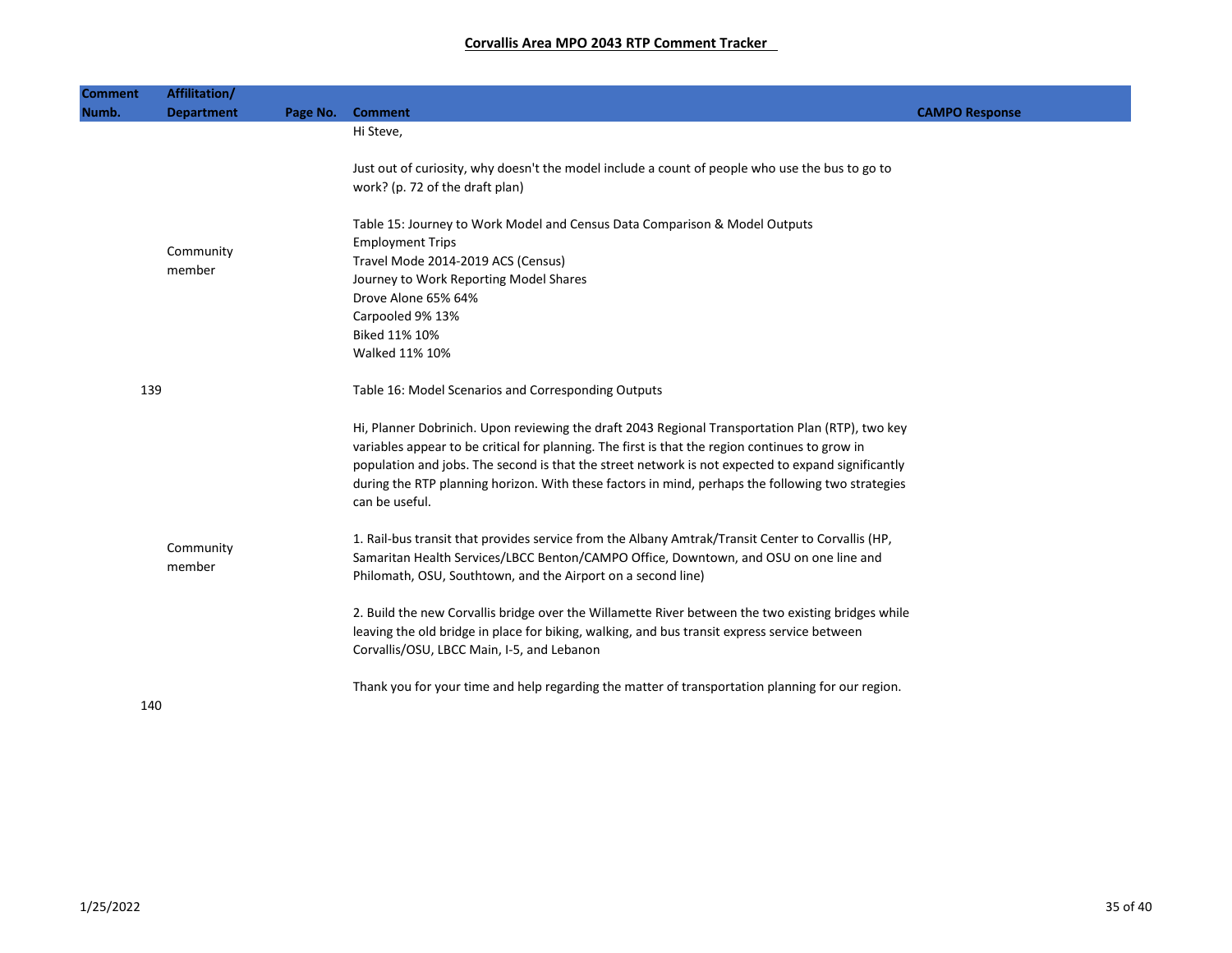| <b>Comment</b> | Affilitation/                                                          |          |                                                                                                                                                                                                                                                                                                                                                                                                                                                                                                                                                                                                                                                                                                                                                                                                                                                                                                                                                                                                                                                                                                                                                                                                                                                                                                    |                       |
|----------------|------------------------------------------------------------------------|----------|----------------------------------------------------------------------------------------------------------------------------------------------------------------------------------------------------------------------------------------------------------------------------------------------------------------------------------------------------------------------------------------------------------------------------------------------------------------------------------------------------------------------------------------------------------------------------------------------------------------------------------------------------------------------------------------------------------------------------------------------------------------------------------------------------------------------------------------------------------------------------------------------------------------------------------------------------------------------------------------------------------------------------------------------------------------------------------------------------------------------------------------------------------------------------------------------------------------------------------------------------------------------------------------------------|-----------------------|
| Numb.          | <b>Department</b>                                                      | Page No. | <b>Comment</b>                                                                                                                                                                                                                                                                                                                                                                                                                                                                                                                                                                                                                                                                                                                                                                                                                                                                                                                                                                                                                                                                                                                                                                                                                                                                                     | <b>CAMPO Response</b> |
|                | Executie Director,<br><b>Philomath Youth</b><br><b>Activities Club</b> |          | Good morning Stephen, at a recent community meeting where concern over the increased traffic<br>on the Philomath Blvd (Hwy 20/34) corridor was being discussed, I was provided your name and<br>email below. I am the director of the Philomath Youth Activities Club and have been so for the<br>past 25 years. With the recent developments going into Philomath and the improvements made to<br>the hwy between here and Newport we have seen a SIGNIFICANT increase in traffic in our<br>community. The short drive that our community members must make to Corvallis on nearly a daily<br>basis has become increasing challenging. You can imagine our disappointment when we found<br>that there is no current (or near future) plans to improve the flow of traffic in this area. It seams<br>like there must be options that allow for smoother traffic flow and safety. I would think aligning<br>the stop lights in the area? Adding a turn lane? Or widening areas where possible?? I realize there<br>are so many variables that I am unaware of but I would strongly encourage the "powers to be" so<br>consider making some improvements in these areas or find a way to communicate to our<br>community why they are not seen as necessary. Thanks for your time and consideration. |                       |
| 141            |                                                                        |          |                                                                                                                                                                                                                                                                                                                                                                                                                                                                                                                                                                                                                                                                                                                                                                                                                                                                                                                                                                                                                                                                                                                                                                                                                                                                                                    |                       |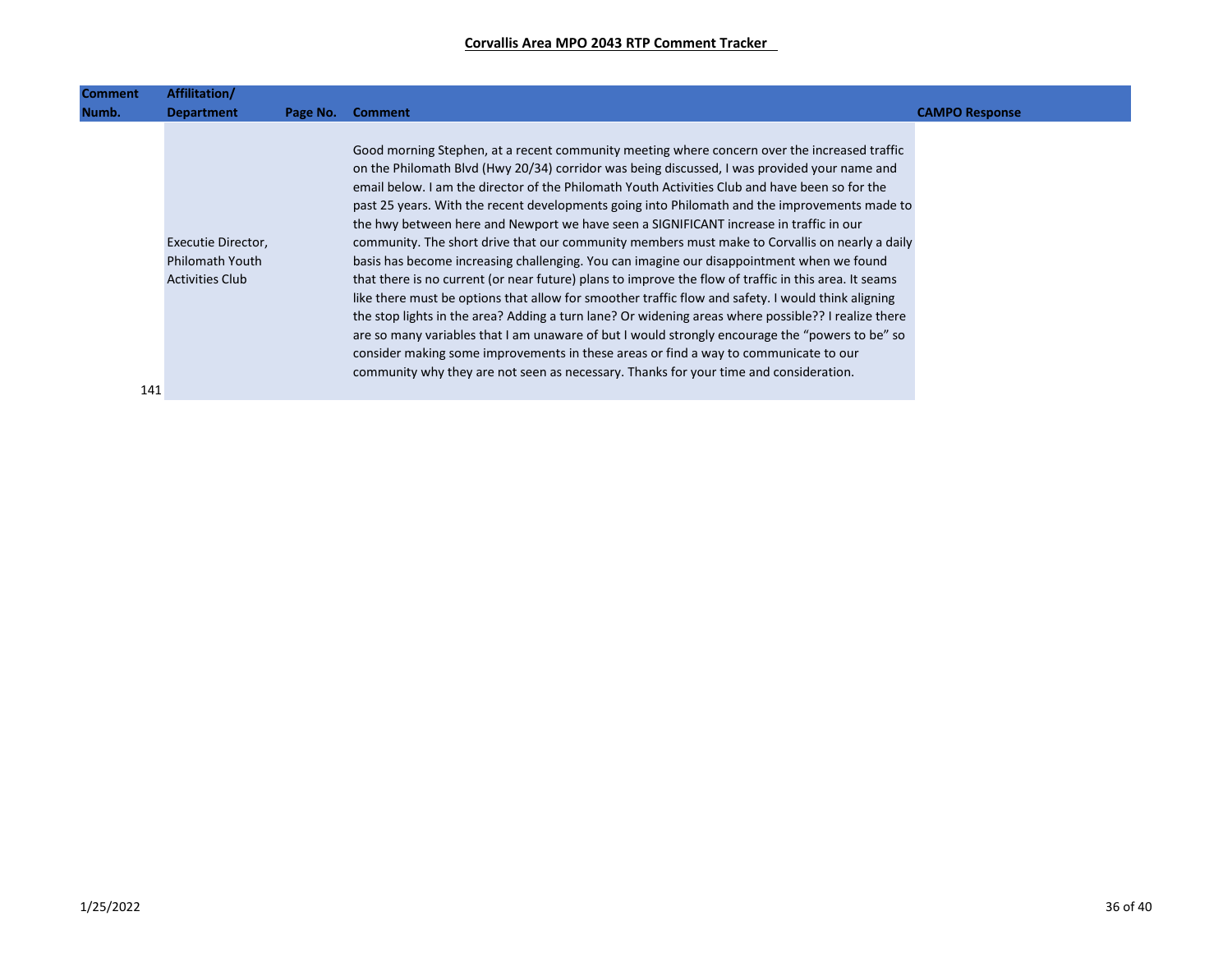| <b>Comment</b> | Affilitation/     |          |                                                                                                                                                                                                            |                       |
|----------------|-------------------|----------|------------------------------------------------------------------------------------------------------------------------------------------------------------------------------------------------------------|-----------------------|
| Numb.          | <b>Department</b> | Page No. | <b>Comment</b>                                                                                                                                                                                             | <b>CAMPO Response</b> |
|                |                   |          | Hi Nick and Steve,                                                                                                                                                                                         |                       |
|                |                   |          |                                                                                                                                                                                                            |                       |
|                |                   |          | Thanks for having the open house, I can definitely see the importance of this long term planning                                                                                                           |                       |
|                |                   |          | strategy. Must say that I was shocked that the CAMPO committees had not been informed about<br>the possibility that our Benton County Board of Commissioners may be approving the vacation of              |                       |
|                |                   |          | Coffin Butte Road to allow for a landfill expansion.                                                                                                                                                       |                       |
|                |                   |          |                                                                                                                                                                                                            |                       |
|                |                   |          | Coffin Butte Road is outside the CAMPO Region but it is the first road north. It is also the only East                                                                                                     |                       |
|                |                   |          | to West corridor for five miles in either direction. It has well developed acceleration and                                                                                                                |                       |
|                |                   |          | deceleration lanes. It has an excellent line of sight in both directions. All of which will never be<br>replaced ever. It would be way too costly.                                                         |                       |
|                |                   |          |                                                                                                                                                                                                            |                       |
|                | Community         |          | CAMPO needs to focus on the effects of a vacation and the increased garbage truck traffic                                                                                                                  |                       |
|                | member            |          | throughout the region due to the removal of the existing tonnage cap if expansion is approved.                                                                                                             |                       |
|                |                   |          | The landfill's own 2020 figures show less than 12% of Solid Waste comes from within Benton                                                                                                                 |                       |
|                |                   |          | County. Removal of the tonnage cap will increase solid waste and garbage truck traffic entering<br>Benton County, literally from all directions.                                                           |                       |
|                |                   |          |                                                                                                                                                                                                            |                       |
|                |                   |          | The vacation will divert traffic including many forestry trucks and farming equipment to the                                                                                                               |                       |
|                |                   |          | Tampico Road and HWY 99 intersection (all of which is in the CAMPO area) which doesn't allow                                                                                                               |                       |
|                |                   |          | for Eastbound passage, nor does it have an excellent line of sight or acceleration and deceleration                                                                                                        |                       |
|                |                   |          | lanes. Not only does fog settle at this intersection, South bound traffic is traveling downhill often<br>at high speeds. All East bound traffic will then take Arnold Avenue which happens to be the first |                       |
|                |                   |          | left with a designated turn lane driving through Adair Village and a school zone.                                                                                                                          |                       |
|                |                   |          |                                                                                                                                                                                                            |                       |
| 142            |                   |          | Please take these critical issues into consideration during the CAMPO transportation plan.                                                                                                                 |                       |
|                |                   |          |                                                                                                                                                                                                            |                       |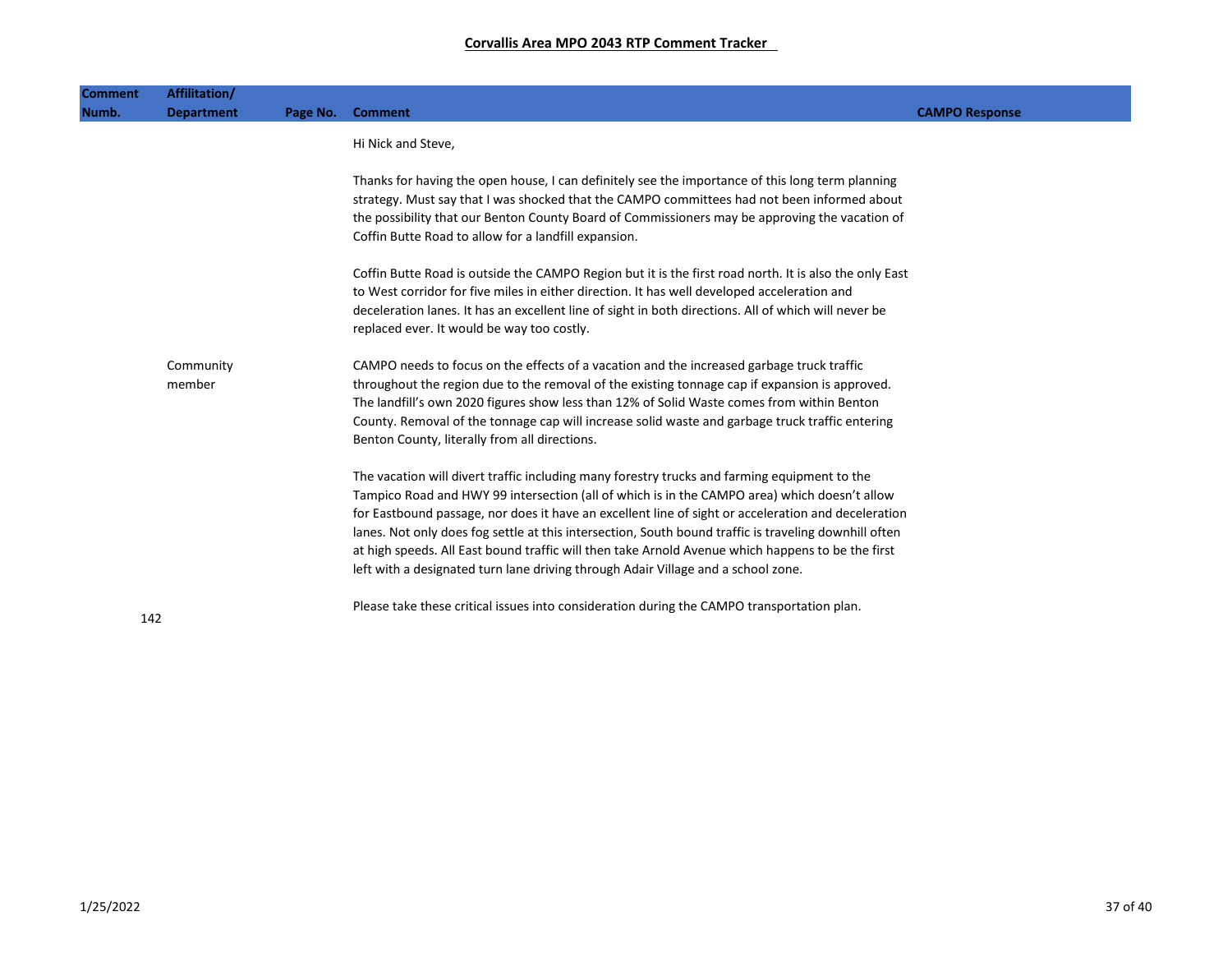| Affilitation/<br><b>Comment</b><br>Numb.<br><b>Department</b> |                                       | Page No. | <b>Comment</b>                                                                                                                                                                                                                                                                                                                                                                                                                                                                                                                                                                                   |
|---------------------------------------------------------------|---------------------------------------|----------|--------------------------------------------------------------------------------------------------------------------------------------------------------------------------------------------------------------------------------------------------------------------------------------------------------------------------------------------------------------------------------------------------------------------------------------------------------------------------------------------------------------------------------------------------------------------------------------------------|
|                                                               |                                       |          | Dear Sir,                                                                                                                                                                                                                                                                                                                                                                                                                                                                                                                                                                                        |
| Community                                                     | member/Secretary<br>Preservationworks |          | I bike this route two or three times a week in all seasons to get to MLK. It's not the most restful<br>ride, but it's doable (for me). When the road narrows to one lane I generally get on the sidewalk,<br>but if pedestrians are present I get back into the bike lane and it's not a problem (for me). I'm<br>more concerned about the speed limit in terms of the occasional dead deer or wild turkey I see on<br>the sidewalk or side of the road. Our urban growth keeps shrinking the areas where these<br>creatures can roam, and that's on us, not them. Slow it down, and enforce it! |
|                                                               |                                       |          | By the way, when I came to town in 1971 Walnut was a little country back road and most pleasant<br>to ride of a Sunday afternoon. Now it's basically used as a highway. I realize it's a conduit for all<br>the new development going on out that way (Ponderosa Ridge! Yikes!), but isn't safety any<br>transportation authority's number one priority?                                                                                                                                                                                                                                         |
| 143                                                           |                                       |          | Just another perspective for you to add to the data base.                                                                                                                                                                                                                                                                                                                                                                                                                                                                                                                                        |
| Community                                                     | member/Secretary<br>Preservationworks |          | Dear Sir,<br>I'm on a roll! I'm copying you again because this historic bridge repurposing issue is<br>one that every sort of transportation agency and transportation advisory board should<br>be endorsing. (In my opinion.) It's hugely about safety.                                                                                                                                                                                                                                                                                                                                         |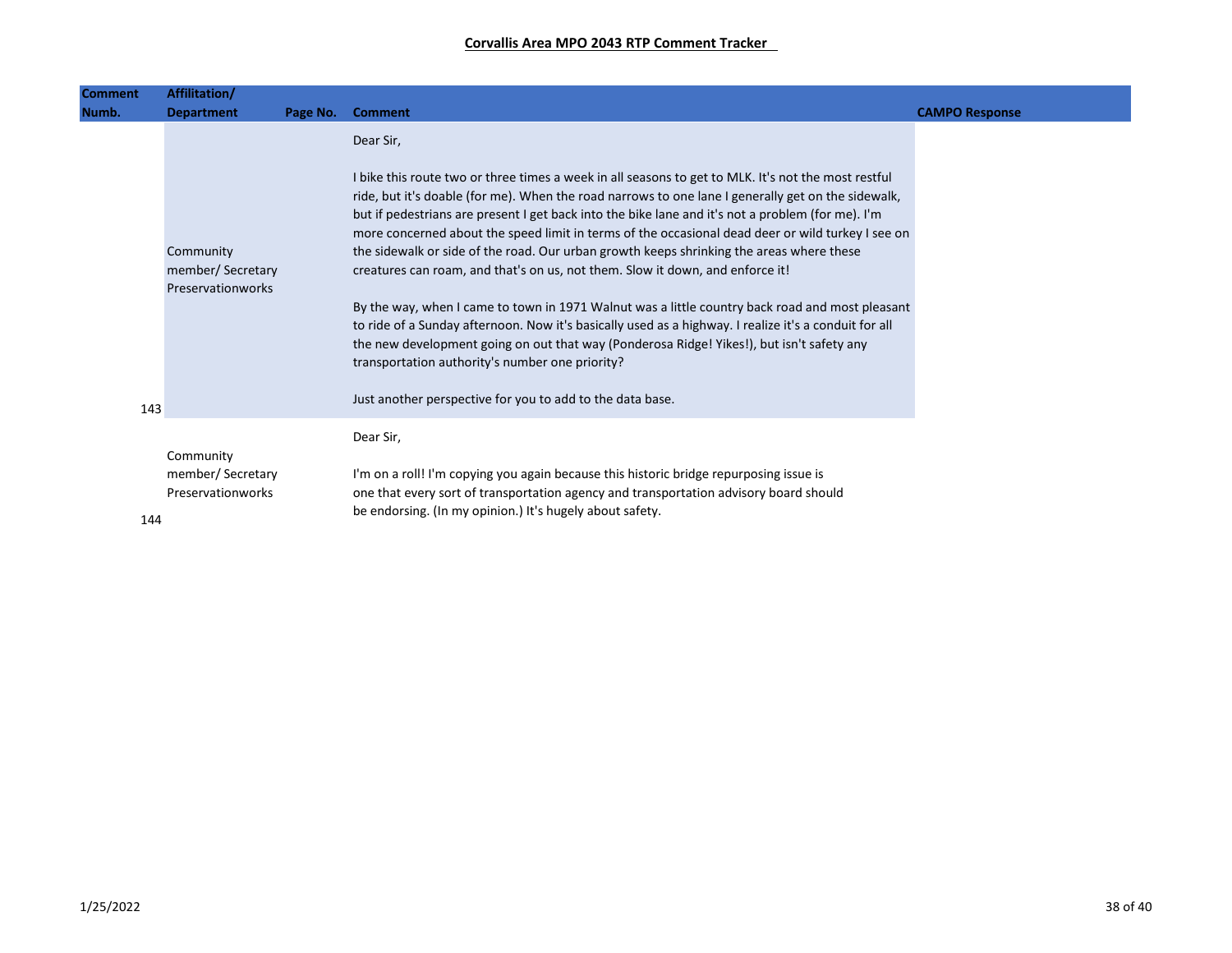| <b>Comment</b> | Affilitation/       |          |                                                                                                                                                                                                                                                                                    |                       |
|----------------|---------------------|----------|------------------------------------------------------------------------------------------------------------------------------------------------------------------------------------------------------------------------------------------------------------------------------------|-----------------------|
| Numb.          | <b>Department</b>   | Page No. | <b>Comment</b>                                                                                                                                                                                                                                                                     | <b>CAMPO Response</b> |
|                |                     |          | Hello Nick and Steve - thanks for hosting the open houses yesterday, I appreciate your time and<br>energy in preparing and managing this Plan update. I know from prior experience that these<br>planning efforts are not easy.                                                    |                       |
|                |                     |          | As I mentioned in my comments last night, I think that it is important for the Plan to evaluate the<br>impacts of the closure of Coffin Butte Road, just north of the CAMPO boundary.                                                                                              |                       |
|                |                     |          | This road closure is being actively supported by Benton County to facilitate the expansion of the<br>landfill.                                                                                                                                                                     |                       |
|                |                     |          | Closure of this road will result in the re-routing of at least 70,000 Coffin Butte Road trips per year<br>by diverting traffic to Tampico Road and presenting at the intersection of Tampico and Hwy 99,<br>which is in the CAMPO boundary.                                        |                       |
|                | Community<br>member |          | These trips will include all of the forest and agriculture freight trips that now use Coffin Butte Road<br>to access Hwy 99 for both northbound and eastbound destinations.                                                                                                        |                       |
|                |                     |          | The increased number of trips (and 70,000 is a low estimate of existing trips, not projected<br>increased trips) combined with the re-routing of the freight traffic to a much less safe intersection<br>at Hwy 99 is a recipe for disaster from a safety perspective.             |                       |
|                |                     |          | Further, the closure of Coffin Butte Road will result in a dramatic increase of eastbound, cut-<br>through traffic into and through Adair Village since the next closest eastbound connections are 5<br>mile south at Lewisburg or 5 miles north at Airlie Road.                   |                       |
| 145            |                     |          | Lastly, but certainly not least, the closure of Coffin Butte Road and the subsequent expansion of<br>the landfill will result in a dramatic increase in large truck, landfill bound traffic through some of<br>the most dangerous intersections in the state (ner ODOT statistics) |                       |